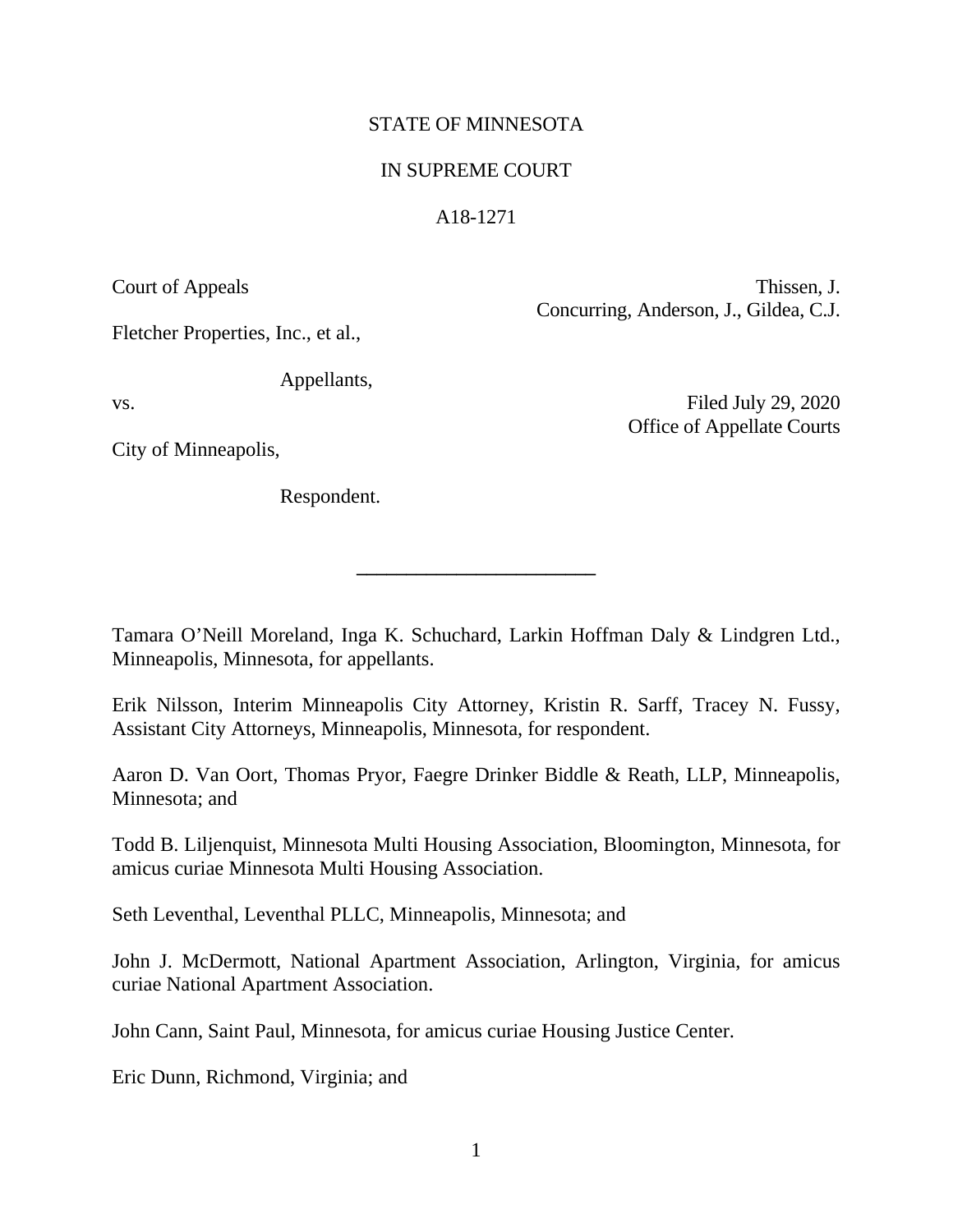Renee Williams, San Francisco, California, National Housing Law Project, for amicus curiae National Housing Law Project.

Philip Tegeler, Washington, D.C., for amicus curiae Poverty & Race Research Action Council.

Lawrence R. McDonough, Theresa M. Bevilacqua, Dorsey & Whitney LLP, Minneapolis, Minnesota; and

Samuel Spaid, HOME Line, Minneapolis, Minnesota, for amicus curiae HOME Line.

## S Y L L A B U S

**\_\_\_\_\_\_\_\_\_\_\_\_\_\_\_\_\_\_\_\_\_\_\_\_** 

1. Those portions of title 7, chapter 139, of the Minneapolis Code of Ordinances that prohibit an owner from refusing to rent residential property to an individual because of any requirement of a public assistance program do not violate the Minnesota Constitution's guarantee of substantive due process.

2. Those portions of title 7, chapter 139, of the Minneapolis Code of Ordinances that prohibit an owner from refusing to rent residential property to an individual because of any requirement of a public assistance program do not violate the Minnesota Constitution's guarantee of equal protection.

Affirmed.

## O P I N I O N

THISSEN, Justice.

 In this case, we consider a constitutional challenge to an ordinance adopted by respondent City of Minneapolis that prohibits certain property owners, property managers, and others (collectively, landlords) from refusing to rent property to prospective tenants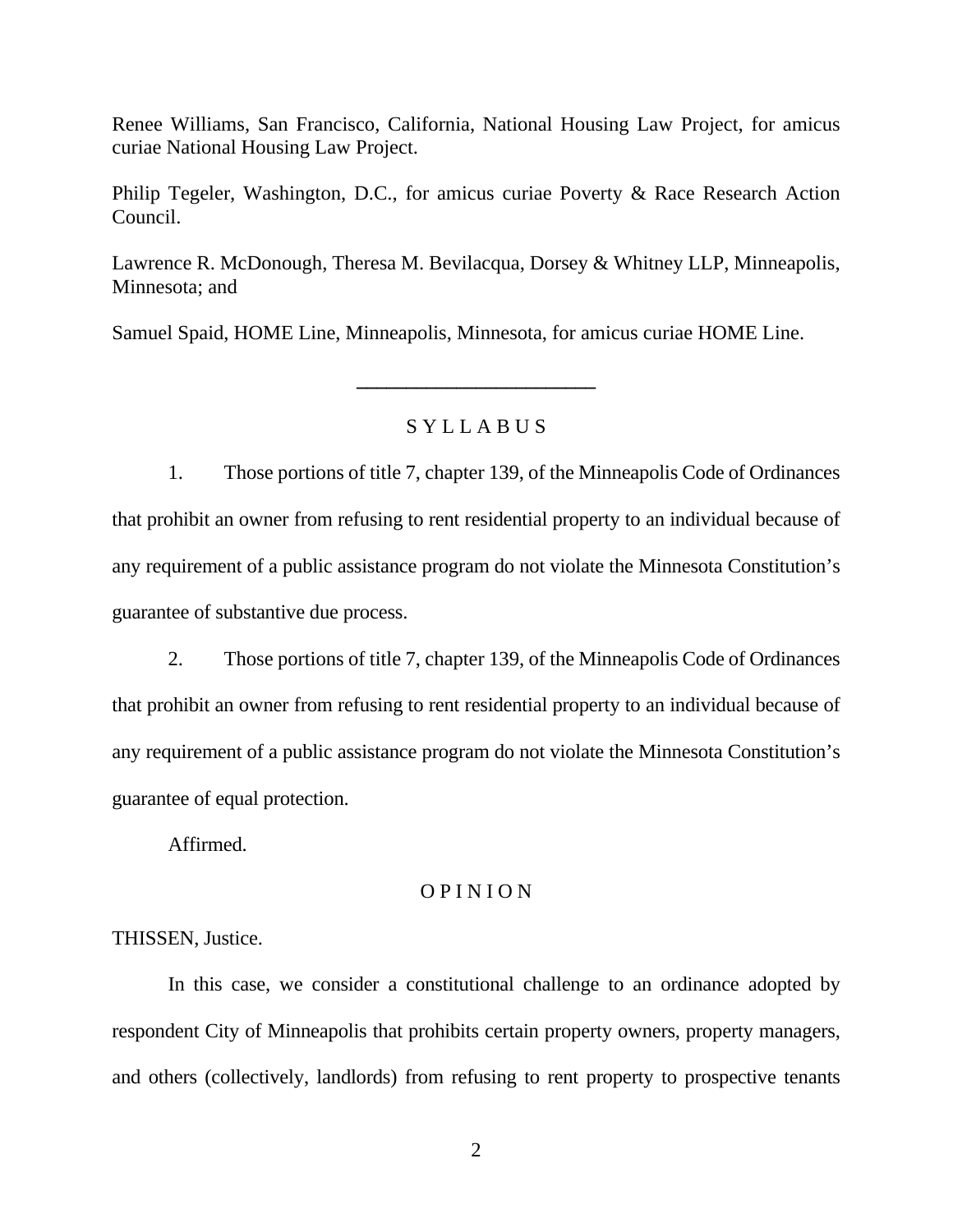when that refusal is motivated by a desire to avoid the burden of complying with the requirements of Section 8 of the United States Housing Act of 1937. Appellants are property owners (Owners) who own and rent residential properties in Minneapolis. They assert that the ordinance violates the Due Process Clause and the Equal Protection Clause of the Minnesota Constitution. Because we conclude that the ordinance survives due process and equal protection rational basis scrutiny, we affirm.

#### **FACTS**

 Section 8 of the United States Housing Act of 1937 provides for housing assistance to low-income people in the United States. *See generally* 42 U.S.C. § 1437f (2016). The United States Department of Housing and Urban Development (HUD) funds Section 8 programs and local housing authorities administer the programs in their regions. In Minneapolis, the Minneapolis Public Housing Authority (the Housing Authority) administers Section 8.

 Housing choice vouchers are one form of assistance provided under Section 8. *See id.*, § 1437f(o). Families using housing choice vouchers have a portion of their rent payments subsidized by the government. *See* 24 C.F.R. § 982.1(a) (2018). Families using housing choice vouchers "select and rent units that meet program housing quality standards." 24 C.F.R. § 982.1(a)(2). If the Housing Authority approves a family's unit and tenancy, the Housing Authority "contracts with the [property] owner to make rent subsidy payments on behalf of the family." *Id.* The Housing Authority uses the funds provided by the federal government to pay the rent subsidy.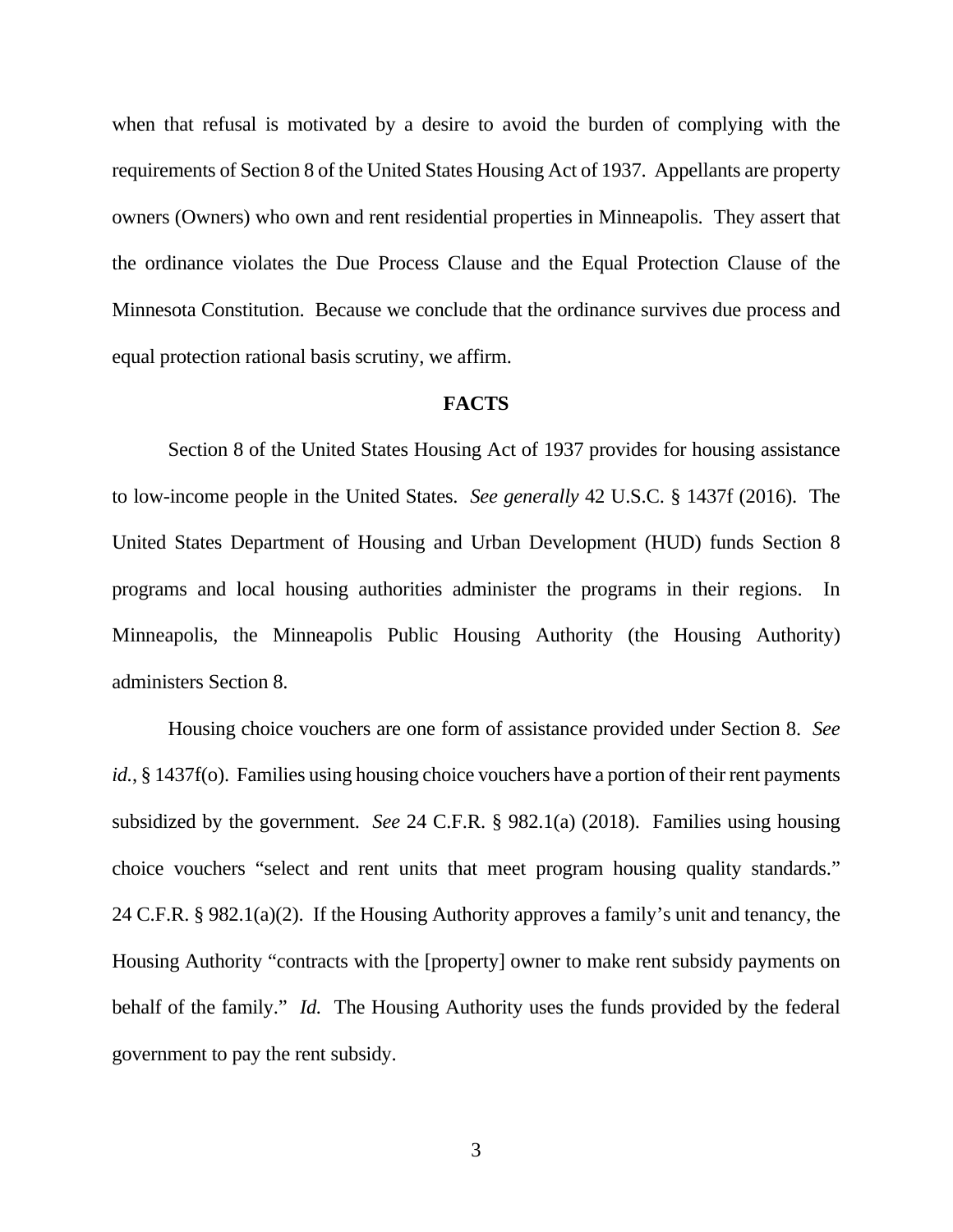Under federal law, participation in Section 8 is voluntary for both landlords and tenants. *See, e.g.*, *Salute v. Stratford Greens Garden Apartments*, 136 F.3d 293, 296 (2d Cir. 1998); *Knapp v. Eagle Prop. Mgmt. Corp.*, 54 F.3d 1272, 1280 (7th Cir. 1995). Landlords who opt to participate in the program are required to enter into a Housing Assistance Payments Contract with HUD. *See generally* 24 C.F.R. § 982.451 (2018). Under the Housing Assistance Payments Contract, landlords are subject to certain rules and restrictions that apply only when landlords lease to voucher holders. These include minimum length of initial lease terms and housing quality standards. *See id.* § 982.401.

 For years, voucher holders have consistently reported difficulty finding landlords who accept Section 8 housing choice vouchers. In June 2015, the Minneapolis City Council published a notice of intent to introduce an amendment "prohibiting discrimination based on receipt of public assistance, including tenant-based Section 8 assistance, regardless of any requirements of such public assistance program." Over the next two years, the City conducted private meetings, public hearings, surveys, and focus groups with landlords, tenants, tenant advocates, and representatives of housing industry organizations. The City also conducted research and gathered reports and data to further its understanding of the Section 8 housing choice voucher program, affordable housing, and the Minneapolis housing market, among other topics.

 In March 2017, the City amended the section of its civil rights title addressing discrimination in real estate. Before the amendment, the section prohibited landlords from refusing to rent to prospective tenants "because of race, color, creed, religion, ancestry, national origin, sex, sexual orientation, gender identity, disability, marital status, status with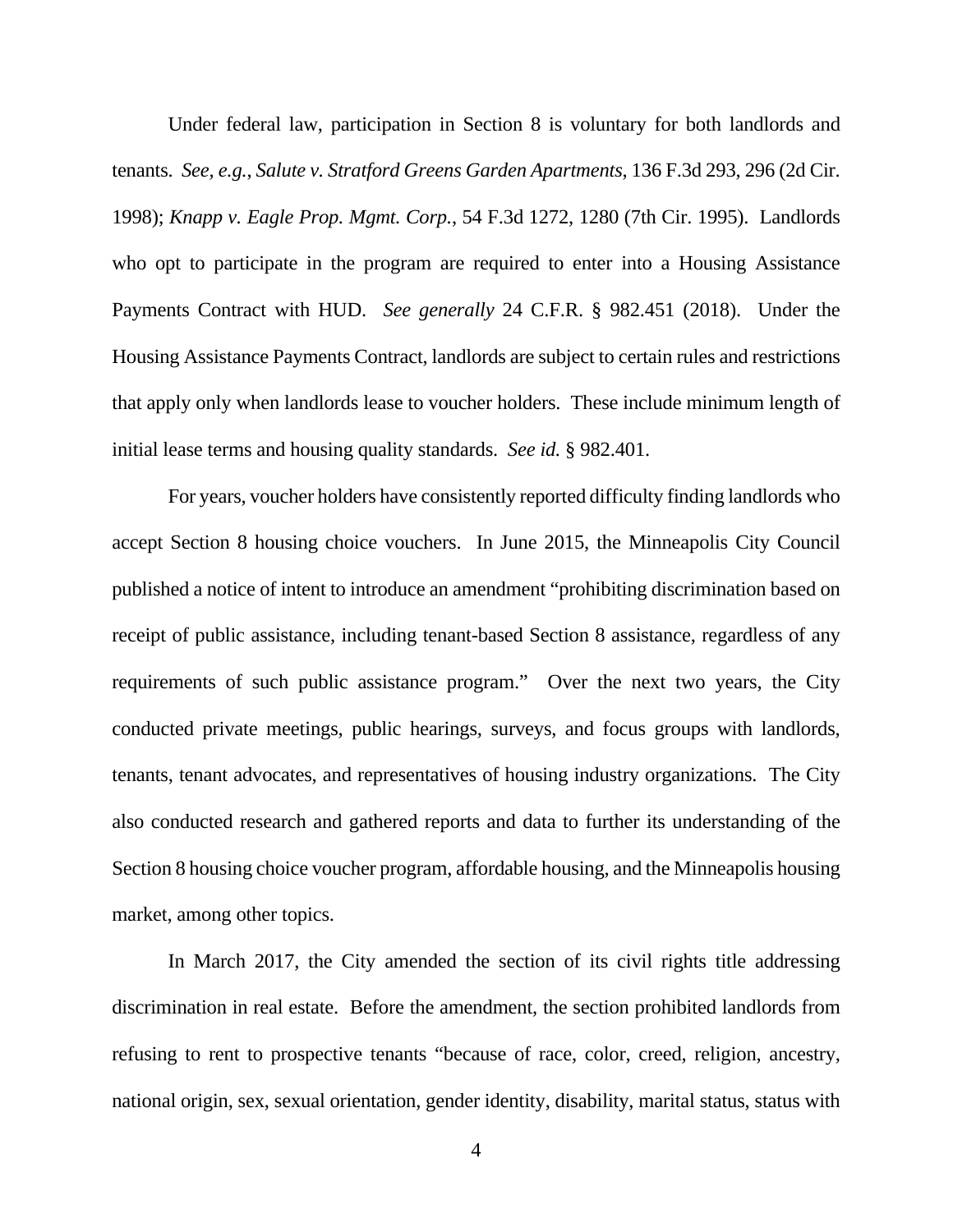regard to public assistance or familial status." Minneapolis, Minn., Code of Ordinances (MCO), tit. 7, § 139.40(e) (2016). The amendment added a new prohibition providing that a landlord may not refuse to rent to a prospective tenant "because of . . . any requirement of a public assistance program."1 MCO, tit. 7, § 139.40(e) (2017).

The ordinance was again amended in December 2017. The ordinance now states:

(e) *Discrimination in property rights*. It is an unlawful discriminatory practice for an owner, lessee, sublessee, managing agent, real estate broker, real estate salesperson or other person having the right to sell, rent or lease any property, or any agent or employee of any of these, when ... status with regard to a public assistance program, or any requirement of a public assistance program is a motivating factor:

(1) To refuse to sell, rent or lease, or to refuse to offer for sale, rental or lease; or to refuse to negotiate for the sale, rental, or lease of any real property; or to represent that real property is not available for inspection, sale, rental, or lease when in fact it is so available; or to otherwise make unavailable any property or any facilities of real property.

MCO, tit. 7,  $\S$  139.40(e) (2020).<sup>2</sup> Under the ordinance, the Section 8 housing choice voucher

program is a public assistance program. *Id.*, § 139.20 (2020) (defining "[p]ublic assistance

program" to include any "tenant-based federal, state or local subsidies, including, but not

limited to, rental assistance, rent supplements, and housing choice vouchers").

 1 Nine months after adding the "any requirement of a public assistance program" language, the City restructured chapter 139 and again amended the language of section 139.40(e) to provide that it is unlawful for a landlord to refuse to rent to a prospective tenant if race, color, creed and other statuses, or any requirement of a public assistance program, is a "motivating factor."

<sup>2</sup> Landlords may continue to refuse to rent to prospective tenants if renting would violate applicable laws and regulations like maximum occupancy restrictions and may continue to screen prospective tenants based on nondiscriminatory criteria such as credit or rental history. MCO, tit. 7, § 139.30(c)(1)–(3) (2020).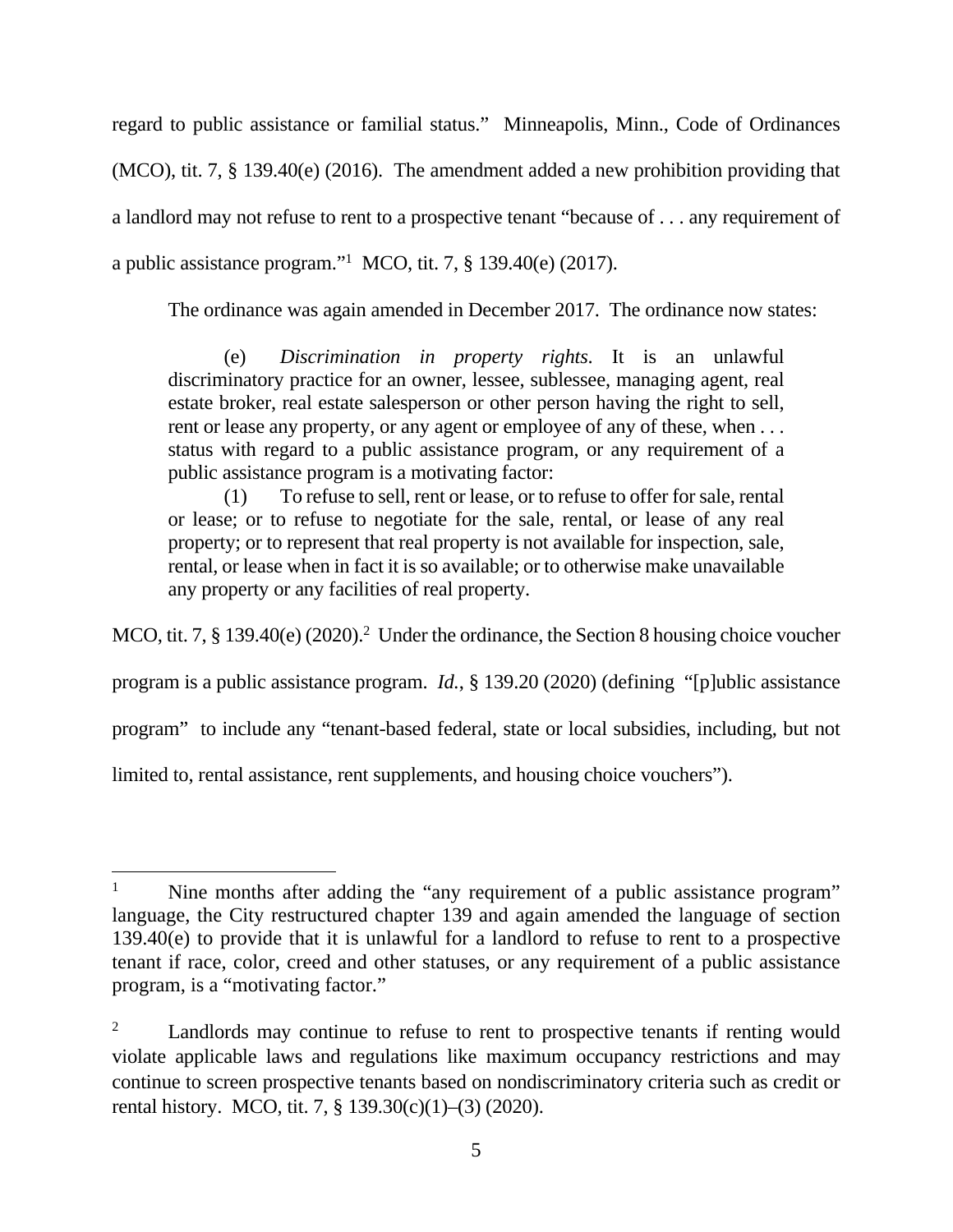The 2017 amendments also added an affirmative defense for landlords providing that refusing to rent due to a requirement of a public assistance program is not unlawful if the "requirement would impose an undue hardship." *Id.*, § 139.40(e)(1). "Undue hardship" is defined as "a situation requiring significant difficulty or expense when considered in light of a number of factors to be determined on a case-by-case basis." *Id.*, § 139.20. The factors include, but are not limited to:

(1) The nature and net cost of complying with any requirement of a public assistance program, taking into consideration existing property management processes;

(2) The overall financial resources of the landlord, taking into consideration the overall size of the business with respect to the number of its employees, and the number, type, and location of its housing stock; and

(3) The impact of complying with any requirement of a public assistance program upon the business and dwelling.

*Id.*

The ordinance also provides that four categories of landlords are exempt from the

prohibition on refusing to rent because of the requirements of the housing choice voucher

program without needing to prove undue hardship. The ordinance states:

The provisions of section 139.40(e) relating to tenant-based federal, state or local subsidies, including, but not limited to, rental assistance, rent supplements, and housing choice vouchers, or any requirement of such a program, shall not apply to:

(1) Renting or leasing a room in an owner occupied single-family dwelling.

(2) Renting or leasing a single-family dwelling, a single dwelling unit, or a single dwelling unit of a condominium, townhouse, or housing cooperative, by the owner of the dwelling or dwelling unit, for no more than thirty-six (36) months, when such dwelling or dwelling unit is an owner occupied homestead at the start of the thirtysix (36) month period.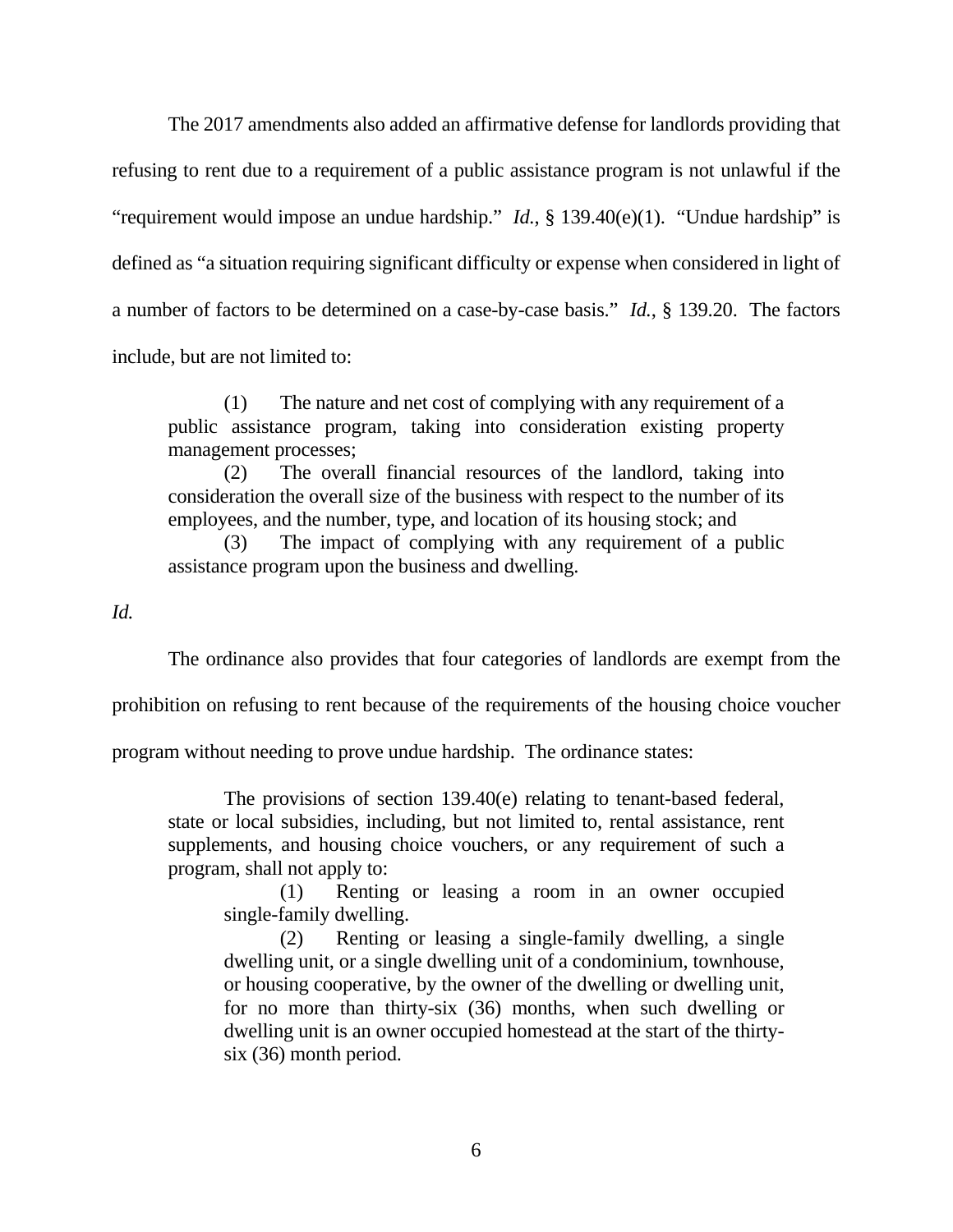(3) Renting or leasing a dwelling with two dwelling units when a person who owns or has an ownership interest in the dwelling is residing in the other dwelling unit.

(4) Renting or leasing a single-family dwelling, a single dwelling unit, or a single dwelling unit of a condominium, townhouse, or housing cooperative, by the owner of the dwelling or dwelling unit, while the owner is on active military duty and when such dwelling or dwelling unit is an owner occupied homestead at the start of the active military duty.

# *Id.*, § 139.30(b) (2020).<sup>3</sup>

 The Owners' complaint alleged that the amended ordinance (1) is preempted by state law; (2) violates the Due Process Clause of the Minnesota Constitution, Minn. Const. art. I, § 7; (3) is an unconstitutional partial regulatory taking; (4) unlawfully interferes with freedom of contract; and (5) violates the Equal Protection Clause of the Minnesota Constitution, Minn. Const. art. I, § 2. The Owners also requested temporary and permanent injunctive relief. After the parties filed cross-motions for summary judgment, the district court granted summary judgment in favor of the Owners, concluding that the ordinance violated the due process and equal protection clauses. The district court did not address the Owners' other claims.<sup>4</sup> The court of appeals reversed on both claims and remanded to the district court for it to consider the Owners' other claims. *Fletcher Props., Inc. v. City of* 

<sup>3</sup> On appeal, the Owners' equal protection challenge focuses on only two types of exemptions: those for owner-occupied duplexes and those previously homesteaded as single-family dwellings or units being rented by the owner for no more than 36 months. *Id.*, § 139.30(b)(2)–(3).

<sup>4</sup> In their briefs, the Owners assert that the ordinance exceeds the scope of the City's police powers. To the extent the Owners' argument is that a city's exercise of police powers must be consistent with due process, we address those arguments below. To the extent the Owners' argument is that the ordinance may constitute an uncompensated taking, we do not reach that issue.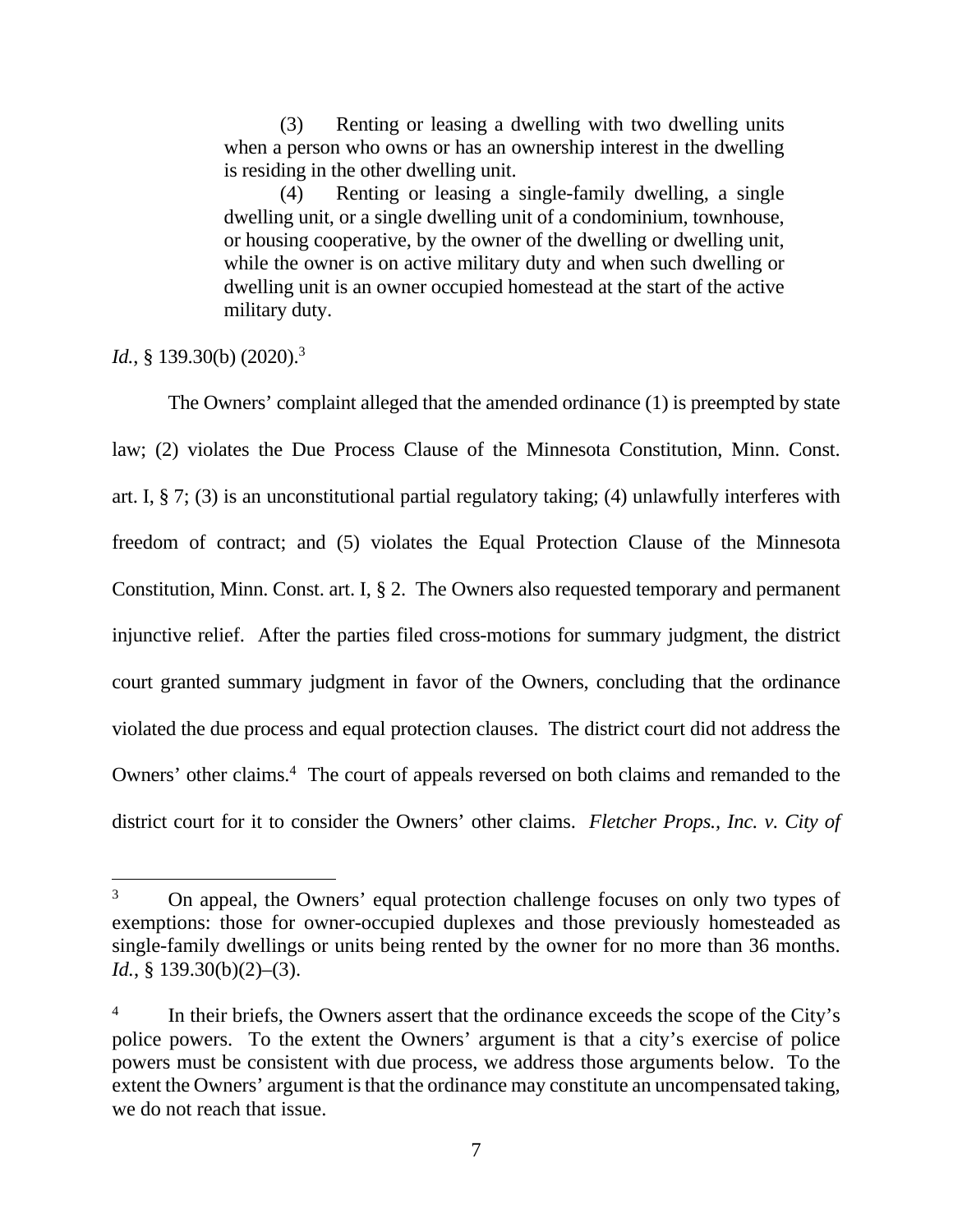*Minneapolis*, 931 N.W.2d 410, 429–30 (Minn. App. 2019). The Owners sought review and we granted their petition.

### **ANALYSIS**

 This case comes to us on appeal from a grant of summary judgment. We review a grant of summary judgment de novo. *Kratzer v. Welsh Cos., LLC*, 771 N.W.2d 14, 18 (Minn. 2009). We view the evidence "in the light most favorable to the party against whom judgment was granted"—here, the City. *See Fabio v. Bellomo*, 504 N.W.2d 758, 761 (Minn. 1993). We will affirm the judgment "if no genuine issues of material fact exist and if the court below properly applied the law." *Kratzer*, 771 N.W.2d at 18.

 The constitutionality of a statute is a question of law which we review de novo. *State v. Larsen*, 650 N.W.2d 144, 147 (Minn. 2002). Because statutes are presumed constitutional, we "exercise our power to declare a statute unconstitutional with extreme caution and only when absolutely necessary." *Boutin v. Lafleur*, 591 N.W.2d 711, 714 (Minn. 1999).

# I.

### A.

We start with the Owners' due process challenge to the ordinance. The Due Process Clause of the Minnesota Constitution provides that "no person shall . . . be deprived of life, liberty or property without due process of law." Minn. Const. art. I, § 7. Due process challenges to laws call on us to reconcile several competing constitutional values.

First, we must reconcile our fundamental constitutional commitment that generally people should be allowed to go about their business without government interference with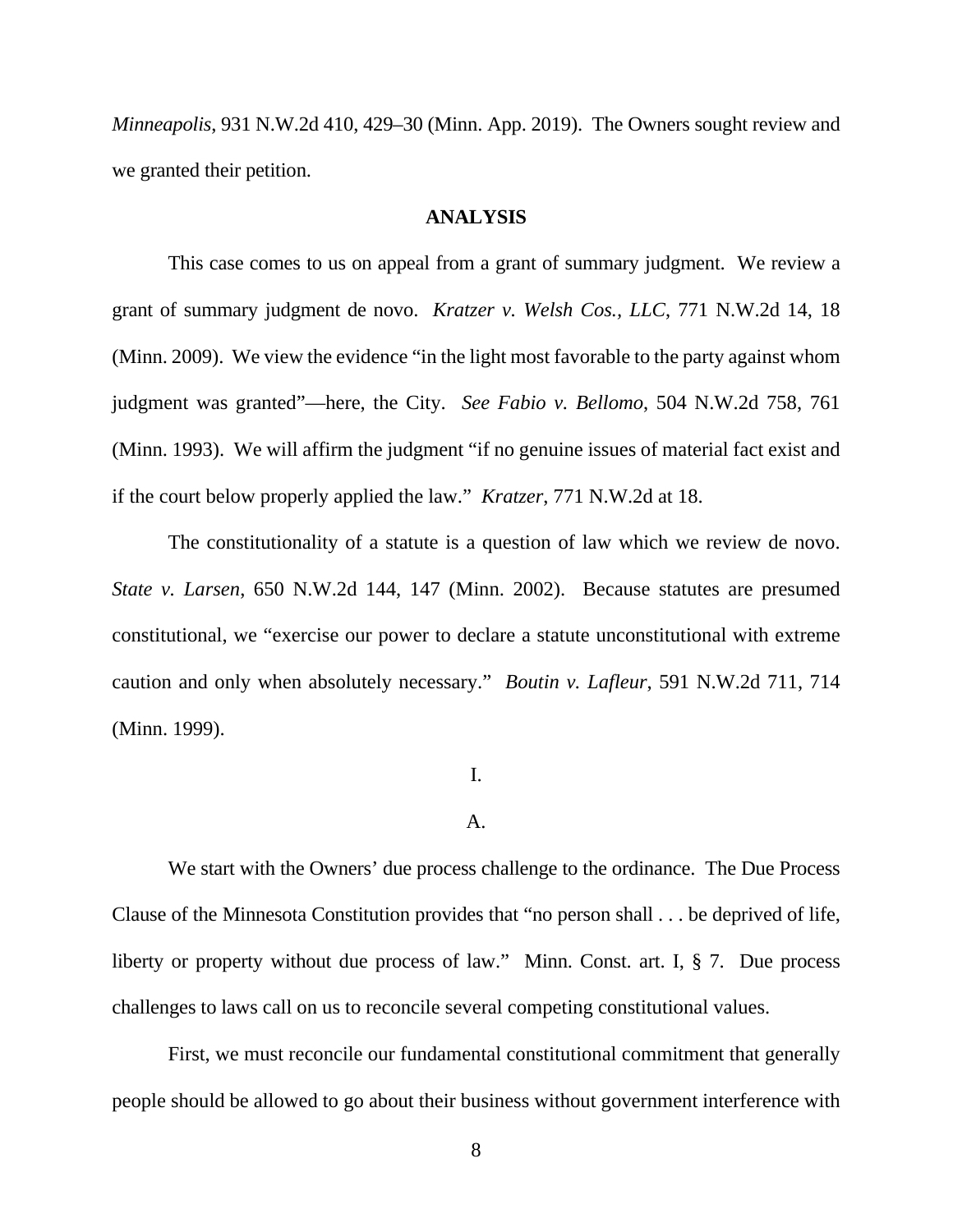the broadly recognized understanding that, at times, the government must intervene to protect the interests of others and the common good. In most cases, government action is constitutional when the objective of the law is permissible, the means chosen to achieve that objective are reasonable, and the legislative body did not act arbitrarily or capriciously in enacting the law. *See Boutin*, 591 N.W.2d at 717–18 (citing *Contos v. Herbst*, 278 N.W.2d 732, 741 (Minn. 1979)).<sup>5</sup>

A law is permissible when it is within the power of the governmental decision maker to enact and serves a public purpose. *Miller Brewing Co. v. State*, 284 N.W.2d 353, 356 (Minn. 1979) (stating that the "purpose of the statute must be one that the state can legitimately attempt to achieve"); *Contos* 278 N.W.2d at 741 (stating that the law must "serve to promote a public purpose").<sup>6</sup>

The means chosen to achieve the purpose are reasonable if the legislative body could rationally believe that the mechanism it chose would help achieve the legislative goal or mitigate the harm the legislation seeks to address. *See Boutin*, 591 N.W.2d at 718 (rejecting the argument that the State has no interest in registering nonpredatory offenders because

<sup>5</sup> When fundamental rights are at stake, the legislative body must surmount a higher hurdle before government interference with life, liberty, or property is justified. We apply strict scrutiny to legislative actions in those cases. *See SooHoo v. Johnson*, 731 N.W.2d 815, 821 (Minn. 2007). Here, the parties agree that no fundamental rights are at stake and the less demanding rational basis standard applies.

<sup>6</sup> *Miller Brewing Company* concerns an equal protection challenge. Although the rational basis tests for equal protection and due process claims differ in some respects, and we have used different formulations to describe them, the inquiries overlap in many ways. In particular, the inquiry into the legitimacy of the objective or purpose of the statute is the same. *See State v. Holloway*, 916 N.W.2d 338, 346, 348–49 (Minn. 2018).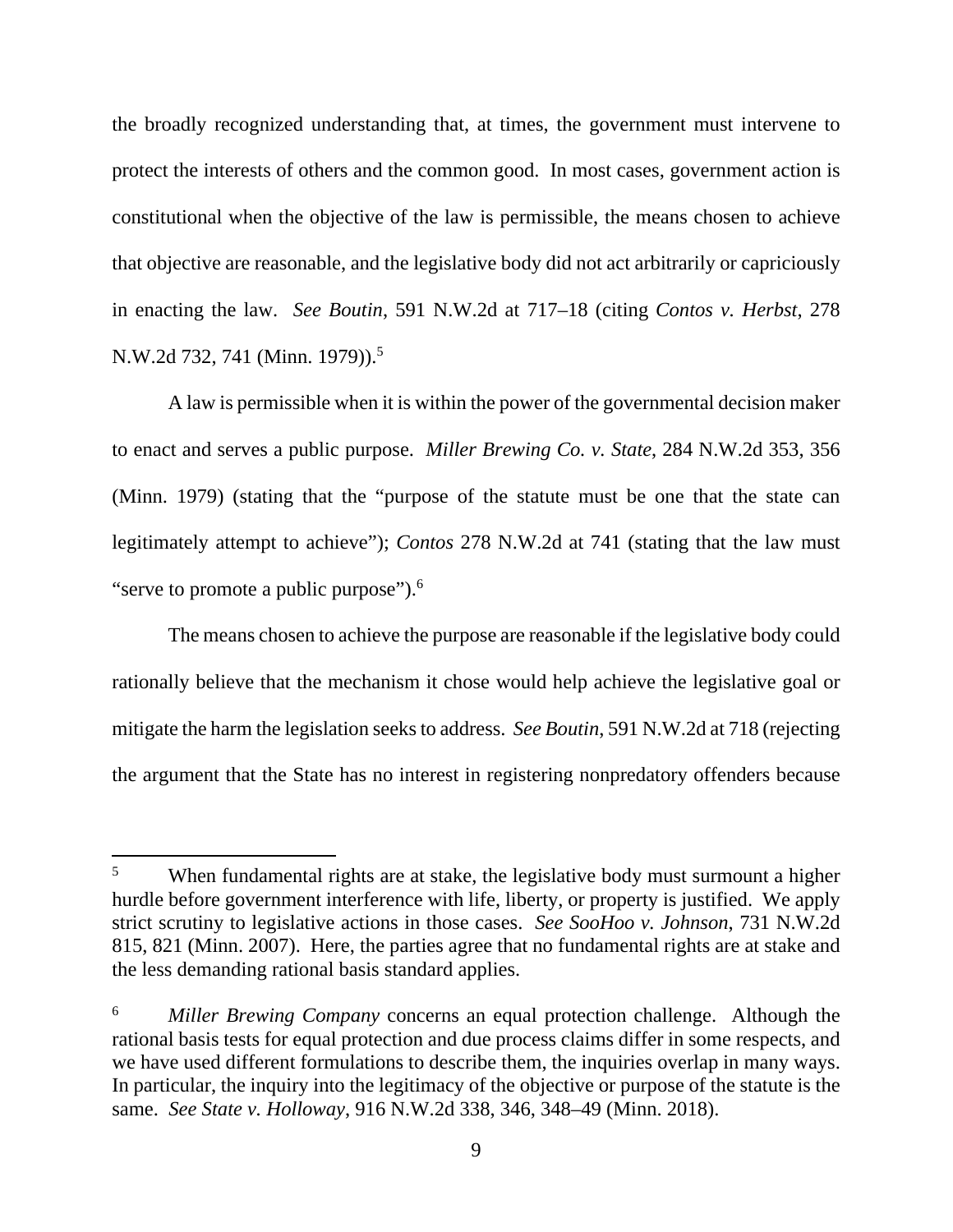maintaining a list that includes nonpredatory and predatory offenders is rationally related to the State interest of solving crimes). We will not invalidate a law just because the chosen mechanism "does not assure complete amelioration of the evil it addresses." *Mack v. City of Minneapolis*, 333 N.W.2d 744, 751 (Minn. 1983). And the legislative body need not choose the best or most exact mechanism to achieve the purpose; it must merely choose a reasonable method. *See Red Owl Stores, Inc. v. Comm'r of Agric.*, 310 N.W.2d 99, 103 (Minn. 1981).

A law is not arbitrary or capricious when it emerged from a reasoned, deliberative process, rather than as a result of legislative chance, whim, or impulse. *See Minn. State Bd. of Health v. City of Brainerd*, 241 N.W.2d 624, 629–30 (Minn. 1976) (holding that a law requiring water fluoridation was not arbitrary and violative of due process because the Legislature relied on scientific opinion that fluoridation is safe and effective at reducing dental caries); *see also State v. Rey*, 905 N.W.2d 490, 495–96 (Minn. 2018) (holding that an identity theft statute that allowed some victims to recover restitution in excess of actual losses is not arbitrary because it recognizes the difficulty of discovering and quantifying identify theft losses). When assessing arbitrariness, we have also considered whether the law provides a sufficiently definite standard so that obligations and enforcement authority are clear. *See Red Owl Stores, Inc.*, 210 N.W.2d at 103–04.

Second, due process challenges raise questions about the extent to which courts should disturb decisions of a legislative body. We generally defer to legislative judgments on the wisdom and utility of a law out of concern for democratic legitimacy and institutional capacity. Legislators—as the elected representatives of the people—and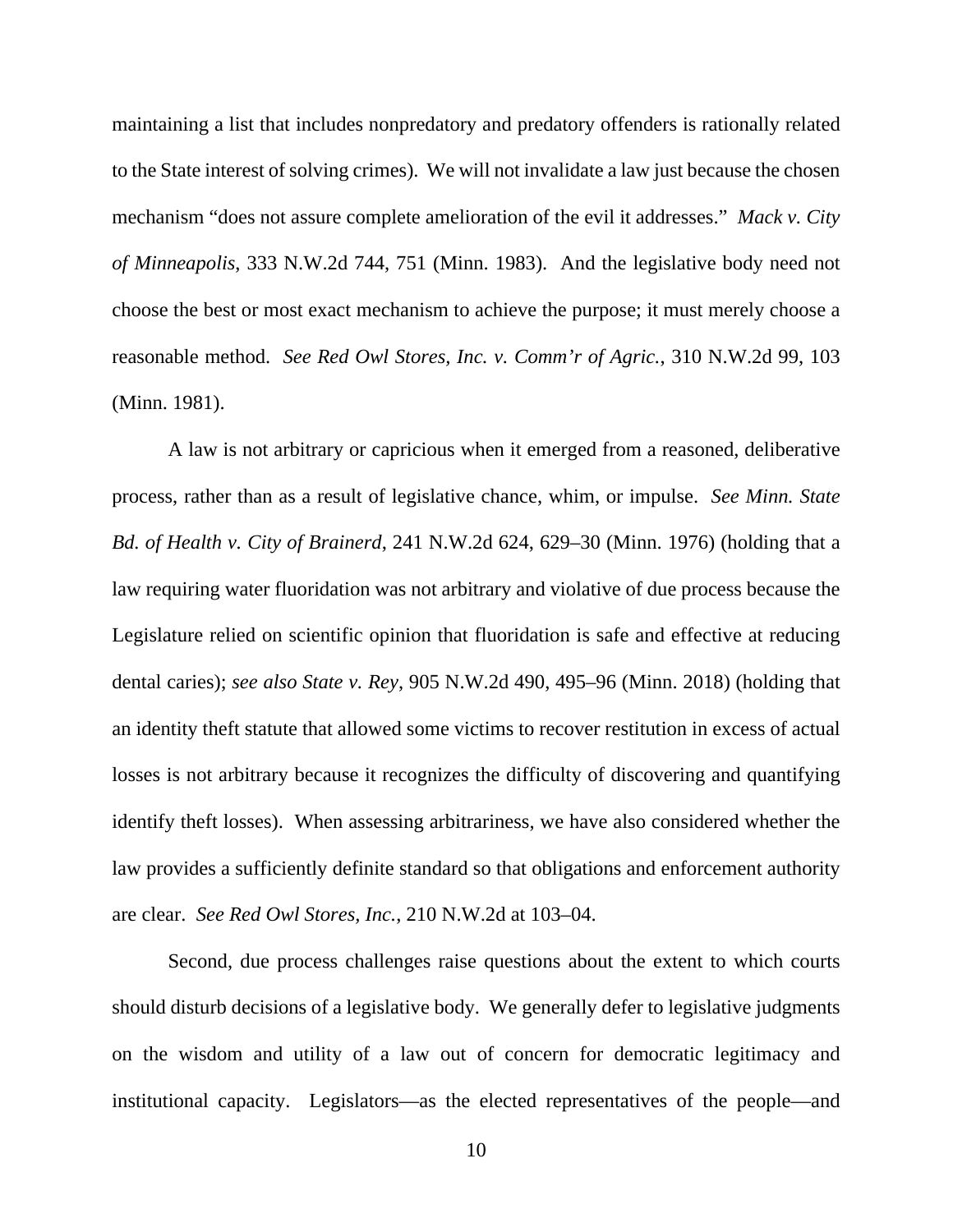legislative bodies are generally institutionally better positioned than courts to sort out conflicting interests and evidence surrounding complex public policy issues. *See id.* at 104 (stating that "it is not our role to decide whether [a law] is sound policy or whether it appropriately balances" competing interests). As the United States Supreme Court put it:

This restriction upon the judicial function, in passing on the constitutionality of statutes, is not artificial or irrational. A state legislature, in the enactment of laws, has the widest possible latitude within the limits of the Constitution. In the nature of the case it cannot record a complete catalogue of the considerations which move its members to enact laws. In the absence of such a record courts cannot assume that its action is capricious, or that, with its informed acquaintance with local conditions to which the legislation is to be applied, it was not aware of facts which afford reasonable basis for its action. Only by faithful adherence to this guiding principle of judicial review of legislation is it possible to preserve to the legislative branch its rightful independence and its ability to function.

*Carmichael v. S. Coal & Coke Co.*, 301 U.S. 495, 510 (1937). Under the due process clause then, "it is not this court's function, at least in the absence of overwhelming evidence to the contrary, to second-guess the . . . accuracy of a legislative determination of fact. Nor is it within our province to determine the wisdom of or necessity for a legislative enactment." *Minn. State Bd. of Health*, 241 N.W.2d at 629.

Accordingly, on a rational basis review, the burden of proving that a statute is invalid rests with the party challenging its constitutionality. *Essling v. Markman*, 335 N.W.2d 237, 239 (Minn. 1983). We will not strike down a law as irrational when "it is evident from all the considerations presented to [the Legislature], and those of which we may take judicial notice, that the question is at least debatable" and the government decision maker could reasonably have conceived those facts and considerations to be true. *Minnesota v. Clover Leaf Creamery Co.*, 449 U.S. 456, 464 (1981) (citation omitted)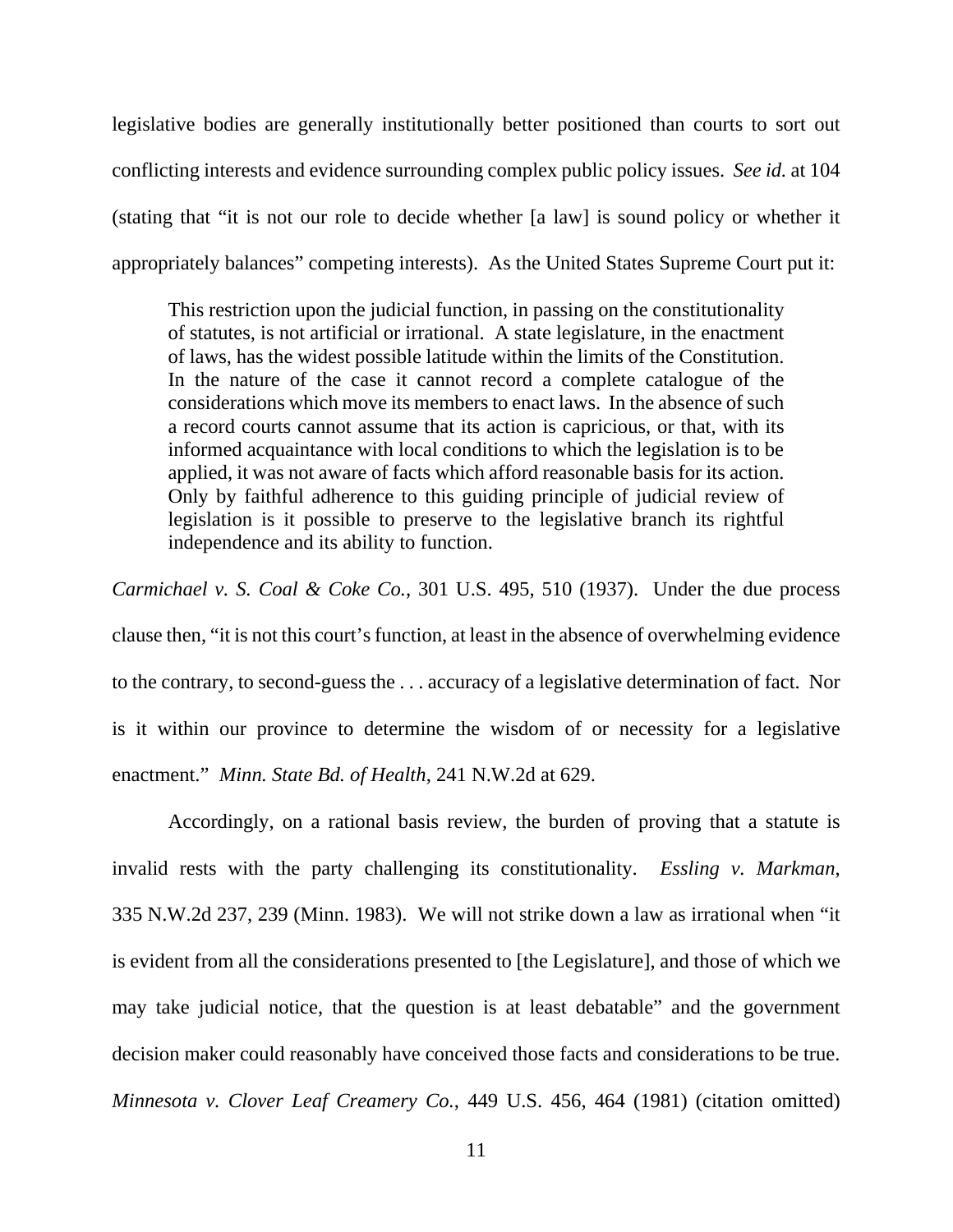(internal quotation marks omitted); *see Contos*, 278 N.W.2d at 742 (holding that a law forfeiting severed mineral interests if the owner failed to register the interests with the state was not a violation of substantive due process because the Legislature "could have concluded" that the prior mechanism for encouraging registration was not adequately effective).

#### B.

 With these principles in mind, we turn to the question of whether the Minneapolis ordinance violates the Owners' substantive due process rights. We conclude that it does not.

1.

 The City articulated three purposes for the ordinance: (1) increasing housing opportunities for voucher holders, (2) addressing the discriminatory effects of housing denials, and (3) prohibiting prejudice-based discrimination. Each of these is a permissible object of legislation. The Owners neither question that the City can seek to achieve these ends nor contend that these objectives lack a public purpose. We agree that the objectives of the ordinance are permissible.

2.

 The Owners assert that the ordinance is not a reasonable means to achieve the City's purposes. First, they contend that the ordinance will not increase housing opportunities because the ordinance will not overcome the actual barriers that voucher holders face in finding housing in Minneapolis. These barriers include a tight rental market and low vacancy rates, especially for voucher holders; lawful screening criteria that are left untouched by the ordinance; and rent increases driven by the added costs imposed by the ordinance itself.For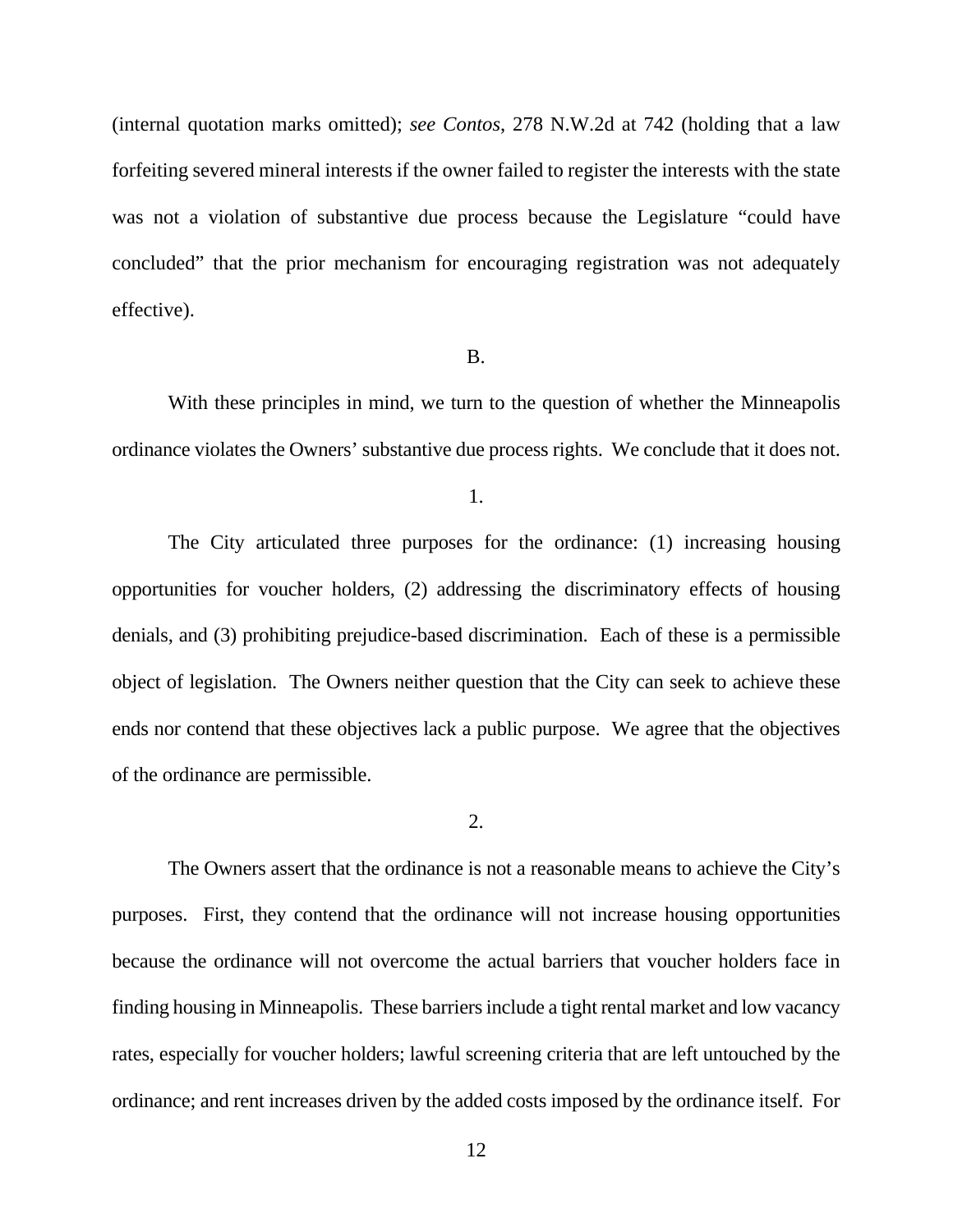constitutional purposes, these arguments are unavailing because the ordinance addresses one impediment to voucher holders finding housing in Minneapolis: the undisputed fact that some landlords reject voucher holders because the landlords want to avoid the perceived burdens of participating in the housing choice voucher program. By making it unlawful for landlords to refuse to participate based on the requirements of the program, more landlords will participate, thus expanding housing opportunities for voucher holders.

 Further, based on the evidence in the record, the City's conclusion that the ordinance will increase housing opportunities for voucher holders is "at least debatable." *See Clover Leaf Creamery Co.*, 449 U.S. at 464. Under our deferential rational basis test, we cannot conclude that the City acted unreasonably by seeking to create more housing opportunities for voucher holders by prohibiting landlords from refusing to rent to voucher holders to avoid the burdens associated with the housing choice voucher program.

 The Owners similarly contend that the ordinance will not reduce the concentration of housing opportunities for voucher holders in certain poor, racially segregated neighborhoods. They argue that the concentration of Section 8 housing is driven by the supply of housing and not the refusal of landlords to participate in the Section 8 housing choice voucher program. The Owners also point out that housing mobility for voucher holders is limited by the lack of job opportunities and social services in areas of the city where fewer voucher holders live.

 Although the Owners offer a reasoned argument that the City could have chosen more effective mechanisms to reduce the concentration of housing opportunities in some neighborhoods, they do not satisfy their burden under our deferential rational basis test. The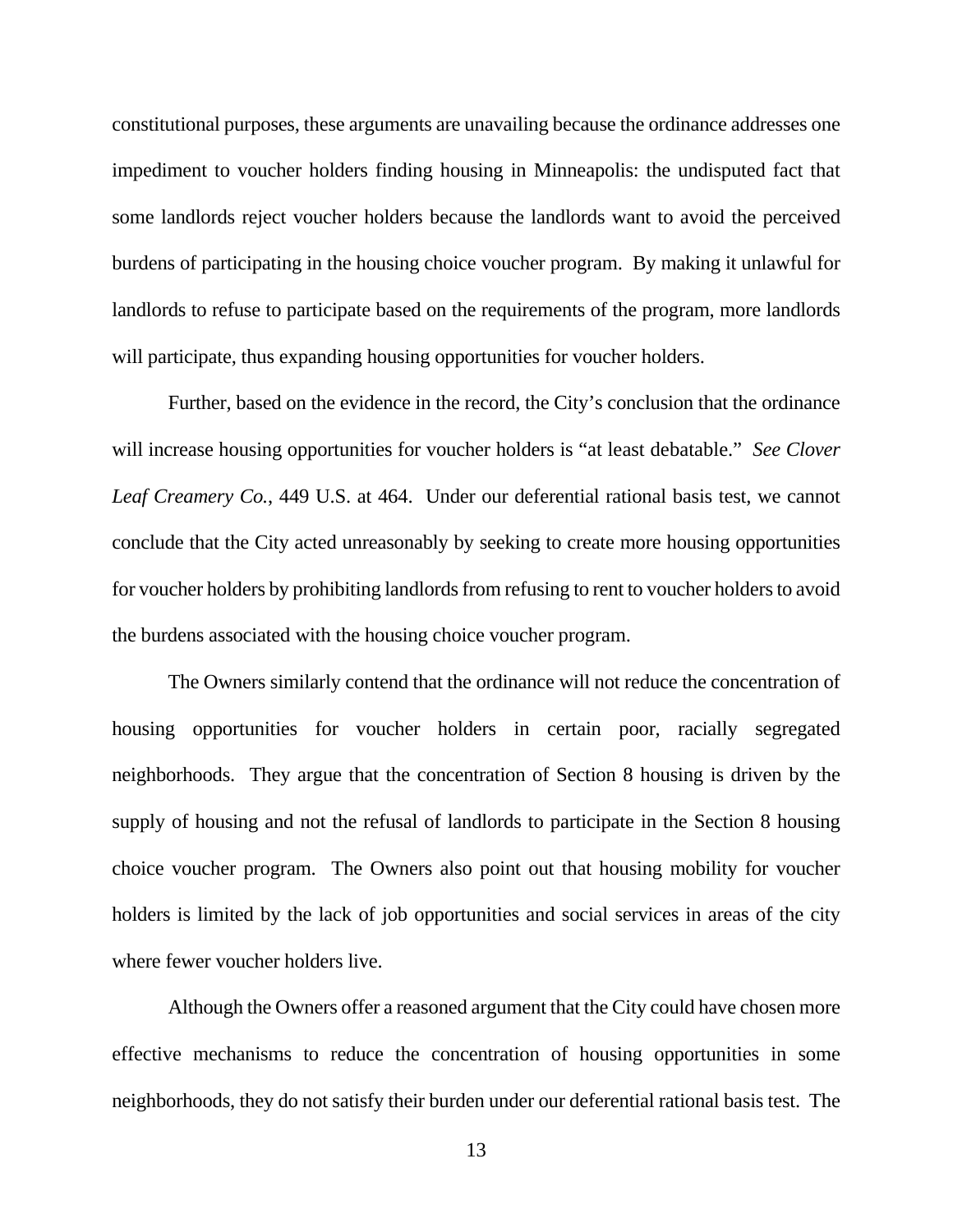City had before it evidence that low participation by landlords in the Section 8 housing choice voucher program contributed to the concentration of voucher holders in poorer, more segregated neighborhoods. The City could rationally decide that making it unlawful to refuse to participate in the housing choice voucher program due to the requirements of the program would increase the number of landlords who participate in the voucher program in all parts of the city and, consequently, open up housing opportunities in neighborhoods with lower concentrations of voucher holders.

 The Owners finally assert that the ordinance will not reduce prejudice-based discrimination against Section 8 housing choice voucher holders.7 The Owners note that the ordinance independently makes it unlawful for landlords to refuse to rent to prospective tenants because they plan to use housing choice vouchers to help cover payment of the rent. Accordingly, the Owners argue, the additional prohibition on landlords refusing to rent to voucher holders because they do not want to comply with program requirements is unnecessary and redundant. The Owners also point out that many landlords do, in fact, rent some of their properties to voucher holders and other renters who rely on different government subsidies. They vigorously contend that their objection to the housing choice voucher program is motivated solely by the perceived additional burdens and costs that are associated with the Housing Assistance Payments Contract and not by any prejudice against voucher holders. We have no reason to doubt this of the Owners and many other landlords

<sup>7</sup> The parties disagree about whether one of the purposes of the ordinance is to reduce or eliminate discrimination against voucher holders. Because we conclude that the ordinance passes constitutional muster even if that is a purpose (or *the* purpose) of the ordinance, that dispute is not germane to our resolution of the case.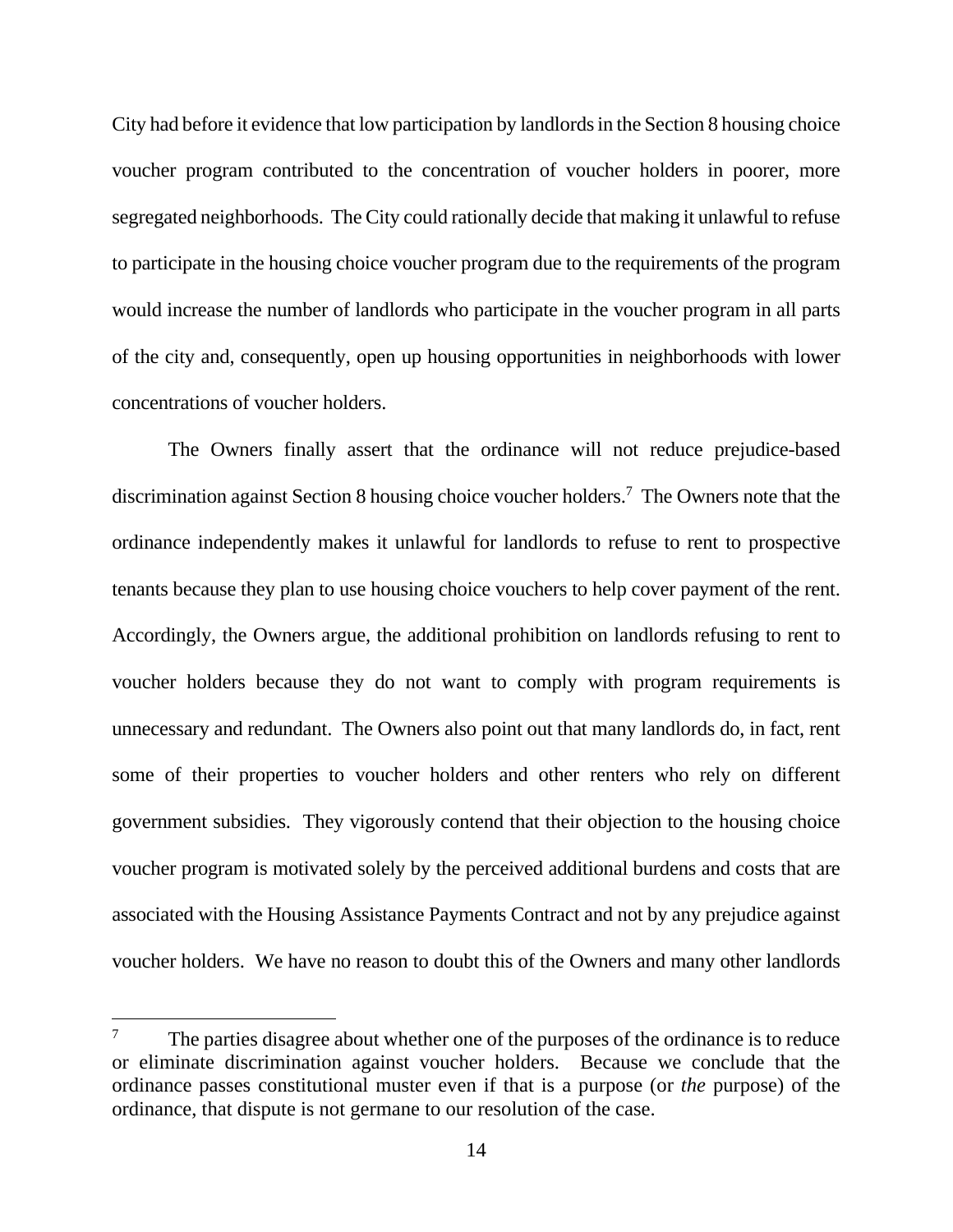in Minneapolis. But such prejudice is one reason among several that some subset of landlords in Minneapolis does not rent to voucher holders. And as with the other two purposes, refusing to allow landlords to opt out of the housing choice voucher program due to the burden of complying with its requirements is one rational step toward reducing refusals to rent based on prejudice against voucher holders.

That the ordinance may impose burdens on some property owners who are not motivated by prejudice against voucher holders does not render the ordinance unconstitutional under the due process rational basis test. Outside of laws directed against protected classes or politically unpopular groups, overinclusive rules—rules that sweep in and burden more people than absolutely required to achieve the legislative purpose—have consistently been upheld against due process challenges because they are rationally connected to the legislative purpose. *See N.Y.C. Transit Auth. v. Beazer*, 440 U.S. 568, 591–92 (1979) (upholding a rule that individuals in methadone treatment programs cannot work for the transit authority, even though some individuals may be competent and safe employees, because the rule was a legislative policy choice); *Mourning v. Family Publ'ns Serv., Inc.*, 411 U.S. 356, 377–78 (1973) (upholding a "prophylactic" rule that required certain disclosures to consumers if a loan was to be repaid in four or more installments, even if the lender did not impose a finance charge, under a Truth in Lending Act provision that required certain disclosures for contracts imposing finance charges).

[T]he question . . . is not whether a statutory provision precisely filters out those, and only those, who are in the factual position which generated the [legislative] concern reflected in the statute. Such a rule would ban all prophylactic provisions . . . . Nor is the question whether the provision filters out a substantial part of the class which caused [legislative] concern, or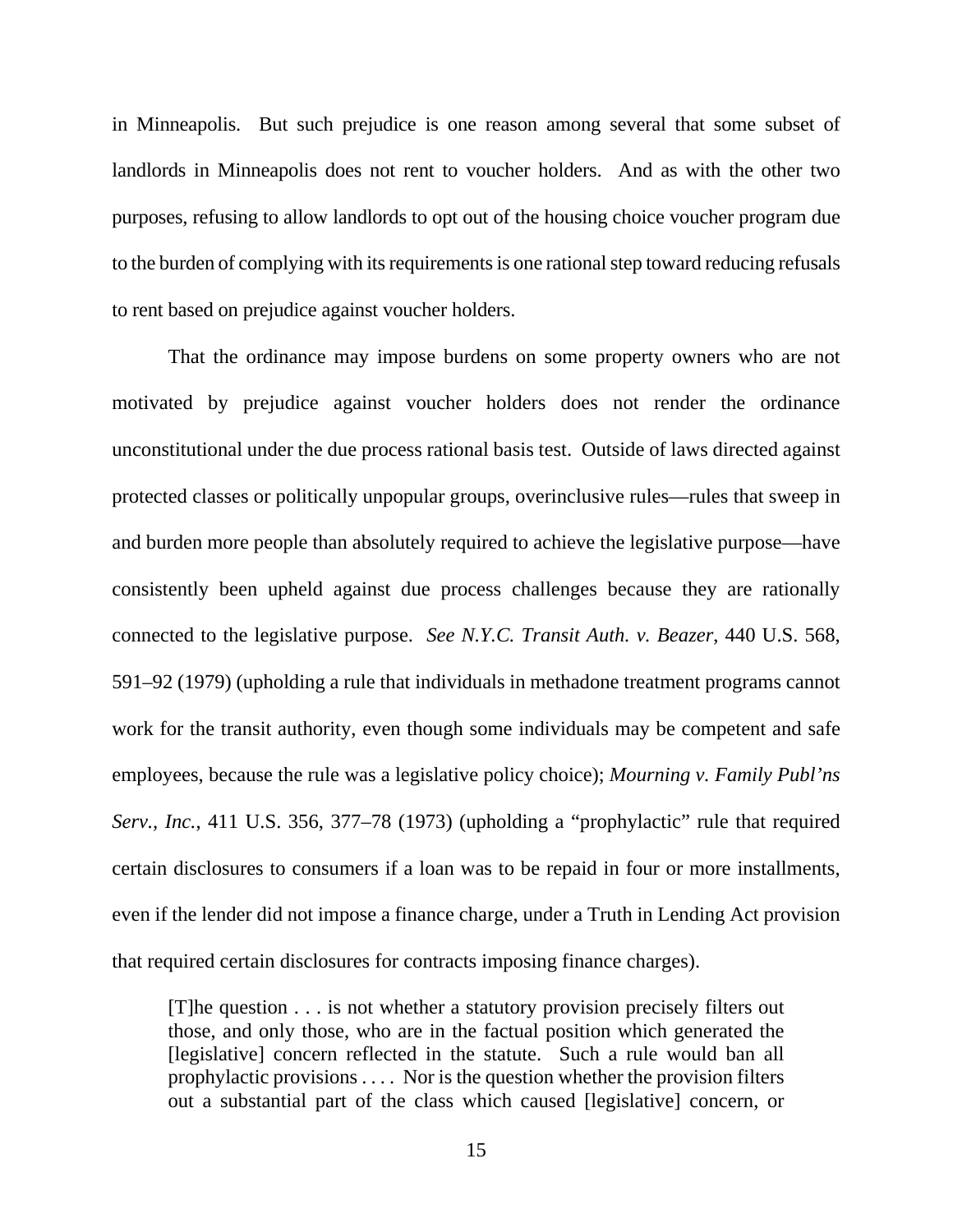whether it filters out more members of the class than nonmembers. The question is whether [the legislative body], its concern having been reasonably aroused by the possibility of an abuse which it legitimately desired to avoid, could rationally have concluded both that a particular limitation or qualification would protect against its occurrence, and that the expense and other difficulties of individual determinations justified the inherent imprecision of a prophylactic rule.

*Weinberger v. Salfi*, 422 U.S. 749, 777 (1975). Once again, the Minnesota Constitution does not require a legislative body "to devise precise solutions to every problem." *Rey*, 905 N.W.2d at 495.

 Here, the City's decision to prohibit landlords from refusing to rent to housing choice voucher holders because the landlords do not want to comply with the program requirements is a rational way to reduce refusals to rent based on prejudice against voucher holders. And the reasonableness of the provision is enhanced by the undue hardship exemption that allows landlords to avoid the requirements of the ordinance and the housing choice voucher program altogether when those requirements impose unreasonable burdens.

3.

 The Owners also argue that the ordinance violates the Due Process Clause because it creates a constitutionally impermissible irrebuttable presumption that a landlord who refuses to rent to a prospective tenant because of the burdens associated with the Section 8 housing choice voucher program was motivated by prejudice against voucher holders. We disagree.<sup>8</sup>

<sup>8</sup> We are not unsympathetic to the Owners' concern that they may be broadly labelled as persons who "discriminated," despite the fact that, as individuals, each may have acted wholly without discriminatory animus as that term is commonly understood. The no-refusal-because-of-Section-8-requirements provision is somewhat of an ill fit with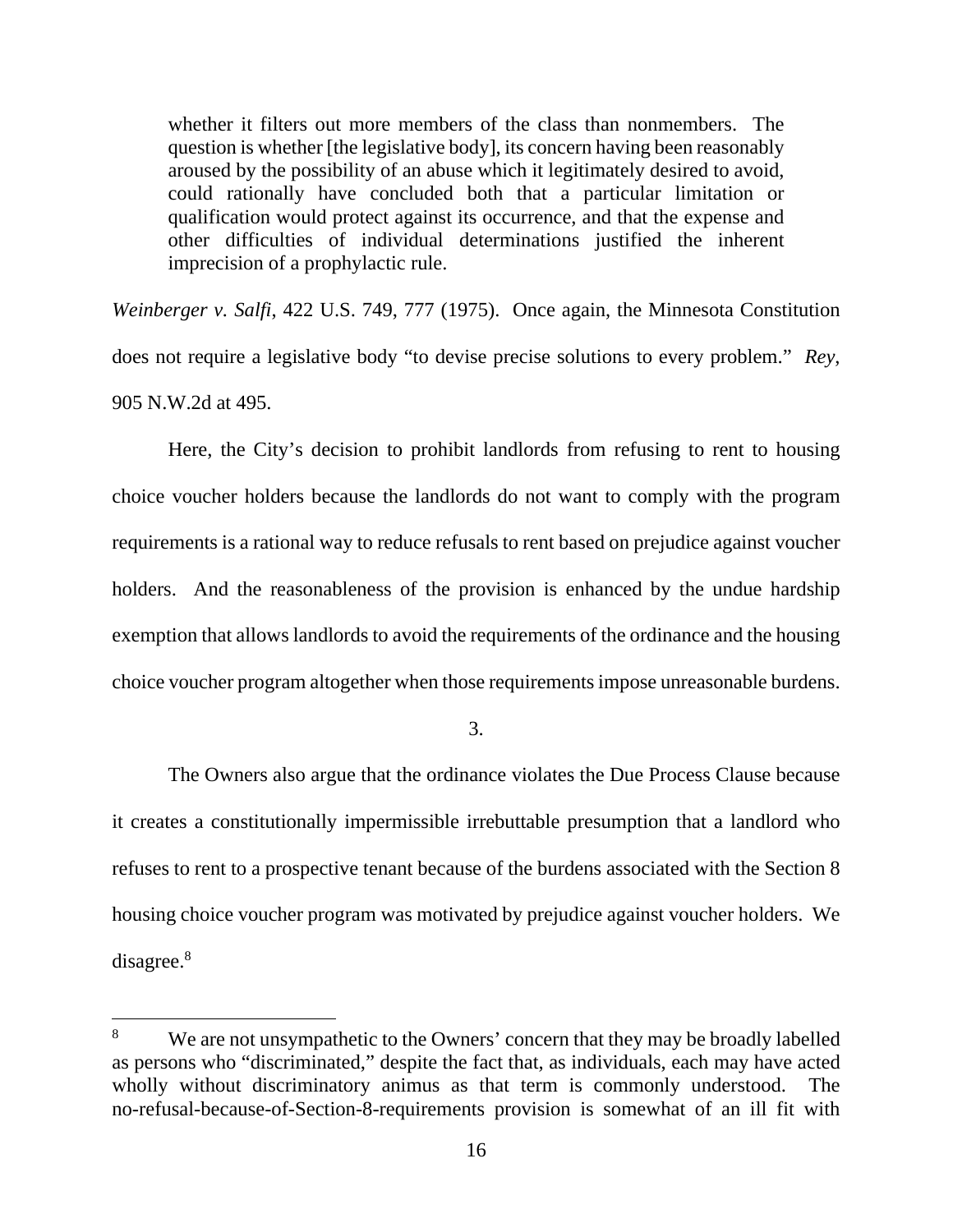First, the Owners' irrebuttable-presumption argument is a nonstarter because proof of prejudicial intent simply is not required under the provision prohibiting landlords from refusing to rent to avoid compliance with housing choice voucher program requirements. Accordingly, there is no need or reason to presume prejudicial intent.

Like innumerable statutes and ordinances, the provision establishes a substantive rule of law that prohibits conduct regardless of the actor's intent. The unlawful conduct prohibited by the ordinance is the refusal of a landlord to rent or lease a property because the landlord wants to avoid complying with the requirements of the housing choice voucher program—plain and simple. Nothing in the specific prohibition at issue here makes an intent to discriminate against a voucher holder an element of the violation.

Contrary to the Owners' arguments, using the word "discrimination" in the ordinance does not inherently include a notion of invidious intent. The City chose to expressly define "discrimination" in the ordinance. "When a word is defined in a statute, we are guided by the definition provided by the Legislature." *Wayzata Nissan, LLC v. Nissan N. Am., Inc*., 875 N.W.2d 279, 286 (Minn. 2016). The ordinance provides:

*Discriminate or discrimination*: Includes any act, attempted act, policy or practice, which results in unequal treatment, separation or segregation of or which otherwise adversely affects any person who is a member of a class or combination of classes protected by this title.

MCO, tit. 7, § 139.20. On its face, the definition does not require proof of intent.

section 139.40 and perhaps would have been more properly enacted in the housing regulation title of the Minneapolis Code of Ordinances. But this does not render the provision unconstitutional. *See Red Owl Stores, Inc.*, 310 N.W.2d at 103.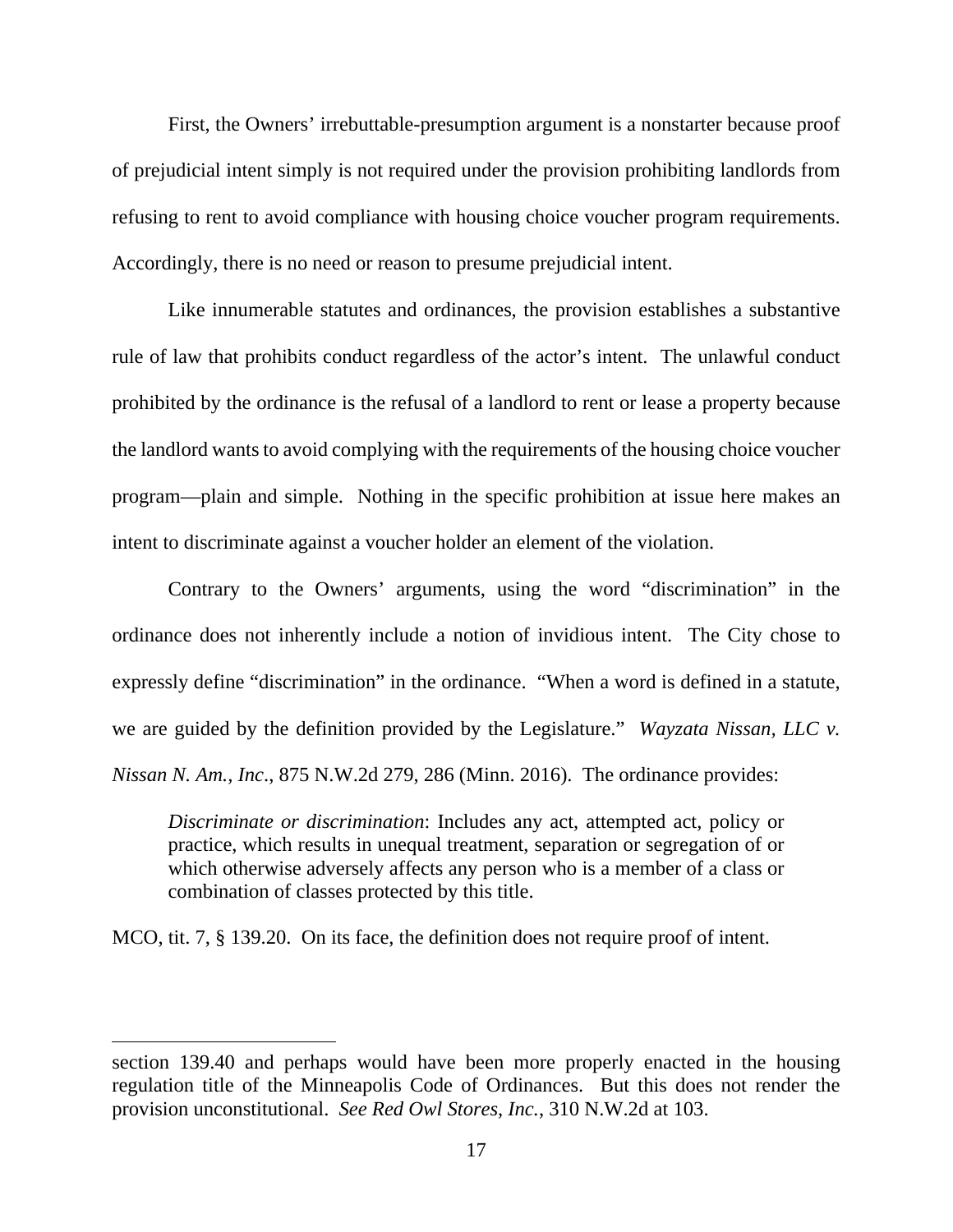Further, section 139.40 affirmatively declares certain acts—some of which require proof of intent and some of which do not—to be "unfair discriminatory acts." Accordingly, if a person engages in one of those acts, the person's conduct is by definition an "unfair discriminatory act." A property owner's refusal to rent property to a potential tenant because the owner wants to avoid complying with the requirements of the housing choice voucher program is such an act, regardless of whether the property owner was acting out of prejudice toward a voucher holder. *See* MCO, tit. 7, § 139.40(e)(1).

Finally, the responsibility of the Minneapolis Commission on Civil Rights to determine whether a landlord's refusal to rent is motivated by a desire to avoid complying with Section 8 program requirements, *see* MCO, tit. 7, § 141.50 (2020), does not compel the conclusion that there can be no violation of section  $139.40(e)(1)$  in the absence of proof of discriminatory intent. The Director of the Minneapolis Department of Civil Rights has authority to investigate and enforce many municipal economic regulations that lack any discriminatory intent, including the City's prevailing wage law, MCO, tit. 2, § 24.220 (2020), and the City's minimum wage and sick leave policies, MCO, tit. 2, §§ 40.10–.650 (2020). A finding of "discrimination" by the Commission on Civil Rights simply means that a person engaged in "unfair discriminatory acts" or "unlawful discriminatory practices" as defined in section 139.40. *See* MCO, tit. 7, § 141.50(r). As set forth above, those determinations neither connote nor require proof that the person acted with discriminatory intent.

The Owners also point to the Minnesota Human Rights Act (MHRA), Minn. Stat. §§ 363A.01–.44 (2018), to support their view that proof of prejudicial intent is required in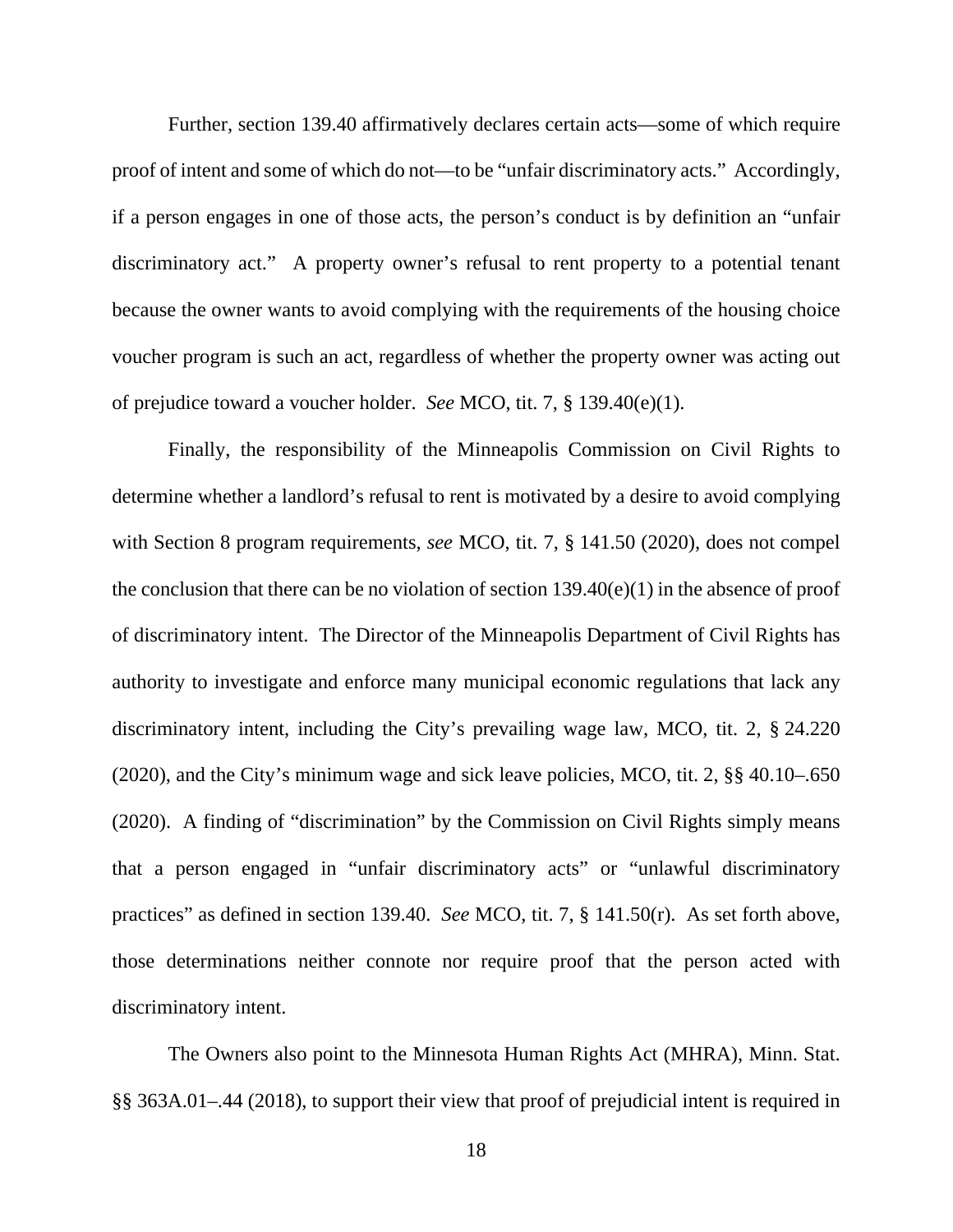every "discrimination" case in Minnesota.<sup>9</sup> They cite two court of appeals cases to argue that, under the MHRA provisions related to refusal to rent, a prospective tenant must prove that the landlord's refusal to rent was because of the prospective tenant's status in the Section 8 voucher program.<sup>10</sup> In other words, the Owners argue that the precedents they cite stand for the proposition that Minnesota law requires a prospective tenant to demonstrate that the landlord intended to discriminate based on the prospective tenant's

<sup>9</sup> Before the district court, the Owners argued that the ordinance was preempted by state statute and case law. The district court did not address the issue, and the question of preemption—whether the existence of the MHRA precludes the City from adopting the provision at issue in this case—is not before us.

<sup>10</sup> The two cases cited by the Owners are *Edwards v. Hopkins Plaza Ltd. P'ship*, 783 N.W.2d 171 (Minn. App. 2010), and *Babcock v. BBY Chestnut Ltd. P'ship*, No. CX-03-90, 2003 WL 21743771 (Minn. App. July 29, 2003). Due process considerations were not raised. In each case, the tenant was a Section 8 participant but, for business reasons, the landlord did not participate in the Section 8 program. The tenants argued that the landlords violated the provision of the MHRA that defined as an unfair discriminatory practice refusal to rent or lease property "because of . . . status with regard to public assistance." *Edwards*, 783 N.W.2d at 175-76; (quoting Minn. Stat. § 363A.09, subd. 1(1) (2018)); *Babcock*, 2003 WL 21743771 at \*1 (quoting Minn. Stat. § 363.02, subd. 2(1)(b) (2002) (current version at Minn. Stat. § 363A.09, subd. 1(1) (2018))). Noting that nothing in Minnesota state law required a landlord to participate in the Section 8 program or accept Section 8 vouchers, the court of appeals rejected the tenants' argument because the tenants offered no proof that the landlords' reason for refusing to rent to the tenants was animus toward participants in Section 8. *Edwards*, 783 N.W.2d at 177; *Babcock*, 2003 WL 21743771 at  $*1-2$ . "[R]efusal to participate in a voluntary program for a legitimate business reason does not constitute discrimination *under the MHRA.*" *Edwards*, 783 N.W.2d at 177 (emphasis added).

The Owners also rely on *McDonnell Douglas Corp. v. Green*, 411 U.S. 792 (1973), to support their argument that intent to discriminate is mandatory in every law that seeks to prohibit or decrease discrimination. This reliance is misplaced for the same reason that the Owners' reliance on the MHRA is misplaced. The burden shifting test set forth in *McDonnell Douglas* is a method of applying the statutory requirements of Title VII of the Civil Rights Act of 1964. It is not a constitutional case. And, of course, this is not a Title VII case.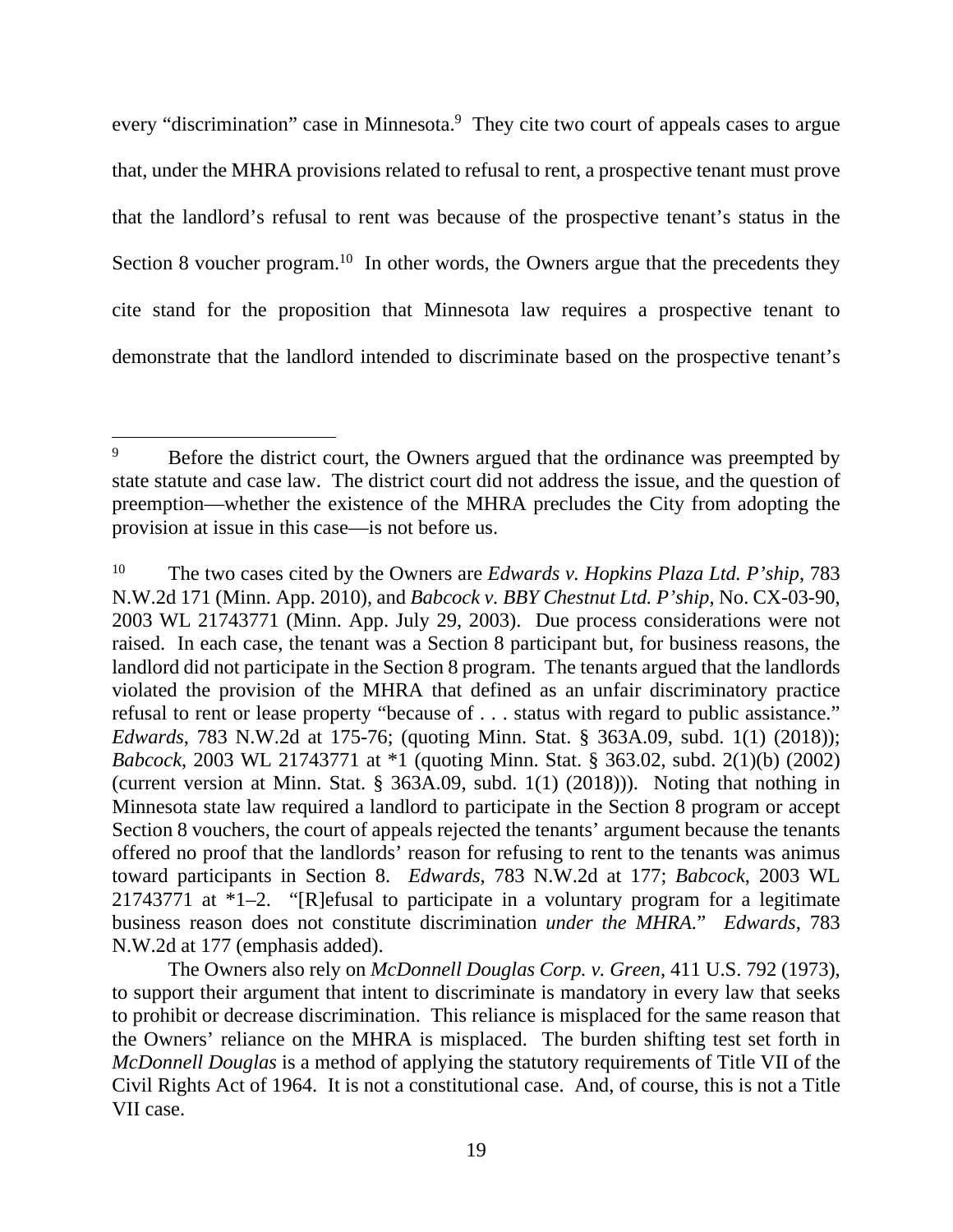status. The flaw in the Owners' argument is that the conclusion reached by the court of appeals in those case was a matter of statutory interpretation of the MHRA. *See* Minn. Stat. § 363A.09, subd. 1(1) (defining refusal to rent or lease property "because of . . . status with regard to public assistance" as an unfair discriminatory practice).

The City's ordinance is fundamentally different from Minn. Stat. § 363A.09, subd. 1(1). The City's ordinance has a provision similar to the Minnesota Human Rights Act provision on which the Owners rely. MCO, tit. 7, § 139.40(e)(1) ("It is an unlawful discriminatory practice for an owner [to refuse to sell or lease a property when] status with regard to a public assistance program . . . is a motivating factor."). But the ordinance also expands the list of prohibited reasons for refusing to rent property beyond those already listed in the MHRA and includes the additional provision at issue here, which prohibits landlords from refusing to rent because of the burdens associated with complying with Section 8 requirements. Moreover, the City expressly chose to change the language of the ordinance from prohibiting a landlord from refusing to rent "because of . . . any requirement of a public assistance program" to prohibiting a landlord from refusing to rent when "any requirement of a public assistance program is a motivating factor." MCO, tit. 7, § 139.40(e) (amending MCO, tit. 7, § 139.40(e) (2016)). Interpretations of the statutory language in section 363A.09, subdivision 1(1), are simply inapposite.

 Indeed, in one of the cases cited by the Owners, the court of appeals distinguished the MHRA from a Massachusetts statute, which, similar to the City's ordinance, made it unlawful to refuse to rent to an individual receiving Section 8 benefits " 'because of any requirement of . . . [a] housing subsidy program.' " *Edwards v. Hopkins Plaza Ltd. P'ship*,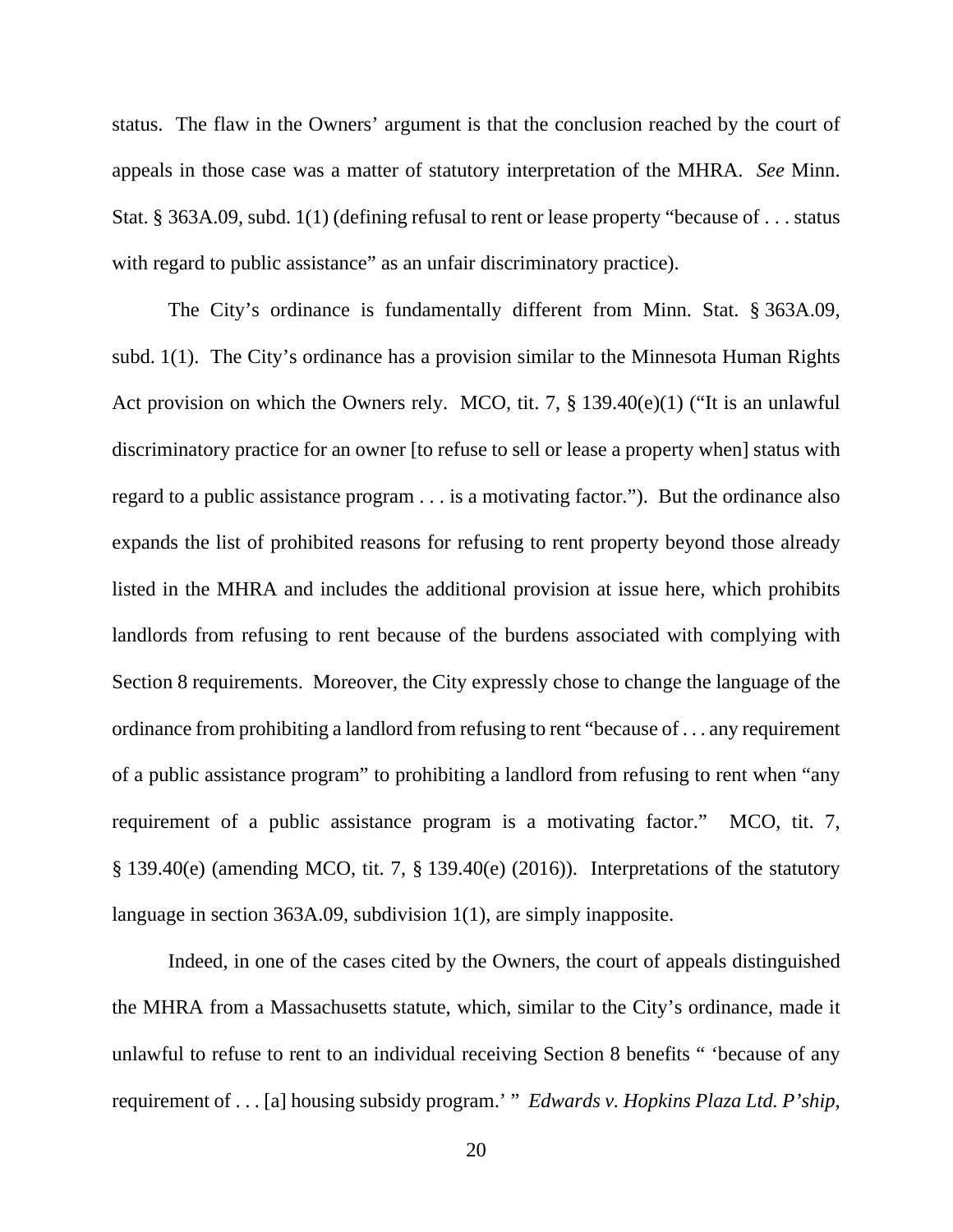783 N.W.2d 171, 178 (Minn. App. 2010) (quoting Mass. Gen. Laws Ann. ch. 151B, § 4(10) (West 2006)). The Massachusetts Supreme Court held that a landlord could be found liable under the Massachusetts statute without a showing that the landlord was motivated by discriminatory animus. *DeLiddo v. Oxford St. Realty*, *Inc.*, 876 N.E.2d 421, 428–29 (Mass. 2007).

In essence, the Owners' claim is that due process principles prohibit a legislative body from passing a law that has the goal of stopping prejudicial discrimination unless the law includes proof that the actor had an intent to discriminate as an element of the violation. For purposes of rational basis review, however, the argument improperly conflates a purpose of a law with the mechanism the legislative body chooses to achieve that purpose. There is more than one rational way to reduce or eliminate discrimination against voucher holders. A legislative body rationally could attempt to accomplish that objective by requiring proof that the refusal to rent was "because of" the prospective tenant's *status* as a voucher holder. But a legislative body could also rationally attempt to reduce or eliminate discrimination against voucher holders by removing the burden of the program requirements as a lawful excuse for not participating in the housing choice voucher program.

In short, because the language of the Minneapolis ordinance does not require proof that a landlord acted out of prejudice against voucher holders, the Owners' argument that the ordinance creates a constitutionally impermissible conclusive presumption of discriminatory intent fails.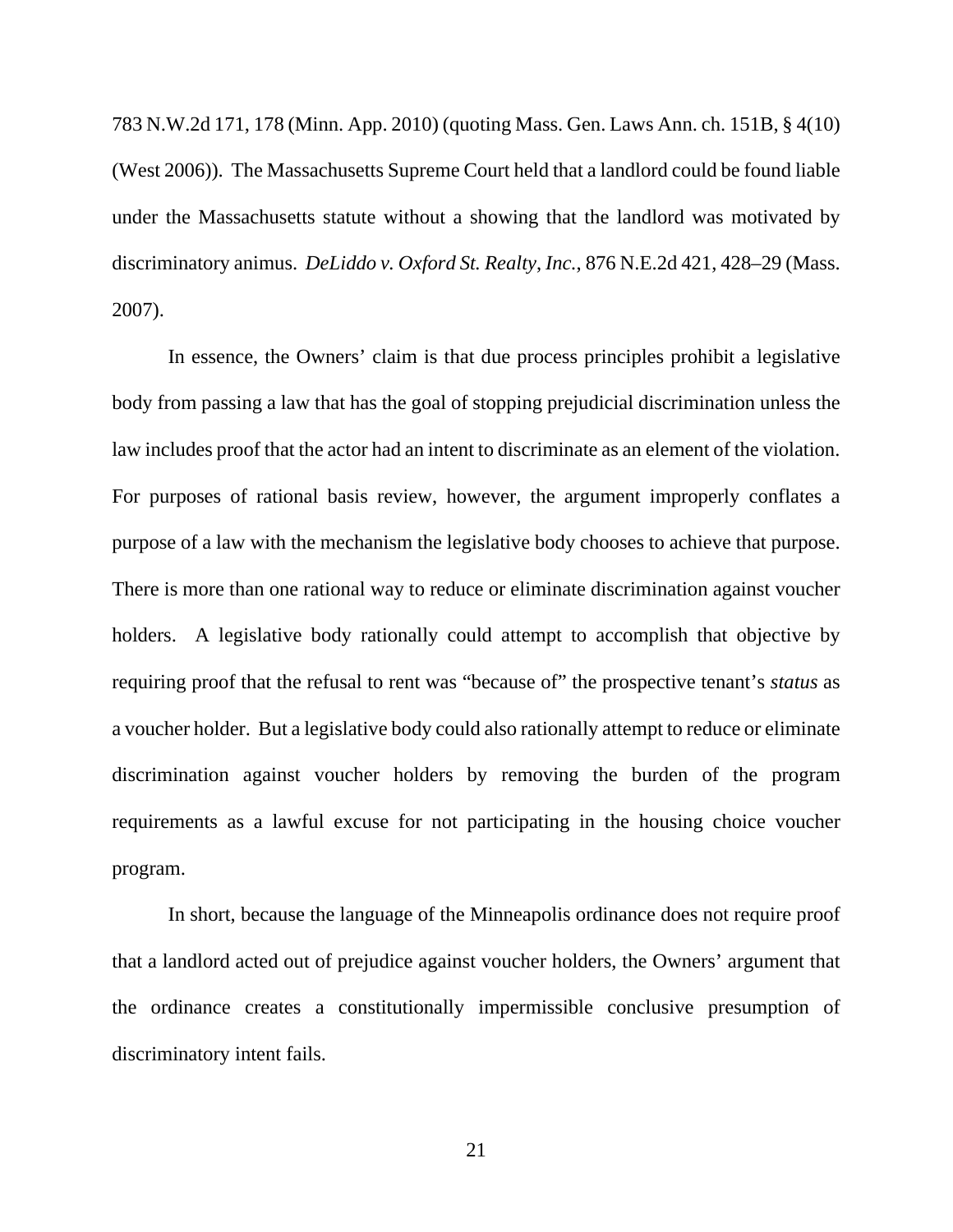Despite the Owners' contentions, our decision in *Twin Cities Candy & Tobacco Co. v. A. Weisman Co.*, 149 N.W.2d 698 (Minn. 1967), does not compel a different result. In *Weisman*, we held unconstitutional a state criminal statute prohibiting wholesale distributors from selling cigarettes at less than actual invoice cost. *Id.* at 703. The statute allowed a distributor to be convicted for a sale below cost regardless of whether the distributor acted with the intent or effect of injuring a competitor or destroying or lessening competition. *Id.* at 701. Relying on our understanding that substantive due process required proof of predatory purpose as an element of any law making sales below cost unlawful, *id.* at 703–04, we held that the statute was unconstitutional because "[n]o opportunity [was] afforded [to the distributor] to show that [a] transaction is either innocently consummated or has no injurious effect on competitors or the public." *Id.* at 702. We ruled that a conclusive legislative presumption regarding a factual element necessary to convict a person of the crime of selling cigarettes below cost was unjustified and invalid. *Id.*

 The statute at issue in *Weisman* differs in several respects from the City's prohibition on refusing to rent due to the requirements of the housing choice voucher program. First, for the reasons stated earlier, the ordinance does not presume prejudicial intent. Unlike the statute in *Weisman*, intent is simply not an element.

 Second, in *Weisman*, we relied primarily on state and federal case law concerning price fixing and price discrimination. *See* 149 N.W.2d at 703–04 (discussing *Fairmont Creamery Co. v. Minnesota*, 274 U.S. 1 (1927), and *Nebbia v. New York*, 291 U.S. 502 (1934); then citing *State by Clark v. Wolkoff*, 85 N.W.2d 401 (Minn. 1957), *State by Clark*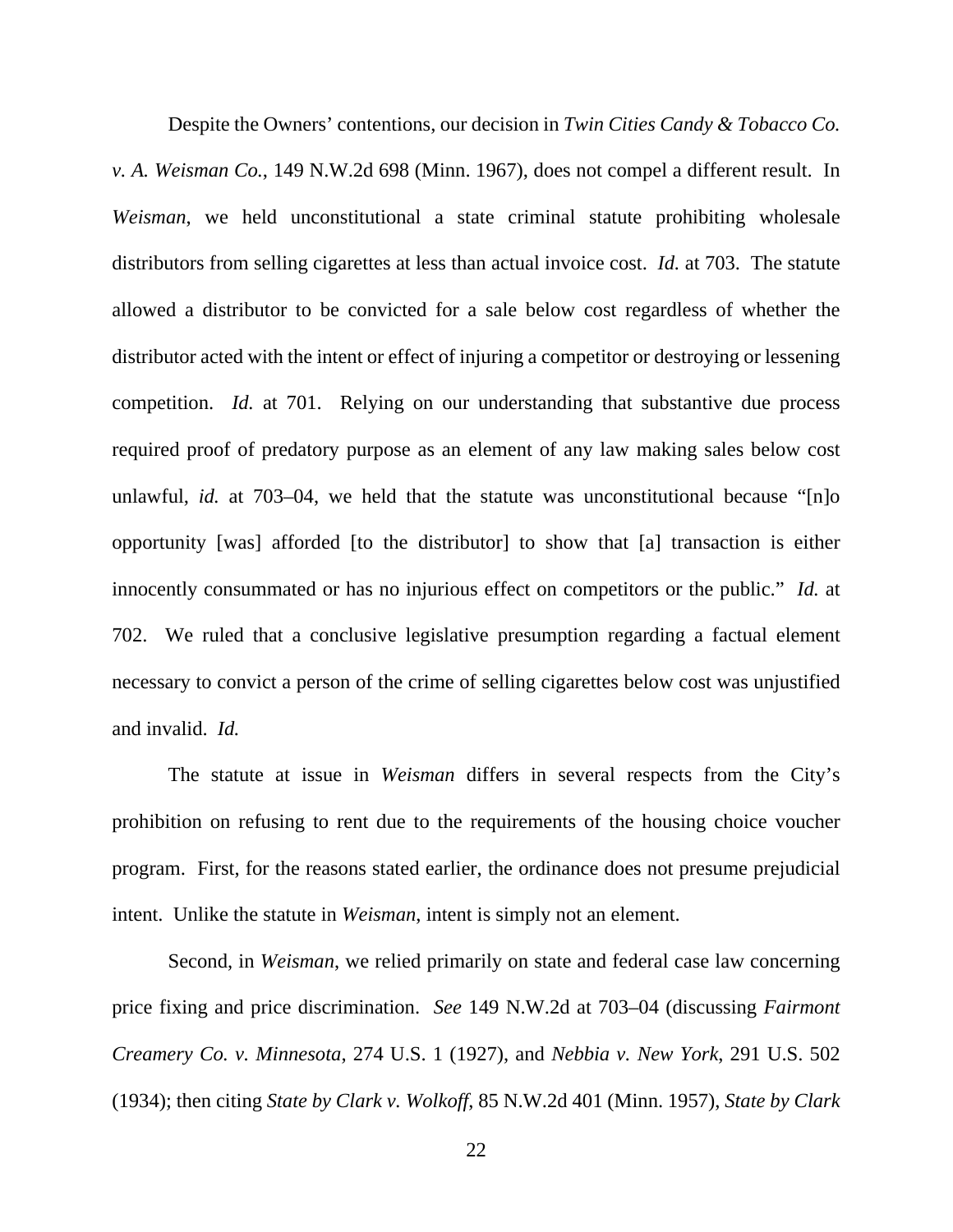*v. Applebaums Food Mkts., Inc.*, 106 N.W.2d 896 (Minn. 1960)).The *Fairmont Creamery* Court struck down a law prohibiting price discrimination in the purchase of creamery products. 274 U.S. at 11. The Court held that the statute interfered with the freedom of contract protected by the Fourteenth Amendment. *Id.* It stated that because "the statute applie[d] irrespective of motive, [it was] an obvious attempt to destroy [the company's] liberty to enter into normal contracts, long regarded, not only as essential to the freedom of trade and commerce but also as beneficial to the public." *Id.* at 8.

 The *Fairmont Creamery* Court's focus on freedom of contract—and the date of the decision—make clear that the decision was part of the approach to the due process clause that characterized the Court's *Lochner*-era<sup>11</sup> cases. The constitutional requirement that price-fixing statutes inherently include proof of injurious intent as an element was rooted in an effort to protect individuals' freedom to contract, particularly with regard to setting prices for goods. Courts have long since disavowed this *Lochner*-era approach and moved away from a focus on freedom of contract. *See Griswold v. Connecticut*, 381 U.S. 479, 481–82 (1965) ("Overtones of some arguments suggest that *Lochner v. New York* should be our guide. But we decline that invitation . . . . We do not sit as a super-legislature to determine the wisdom, need, and propriety of laws that touch economic problems, business affairs, or social conditions." (citations omitted)); *Nebbia*, 291 U.S. at 523 ("[N]either property rights nor contract rights are absolute; for government cannot exist if the citizen

<sup>11</sup> *Lochner v. New York*, 198 U.S. 45 (1905).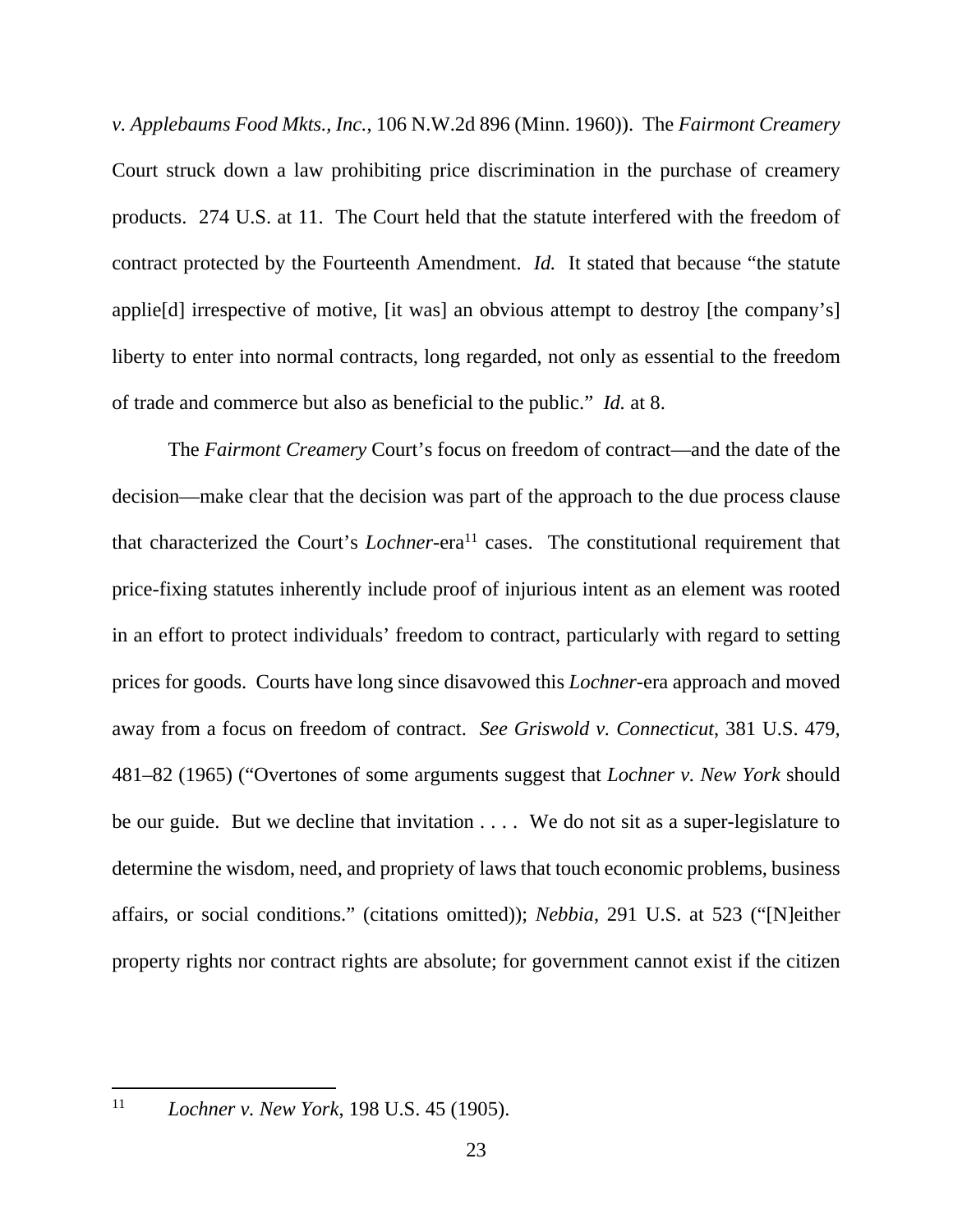may at will use his property to the detriment of his fellows, or exercise his freedom of contract to work them harm." (footnotes omitted)).

Relying on those older notions of substantive due process, the *Weisman* court applied a more stringent level of scrutiny than rational basis. The court, echoing strict scrutiny analysis, stated: "A basic assumption in considering this question is the premise that vendors have a right to deal with their property as they wish and that freedom to contract is a liberty which may not be circumscribed *except for compelling reasons*." *Id*. at 702 (emphasis added). When an ordinance deprives a person of fundamental rights, the United States Constitution requires that we apply such a heightened standard. *See Salfi*, 422 U.S. at 771–72 (distinguishing "conclusive evidentiary presumption" cases like *Cleveland Board of Education v. LaFleur*, 414 U.S. 632 (1974), and *Stanley v. Illinois*, 405 U.S. 645 (1972), on the ground that the rights at issue in those cases were fundamental liberties); *cf. Fed. Distillers, Inc. v. State*, 229 N.W.2d 144, 159 n.19 (Minn. 1975) ("The proper reach or scope of the constitutional standard denouncing the use of irrebuttable presumption is far from settled since we find no cases invalidating its use in the area of economic regulations except for [*Weisman*]."). But here, the parties agree that the provision in this case is subject to rational basis review which does not require a compelling reason for the government action but rather a legitimate government interest

Finally, in the years since *Weisman*, the Supreme Court has moved away from a distinct "irrebuttable presumption" analysis of due process challenges and refocuses on the basic rational basis inquiry of reasonable fit between statutory means and purpose. In *Michael H*. *v. Gerald D.*, the Supreme Court upheld a California statute that conclusively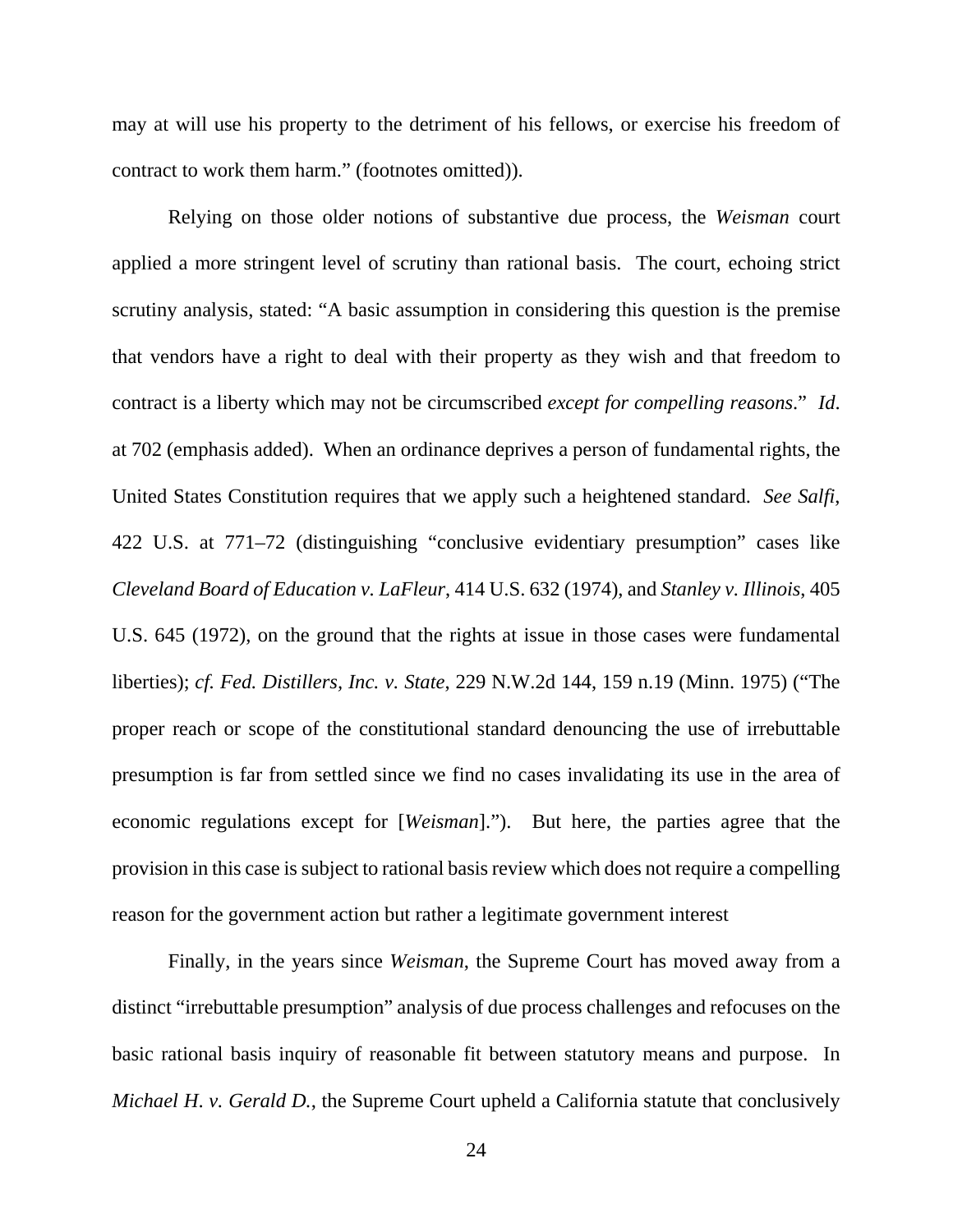presumed a woman's husband was the father of a child born during the marriage and did not allow another man to introduce paternity evidence to refute the presumption. 491 U.S. 110, 132 (1989). The *Michael H.* Court ruled that, although framed as a presumption, the California law was actually a substantive rule of law—that it is irrelevant for paternity purposes whether a child born into an existing marriage was begotten by someone other than the husband— supported by rational legislative purposes. *Id.* at 120–21. Accordingly, the *Michael H.* Court held that the proper focus was the traditional rational basis inquiry: "the adequacy of the 'fit' between the classification and the policy that the classification serves." *Id.* at 121. It concluded that, because an unmarried biological father does not have a fundamental liberty interest in obtaining parental rights under state law, the conclusive presumption that the husband is the father "is a question of legislative policy and not constitutional law." *Id.* at 129–30; *see also Salfi*, 422 U.S. at 771–72; *Shreve v. Dept. of Econ. Sec.*, 283 N.W.2d 506, 509 (Minn. 1979) (upholding a law that created a conclusive presumption that full-time students were unavailable for work and therefore ineligible for unemployment benefits); *cf. Juster Bros., Inc. v. Christgau*, 7 N.W.2d 501, 509–11 (Minn. 1943) (Pirsig, J., dissenting).

Consequently, in cases that do not implicate fundamental rights, legislative enactments will be upheld against due process challenges when the means chosen to achieve a permissible legislative objective are reasonable, regardless of whether the law is framed as a substantive rule of law or as a conclusive presumption.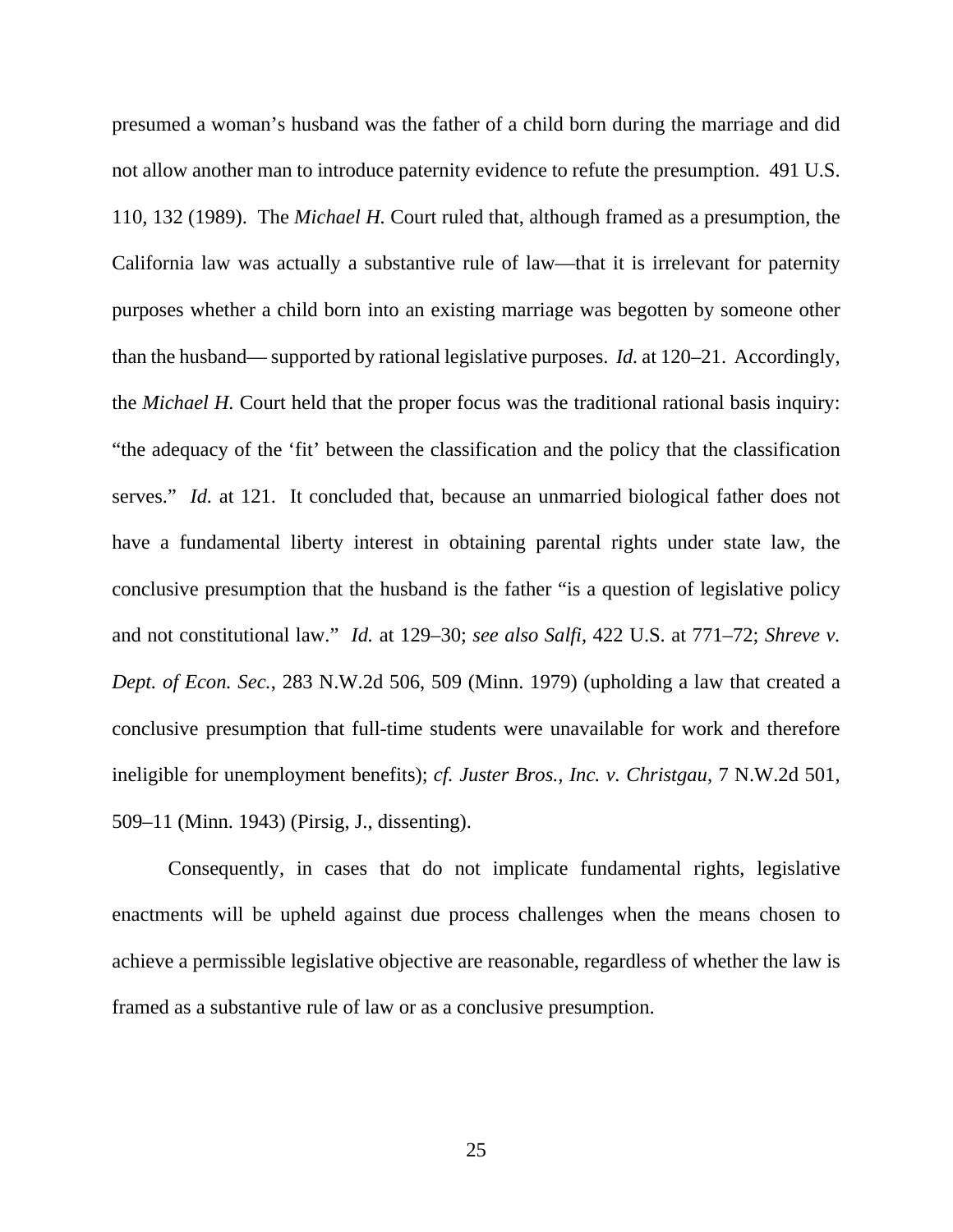4.

Finally, we conclude that the ordinance is not an arbitrary and capricious exercise of the City's power. Quite the contrary. After considering the ordinance amendment for almost 2 years, the City adopted a definite and understandable standard of conduct for landlords. The City gathered substantial evidence before passing the ordinance. It consulted with stakeholders including landlords, voucher holders, business associations, and housing nonprofit groups. The City held two public hearings on the ordinance, received feedback from focus groups, and was presented with numerous reports regarding the housing crisis within Minneapolis and the broader metropolitan area. The evidence presented to the City supported its conclusion that prohibiting landlords from refusing to rent to voucher holders because of the burden of complying with the requirements of the housing choice voucher program would help remedy the challenges faced by voucher holders in obtaining housing in Minneapolis, reduce the concentration in poor and segregated neighborhoods of housing available to voucher holders, and prevent prejudice-based discrimination. The arbitrary and capricious challenge fails.

We therefore conclude that the Minneapolis ordinance does not violate the Minnesota Constitution's guarantee of substantive due process.

### II.

 We now turn to the Owners' equal protection challenge. As we have acknowledged on several occasions over the past few decades, our precedent on equal protection under the Minnesota Constitution has not been a model of clarity. So today we state our rule: a law subject to rational basis review does not violate the equal protection principle of the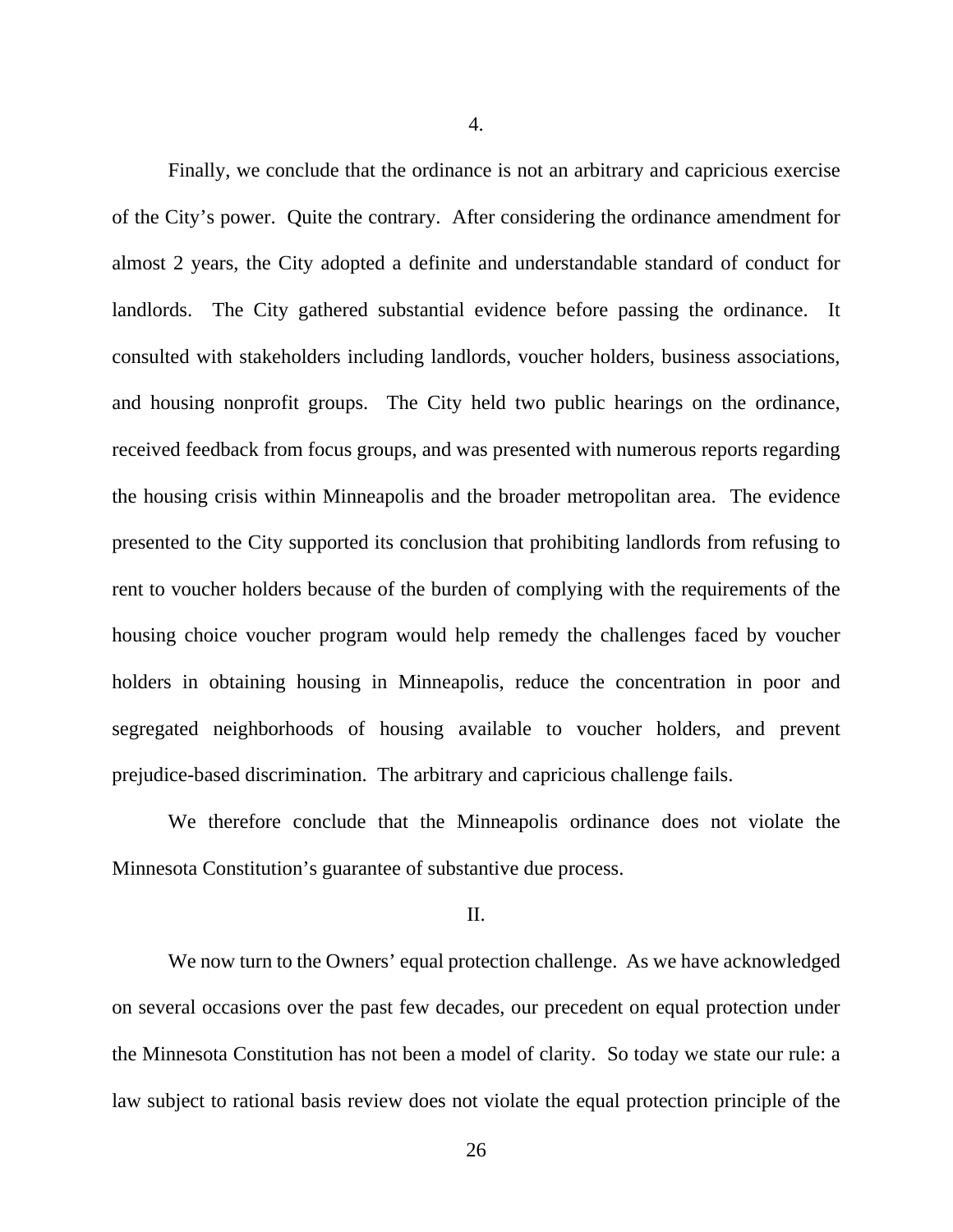Minnesota Constitution when it is a rational means of achieving a legislative body's legitimate policy goal. Because we are deferential to the judgment of the lawmaking body, in the absence of overwhelming evidence to the contrary, we will not second-guess the accuracy of a legislative determination of facts. Thus, the principle we apply in analyzing laws subject to rational basis review under the Minnesota Constitution is the same principle applied to such laws under the Equal Protection Clause of the Fourteenth Amendment to the United States Constitution.

But under our precedent, this rule is subject to an important exception: under the equal protection guarantee of the Minnesota Constitution, we hold lawmakers to a higher standard of evidence when a statutory classification demonstrably and adversely affects one race differently than other races, even if the lawmakers' purpose in enacting the law was not to affect any race differently. *See State v. Russell*, 477 N.W.2d 886, 890 (Minn. 1991). In those circumstances, we require actual (and not just conceivable or theoretical) proof that a statutory classification serves the legislative purpose.12

<sup>&</sup>lt;sup>12</sup> The varying levels of scrutiny applied in equal protection cases differ along two dimensions: the significance of the government interest at issue and the tightness of the connection between the means chosen and the government interest. Our cases have characterized the *Russell* rule of law as part of our precedent addressing rational basis review of legislative enactments. As in our rational basis cases, *Russell* requires only that the government articulate a legitimate interest—the same inquiry that applies under the rational basis test of the Fourteenth Amendment to the United States Constitution. However, our *Russell* rule differs from the federal standard along the second dimension because it requires a tighter fit between the government interest and the means employed to achieve it in the form of actual evidence (as opposed to hypothetical or conceivable proof) that the challenged classification will accomplish the government interest. *See* 477 N.W.2d at 888 n.2 (distinguishing federal equal protection law where stricter scrutiny is applied only where the legislature enacted a particular statute because of, not merely in spite of, its anticipated discriminatory effect); *cf. Mitchell v. Steffen*, 504 N.W.2d 198, 210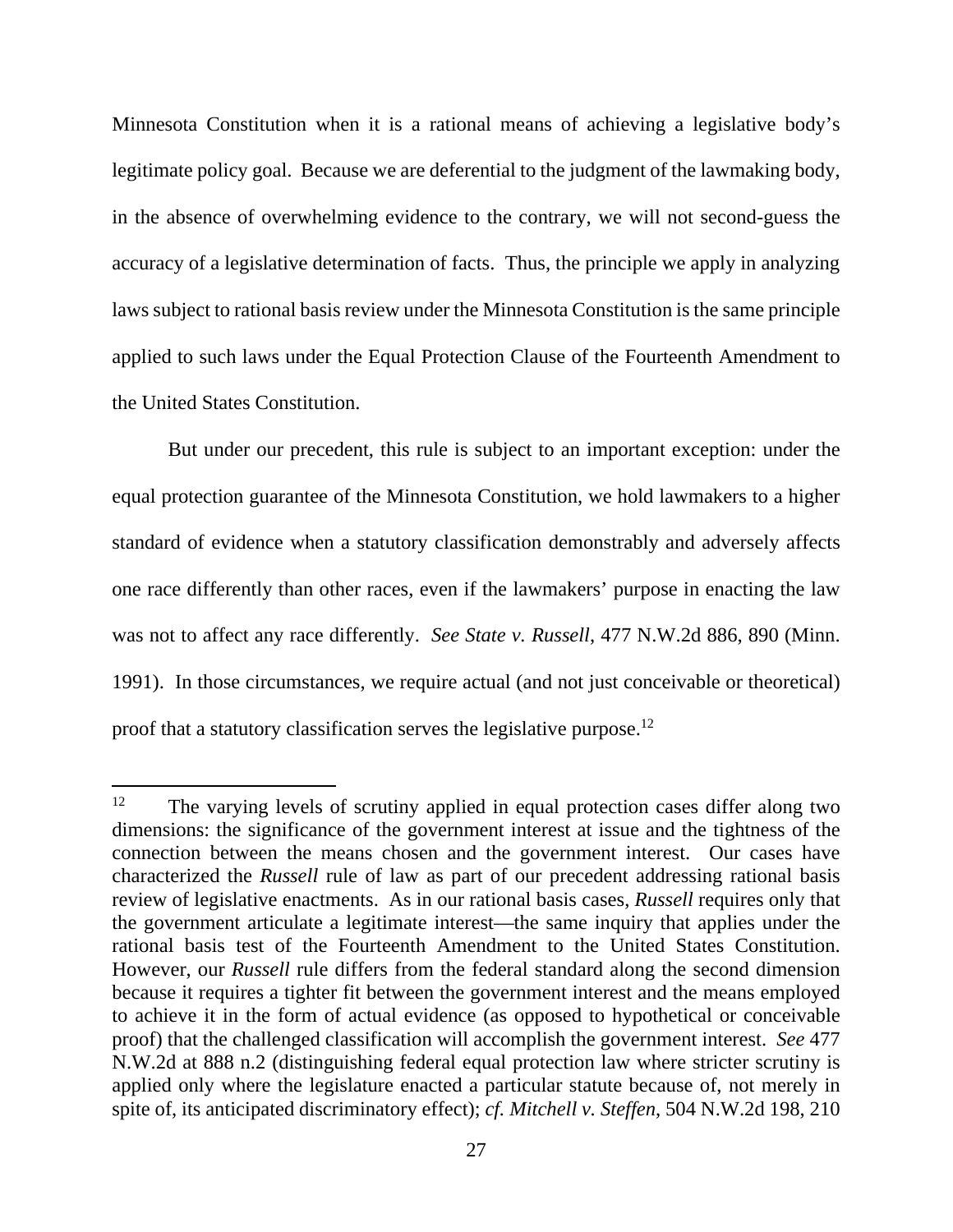Legislative bodies regularly, and for many different reasons, pass laws that treat people differently. There is nothing inherently wrong with that. Indeed, it is in the nature of the work of balancing different policy considerations in a complex and diverse polity.

 The equal protection guarantee in the Minnesota Constitution places limits on the circumstances under and extent to which the Legislature can treat similarly situated people differently.<sup>13</sup> In certain circumstances, when a statutory classification impacts fundamental rights or creates a suspect class, the scope of action of the legislative body is significantly constrained and its decision is subject to less deference and heightened scrutiny by the courts. *In re Welfare of Child of R.D.L.*, 853 N.W.2d 127, 133 (Minn. 2014) (stating that when fundamental rights are at issue, a statutory classification is not entitled to the usual presumption of validity and the government must show that the classification is "narrowly tailored to serve a compelling government interest"); *see also State ex rel. Forslund v. Bronson*, 305 N.W.2d 748, 750 (Minn. 1981) (applying intermediate scrutiny to gender-based classifications).

<sup>(</sup>Minn. 1993) (Tomljanovich, J., dissenting) (interpreting *Russell* as part of a different class of cases where a higher level of scrutiny than minimal rational basis scrutiny applies).

<sup>&</sup>lt;sup>13</sup> The federal equal protection clause as applicable to the states is found in the Fourteenth Amendment to the United States Constitution. The Minnesota equal protection guarantee is found in the Rights and Privileges Clause in Article 1, Section 2 of the Minnesota Constitution. *See Miller Brewing Co.*, 284 N.W.2d at 354. We have also applied the principle under the uniformity clause found in Article 10, Section 1, *id.*, and the Special Legislation clauses now found in Article 12 of the Minnesota Constitution, *see Loew v. Hagerle Bros.*, 33 N.W.2d 598 (Minn. 1948).

 <sup>28</sup>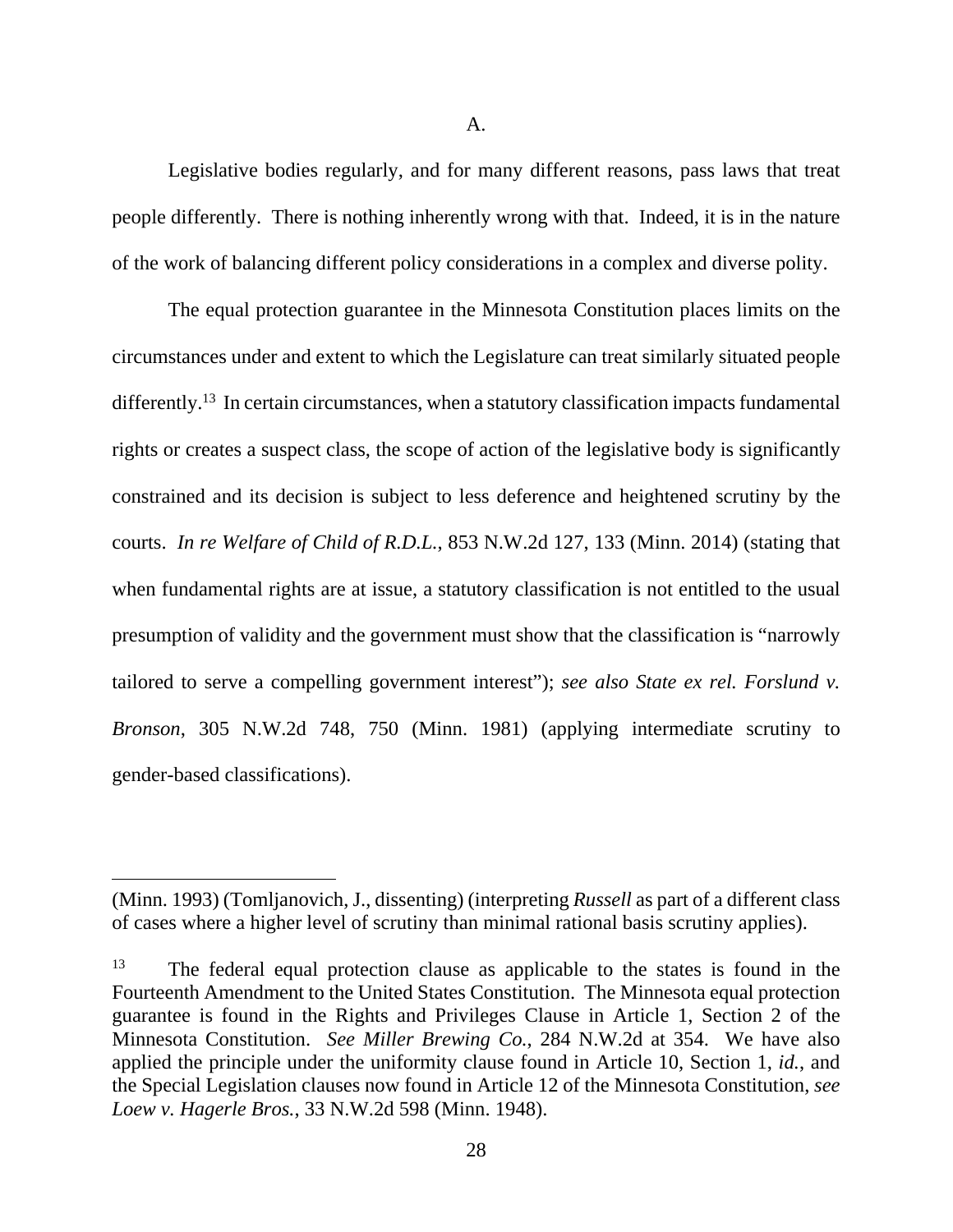When fundamental rights or suspect classes are not at issue, the legislative body generally may enact laws that treat similarly situated people differently as long as the different treatment of classes of people is a rational means of achieving—there is "some fit" with—the legislative body's policy goal. *Back v. State*, 902 N.W.2d 23, 29 (Minn. 2017). As appropriate under principles of separation of powers and the distinct institutional roles played by elected legislative representatives and judges, courts are deferential to those legislative decisions. *See id*.; *see also Gluba ex rel. Gluba v. Bitzan & Ohren Masonry*, 735 N.W.2d 713, 723 (Minn. 2007) (assessing whether the Legislature "could reasonably have believed in any facts" to support the connection between the classification and purpose of the law); *Moes v. City of Saint Paul*, 402 N.W.2d 520, 525 (Minn. 1987) ("[I]t is not this court's function, at least in the absence of overwhelming evidence to the contrary, to second-guess the scientific accuracy of a legislative determination of fact." (quoting *Minn. St. Bd. Of Health*, 241 N.W.2d at 629)). Moreover, in this latter circumstance, the legislative body's action is presumed to be constitutional and the burden rests with the person challenging the law to prove that the legislative body's reason for treating one class differently from another class was not legitimate. *Back*, 902 N.W.2d at 29. This is the essence of what we call rational basis review under equal protection principles.

 Over the years, we have used many different formulations to describe rational basis review. We have applied the federal two-part formulation that examines whether the challenged legislation has a legitimate purpose and whether it was "reasonable for lawmakers to believe that use of the challenged classification would promote that purpose."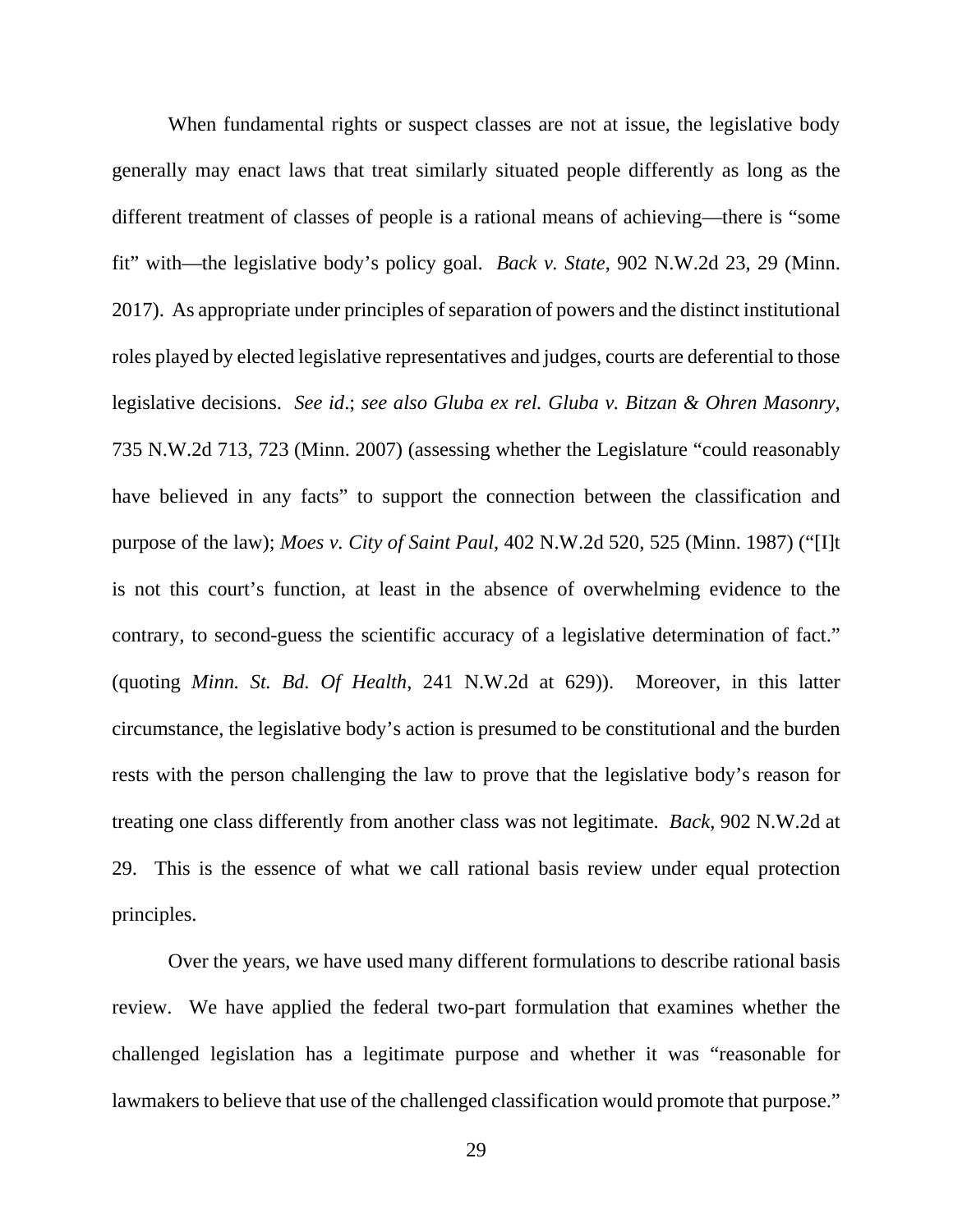*See Imlay v. City of Lake Crystal*, 453 N.W.2d 326, 329 (Minn. 1990). We have also used a three-part formulation of rational basis review, which requires that (1) the distinction between the classes be "genuine and substantial, thereby providing a natural and reasonable basis to justify legislation adapted to peculiar conditions and needs"; (2) there be "an evident connection between the distinctive needs peculiar to the class and the prescribed remedy"; and (3) "the purpose of the statute be one that the state can legitimately attempt to achieve." *Miller Brewing Co.*, 284 N.W.2d at 356 (citing *Schwartz v. Talmo*, 205 N.W.2d 318, 323 (1973), *superseded by statute as stated in Meils ex rel. Meils v. Nw. Bell Tel. Co.*, 355 N.W.2d 710, 714 (Minn. 1984); *Montgomery Ward & Co., Inc. v. Comm'r of Taxation*, 12 N.W.2d 625 (Minn. 1943)). We have applied yet another formulation of the very same constitutional equal protection principle in some workers' compensation cases. *See Gluba*, 735 N.W.2d at 721 (stating that the standard is whether the classification applies uniformly to all those similarly situated, is "necessitated by genuine and substantial distinctions between the two groups," and effectuates the purpose of the law) (citation omitted) (internal quotation marks omitted)).

 These differing formulations are best understood as lenses that courts use to examine different types of equal protection problems that may arise in a given case, rather than a strict checklist that must be run down in every case.  $14$  In the end, they "merely

<sup>14</sup> *Talmo*, which is the source of and precursor to the *Miller Brewing* test, is instructive. We adopted the *Talmo* three-part test from earlier cases, including *Loew v. Hagerle Bros.*, 33 N.W.2d 598 (Minn. 1948). *See Talmo*, 205 N.W.2d at 322 n.2. In *Loew*, we applied equal protection principles to a claim brought under the Special Legislation clause of the Minnesota Constitution. 33 N.W.2d at 601. To assemble the three-part test, *Loew* pulled together different "principles" and "fundamental rule[s]" that we had applied in even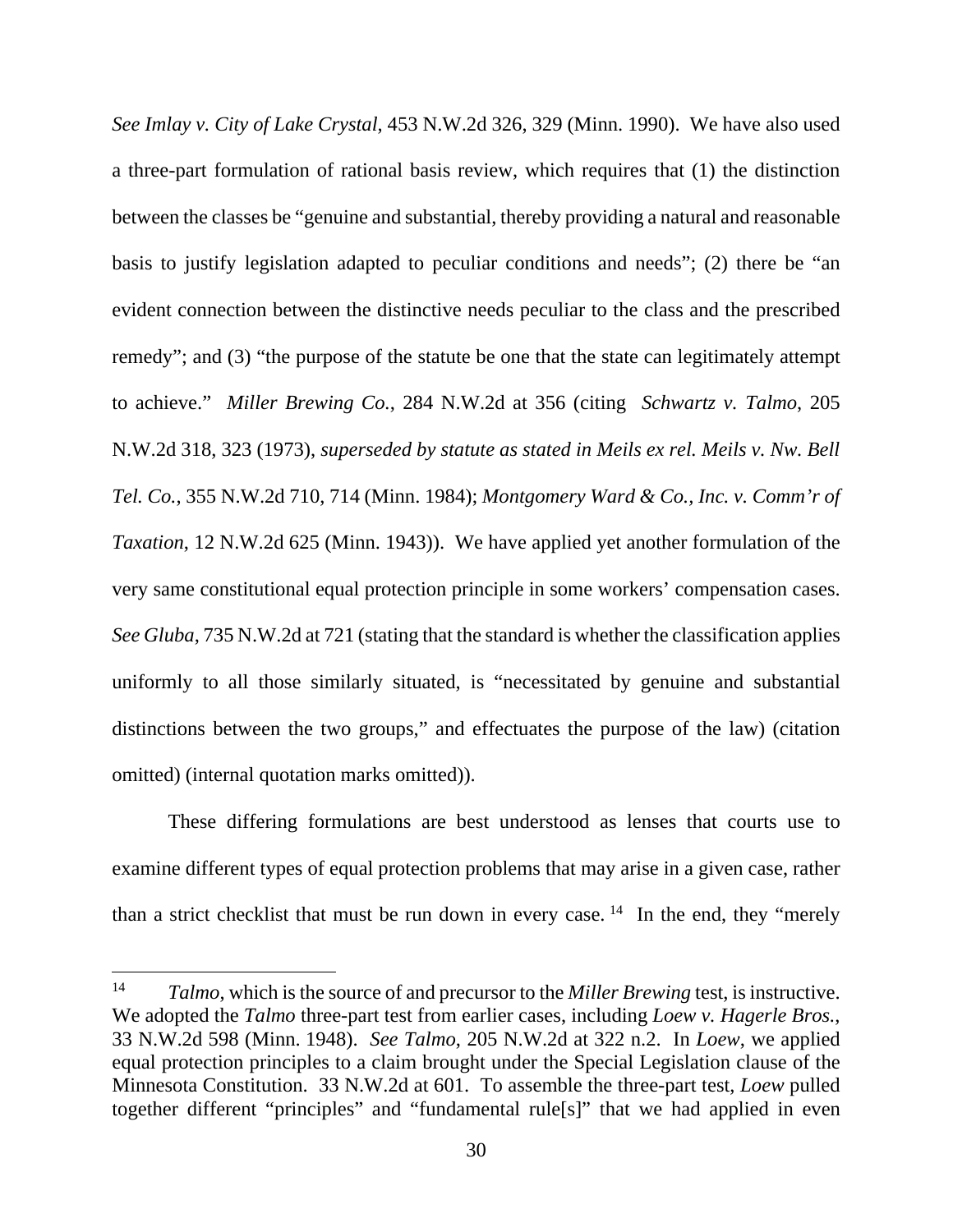represent different ways of stating the same analysis." *In re Estate of Turner*, 391 N.W.2d 767, 770 n.2 (Minn. 1986); *see also AFSCME Councils 6, 14, 65 & 96 v. Sundquist*, 338 N.W.2d 560, 569–70, 570 n.12 (Minn. 1983) ("Although we have expressed this standard in various ways, the preeminent expression of rationality analysis under the equal protection clause is the requirement that legislative classifications make distinctions which are rationally related to legitimate legislative goals or interests."); *Talmo*, 205 N.W.2d at 322 (using the phrase "guiding principles" when listing factors to consider in equal protection challenges). The tests and formulations exist to prompt litigants and courts to ask the right questions and, depending on the specific distinction or classification made in the law, those questions may be different. As we noted in *Loew v. Hagerle Bros*., "[a]ny formulation of the applicable principles cannot be expected to reflect all facets in their application to an infinite variety of circumstances."15 33 N.W.2d 598, 601 (Minn. 1948). What is most important is identifying clearly the specific equal protection concern raised by the party challenging the law.

earlier cases to help courts assess whether legislative classifications passed constitutional muster in a variety of contexts. *See Hamlin v. Ladd*, 14 N.W.2d 396, 399 (Minn. 1944). The lesson is that the *Loew*/*Talmo*/*Miller Brewing* test is properly conceptualized as a compendium of principles of analysis—some or all of which may apply in a particular case depending on the type of equal protection challenge raised—rather than as a set of elements to establish a constitutional violation.

<sup>&</sup>lt;sup>15</sup> When reading a large number of our equal protection decisions, it becomes evident that our analysis of the elements of the three-part test is often duplicative; the reason that the distinction made in a law between the classes is genuine and substantial is the very same reason that an evident connection exists between the distinctive needs peculiar to the class and the prescribed remedy.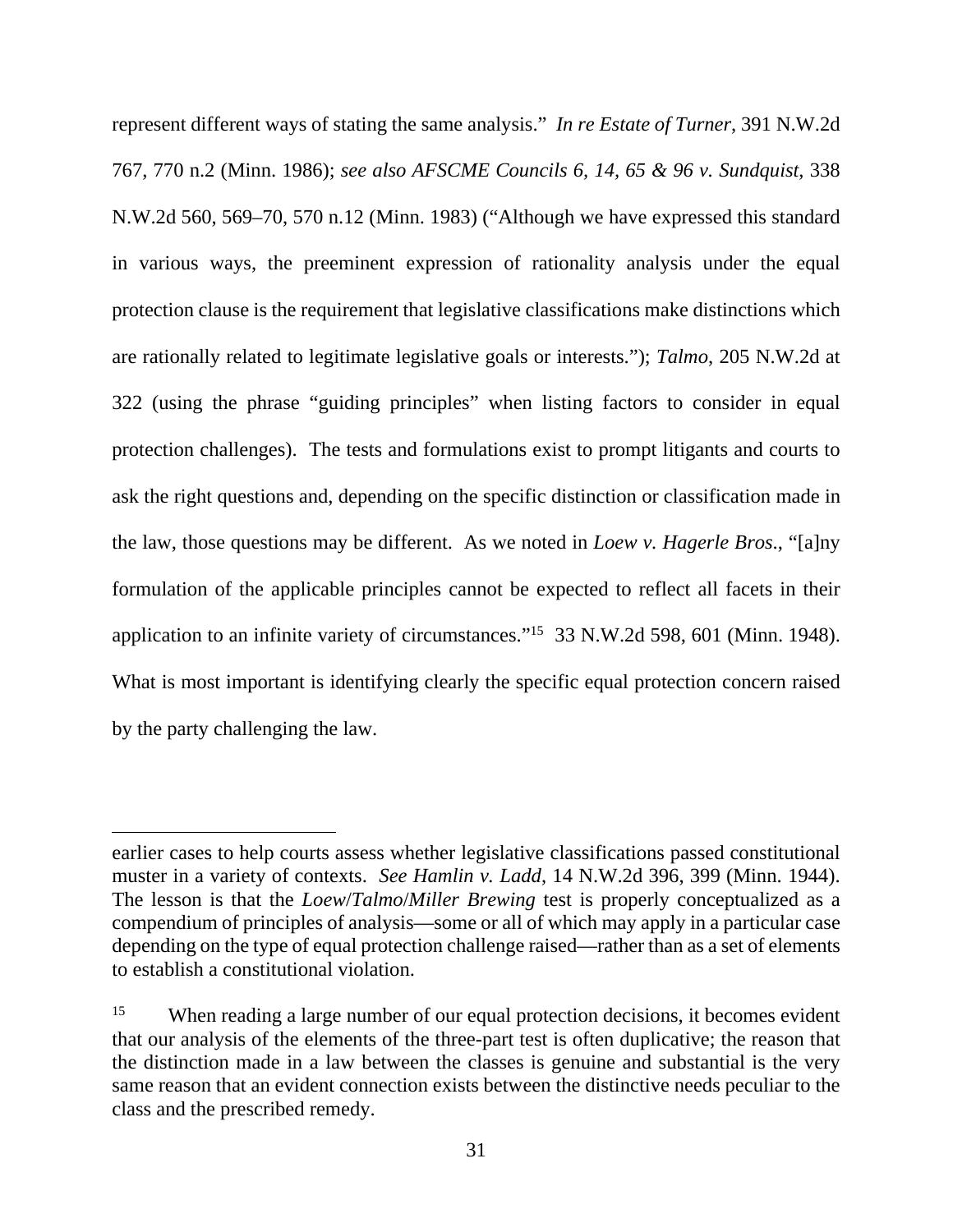Thus, to clarify, we hold that, unless a law that treats groups of people differently impacts fundamental rights or creates a suspect class, it does not violate the Equal Protection Clause of the Minnesota Constitution when it is a rational means of achieving the legislative body's legitimate policy goal.

 In applying the standard, we have stated that the first step is to identify whether the law creates distinct classes within a broader group of similarly situated persons or whether those treated differently by the law are sufficiently dissimilar from others such that the law does not create different classes within a group of similarly situated persons. *See State v. Cox*, 798 N.W.2d 517, 521 (Minn. 2011). To make this determination, we ask whether " 'the claimant is treated differently from other [persons] to whom the claimant is similarly situated in *all relevant respects*.' " *State v. Holloway*, 916 N.W.2d 338, 347 (Minn. 2018) (quoting *State v. Johnson*, 813 N.W.2d 1, 12 (Minn. 2012)) (emphasis added). When the claimant is not treated differently than all others to whom the claimant is similarly situated, there is no equal protection violation. *Cox*, 798 N.W.2d at 521–22.

This first step is not a contextless comparison of the classes within the broader group. To meaningfully assess whether a claimant is similarly situated to all others in all relevant respects, we examine the positions of the claimant and all others in light of the broad purpose and operation of the statute. Whether a claimant is "similarly situated" to other persons cannot be decided based solely on the very classification challenged as violating equal protection. Stated another way, a classification does not pass equal protection muster simply because the Legislature created two classes. To do so would beg the question and render the equal protection principle meaningless.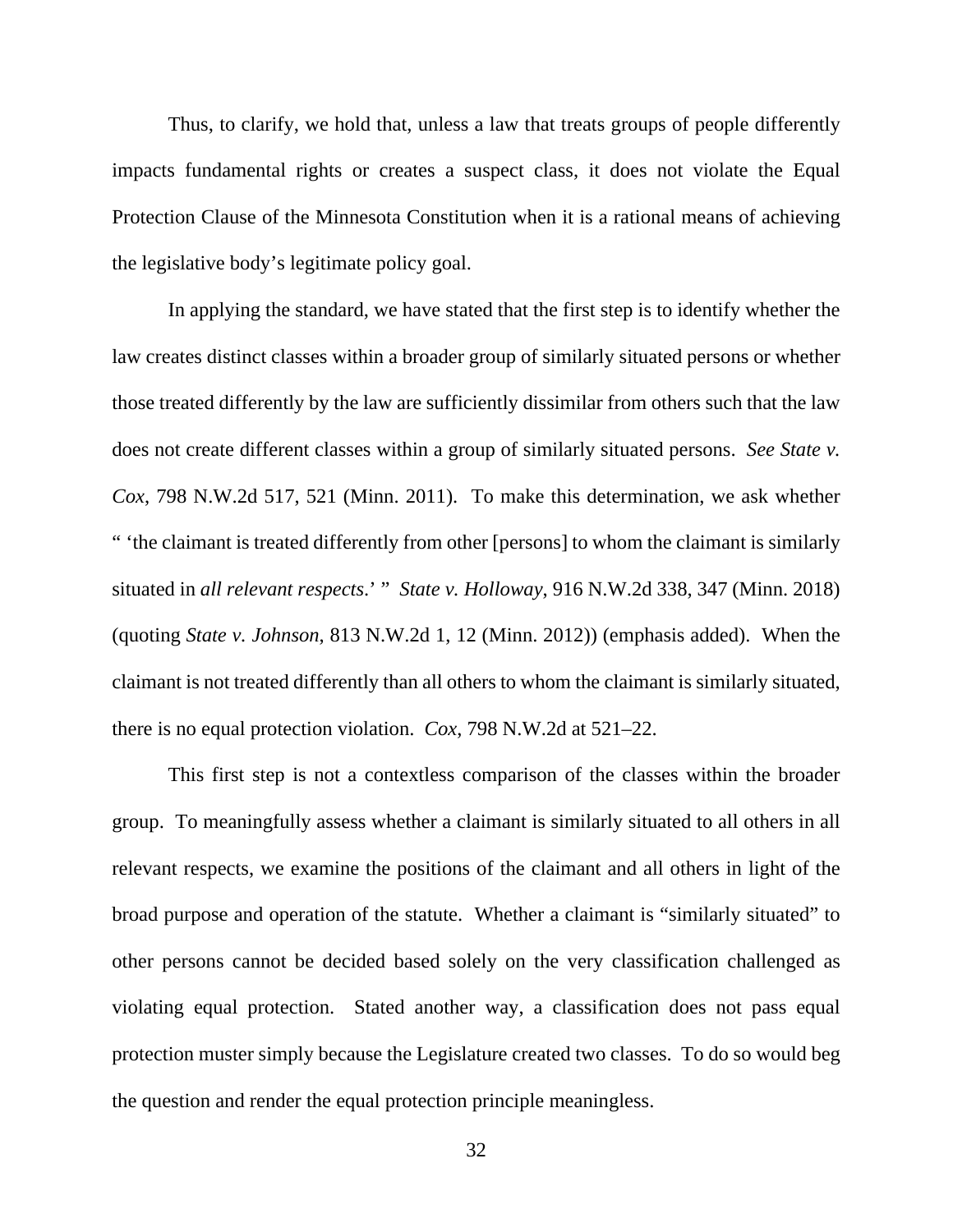Our decision in *Holloway* is illustrative. We analyzed a Minnesota statute that make it a crime to sexually penetrate or have sexual contact with a person between the ages of 13 and 16. The equal protection challenge focused on a legislative decision to impose a lower sentence on defendants who were 10 or fewer years older than the victim and a longer sentence on defendants who were more than 10 years older than the victim. *Holloway*, 916 N.W.2d at 343. In assessing whether the two classes of perpetrators were similarly situated, we did not focus on the challenged classification—the age differential. *Id.* at 347. Rather, we decided that the two classes were similarly situated because, at a higher level of generality, they were both subject to criminal liability for sexual contact with a minor. *Id.* at 347–48. Accordingly, we concluded that persons in each of the two classes (those more than 10 years older than the victim and those 10 or fewer years older than the victim) were similarly situated. *Id.* at 348; *cf. Cox*, 798 N.W.2d at 523, 525 n.9 (holding, in a case challenging the differential in sentences between a person convicted for violation of the dishonored check statute and a person convicted under the theft-by-check statute, that the two persons were not similarly situated because the Legislature imposed different mens rea requirements for the two crimes, and noting that we defer to the Legislature's power to set criminal sentences).

In *Schatz v. Interfaith Care Center*, we held under the Workers' Compensation Act that Minnesota providers who treat injured workers are not in the same class as out-of-state providers who treat injured workers. 811 N.W.2d 643, 656–57 (Minn. 2012). We reached that conclusion because the Workers' Compensation Act "has a mechanism for employers . . . to challenge the reasonableness of the charges of medical providers subject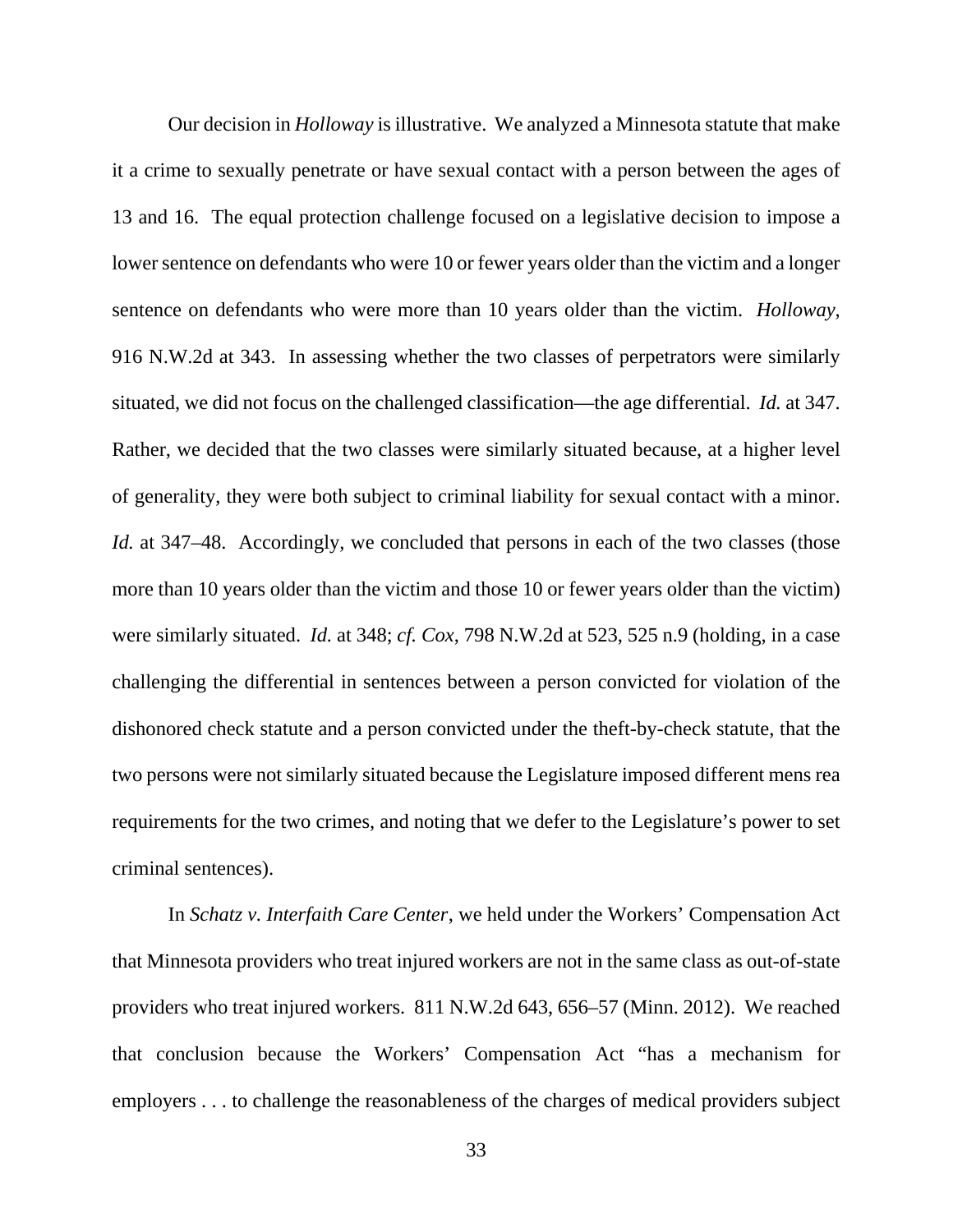to the Act [i.e., Minnesota providers]; but those employers may be unable to challenge the reasonableness of the charges of medical providers not subject to the Act [i.e., out-of-state providers]." *Id.* at 657.

 After we identify the appropriate group of similarly situated persons, we determine the two critical nodes of equal protection analysis: the precise nature of the challenged distinction between members of the group and the legislative purpose for that distinction. Finally, we apply the rational basis test, asking if the distinction is a rational way to achieve the legislative purpose.

 To be clear, however, this analysis does not mean that we are compelled to interpret or apply the equal protection guarantee in the Minnesota Constitution identically to the Equal Protection Clause of the Fourteenth Amendment to the United States Constitution. Justice Wahl's observation in her concurrence in *Estate of Turner* remains apt:

I would question whether we should harness interpretation of our state constitutional guarantees of equal protection to federal standards and shift the meaning of Minnesota's constitution every time federal law changes. Such a result would undermine the integrity and independence of our state constitution and degrade the special role of this court, as the highest court of a sovereign state, to respond to the needs of Minnesota citizens.

391 N.W.2d at 773 (Wahl, J., concurring specially) (footnote omitted). But we emphasize that the uniqueness of Minnesota's equal protection guarantee does not turn on the specific formulation used to describe the standard. Rather, in certain circumstances, the Minnesota Constitution's equal protection guarantee demands more rigorous analysis from lawmakers when they are determining whether a classification will, in fact, achieve a statutory goal. In other words, in a narrow range of cases, we apply a more searching level of scrutiny and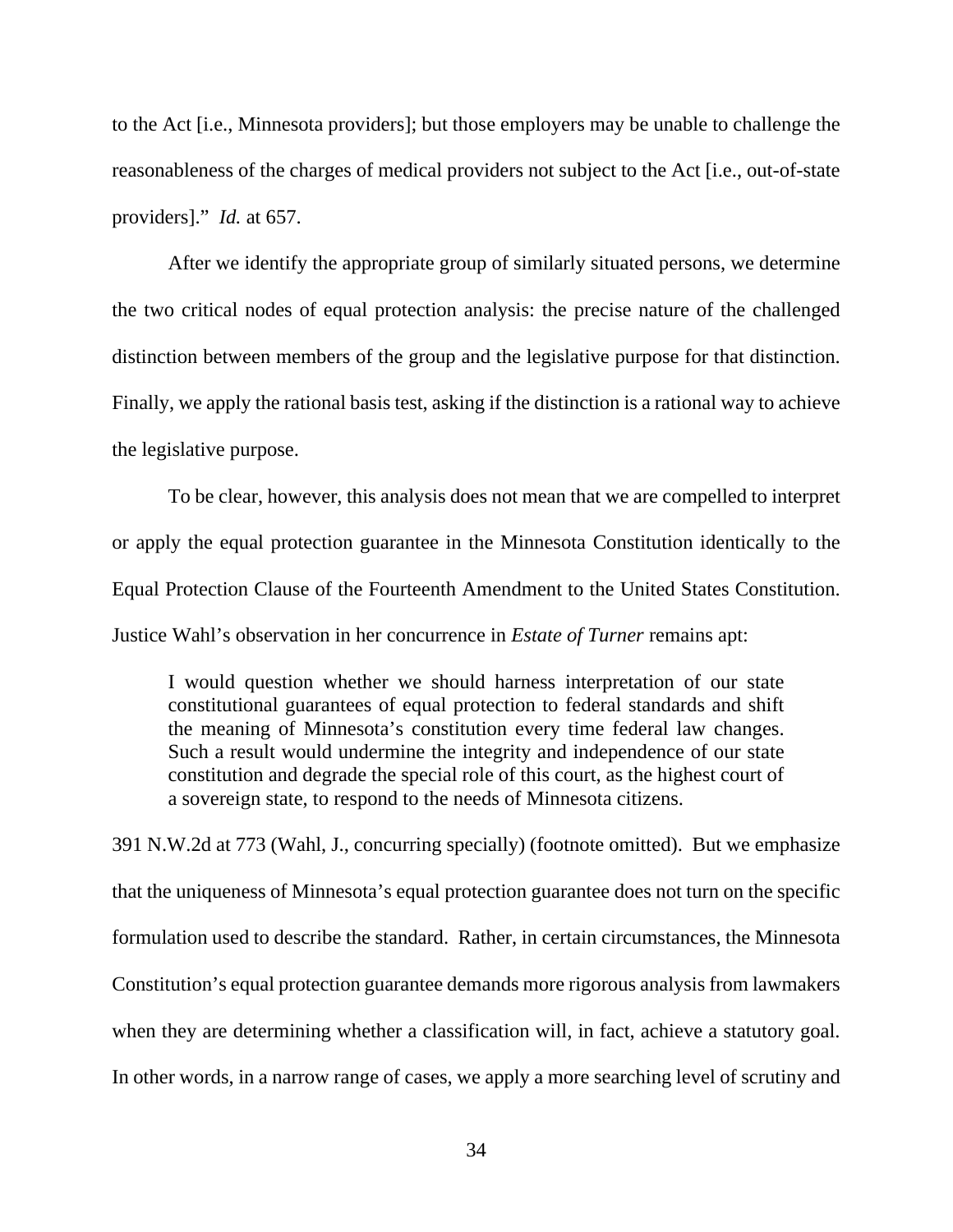less deference to legislative enactments challenged under the Minnesota Constitution's Equal Protection Clause than would be applied under the Fourteenth Amendment to the United States Constitution.

 In particular, we hold lawmakers to a heightened standard of proof as to the fit between the means chosen by the Legislature and the government interest to be achieved when a statutory classification demonstrably and adversely affects one race differently than other races, even if the lawmakers' purpose in enacting the law was not to affect any race differently. In *State v. Russell*, we considered a law providing for longer sentences for possession of crack cocaine than for possession of the same amount of powder cocaine. 477 N.W.2d 886, 887 (Minn. 1991). We struck down the law on equal protection grounds. *Id.* at 891. The Legislature adopted the distinction between crack cocaine and powder cocaine in an effort to stop street-level dealers of cocaine. *Id*. at 889. Evidence presented to a legislative committee suggested that a person who possessed three grams of crack cocaine was likely a dealer while a person who possessed powder cocaine was unlikely a dealer unless he possessed 10 grams or more. *Id*.

The record in *Russell*, however, also demonstrated that "the law ha[d] a discriminatory impact on black persons." *Id.* at 887. The district court found that "crack" cocaine is used predominantly by blacks and that cocaine powder is used predominantly by whites," and thus, "a far greater percentage of blacks than whites are sentenced for possession of three or more grams of crack cocaine . . . with more severe consequences than their white counterparts who possess three or more grams of cocaine powder." *Id*. (footnote omitted).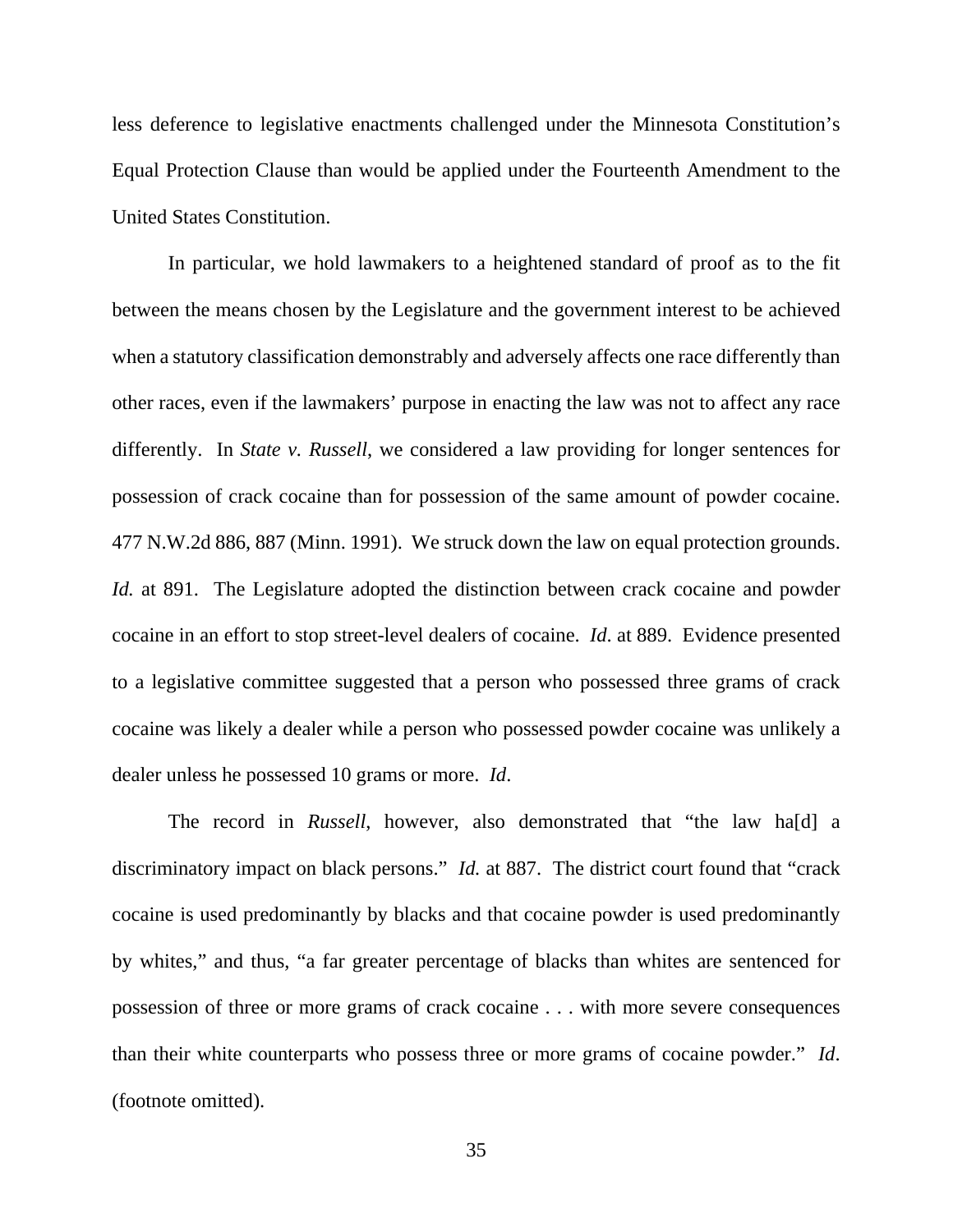We recognized that under the Supreme Court's interpretation of the Fourteenth Amendment, this racially discriminatory effect of the law was insufficient to invoke a higher level of scrutiny in the absence of proof that the Legislature enacted the sentencing distinction *because* the law would have such a racially discriminatory effect. *Id*. at 888 n.2 (citing *McCleskey v. Kemp*, 481 U.S. 279, 298 (1987)). Nonetheless, while acknowledging that "we are ordinarily loathe to intrude or even inquire into the legislative process," we said that "the correlation between race and the use of cocaine base or powder and the gross disparity in resulting punishment cries out for closer scrutiny of the challenged laws." *Id.* We stated: "It is particularly appropriate that we apply our stricter standard of rational basis review in a case such as this where the challenged classification appears to impose a substantially disproportionate burden on the very class of persons whose history inspired the principles of equal protection." *Id.* at 889.

Accordingly, because of the disparate effect of the law on African Americans, we more closely scrutinized whether the distinction between crack cocaine and powder cocaine accurately reflected whether the person possessing a determined amount was a street-level dealer. *Id*.; *see State v. Frazier*, 649 N.W.2d 828, 842 (Minn. 2002) (Page, J., dissenting) (interpreting *Russell* to hold that "[u]nder Minnesota law . . . a defendant who challenges the constitutionality of a statute on the basis that it has a disparate impact on the members of a minority racial group is entitled to review of the statute under the Minnesota rational basis test if the defendant shows that the statute falls more harshly on one group than another"). In other words, we considered whether the evidence proved a sufficiently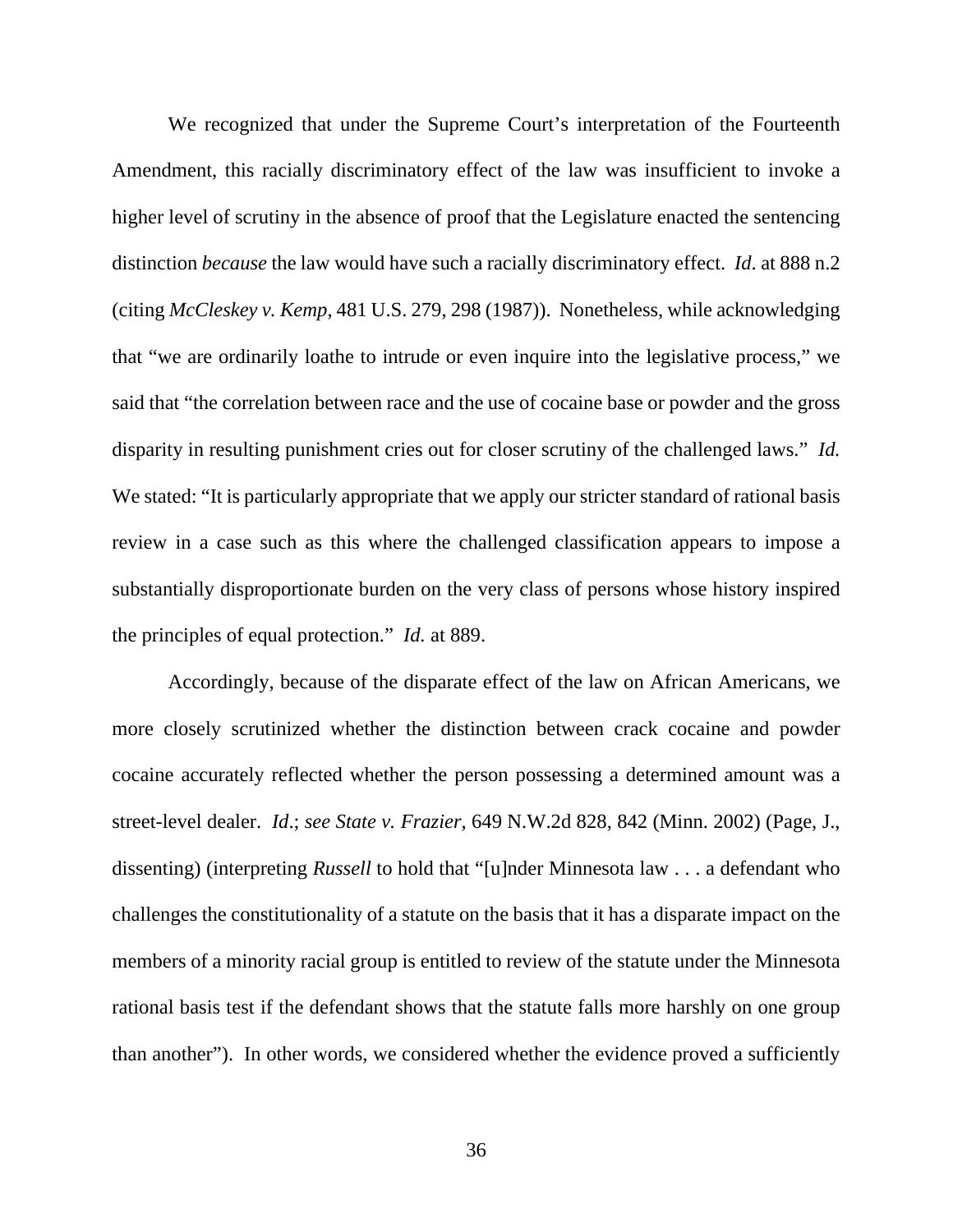strong connection between the purpose of the law—regulating the possession of drugs by street-level dealers—and the means chosen by the Legislature.

Rather than allowing lawmakers to rest on the theoretical assumption that a person who possessed three grams of crack cocaine was a dealer and someone who possessed three grams of powder cocaine was not a dealer, we demanded that the legislation be supported by actual proof that that was the case. *Russell*, 477 N.W.2d at 890. We found such proof lacking because the Legislature relied on "anecdotal testimony" of a Hennepin County attorney which was contradicted by a report by the Minnesota Department of Safety Office of Drug Policy that rejected the "street dealer" distinction in possession amounts. *Id.* at 889–90; *see also id*. at 891 ("Without more [actual] evidence, it is as easily assumed that individuals jailed with possession of three grams of crack are mere personal users who are arbitrarily penalized as dealers.").

Since *Russell*, we have not employed its higher scrutiny of means-end connection requiring actual proof as opposed to theoretical or hypothesized proof—to strike down any law under the Equal Protection Clause of the Minnesota Constitution. In *Frazier*, we faced a similar challenge to a longer sentence imposed for a controlled substance crime committed for the benefit of a gang than would be imposed for someone who violated the Racketeer Influenced and Corrupt Organizations statute. 649 N.W.2d at 832. We did not have occasion to more closely examine the connection between the means of imposing a longer sentence for gang crimes and the ends to be achieved by the distinction because we determined that the evidence that the benefit-of-a-gang enhancement has a disparate impact on minorities was insufficient. *Id*. at 836–37. *Contra id.* at 842 (Page, J., dissenting). And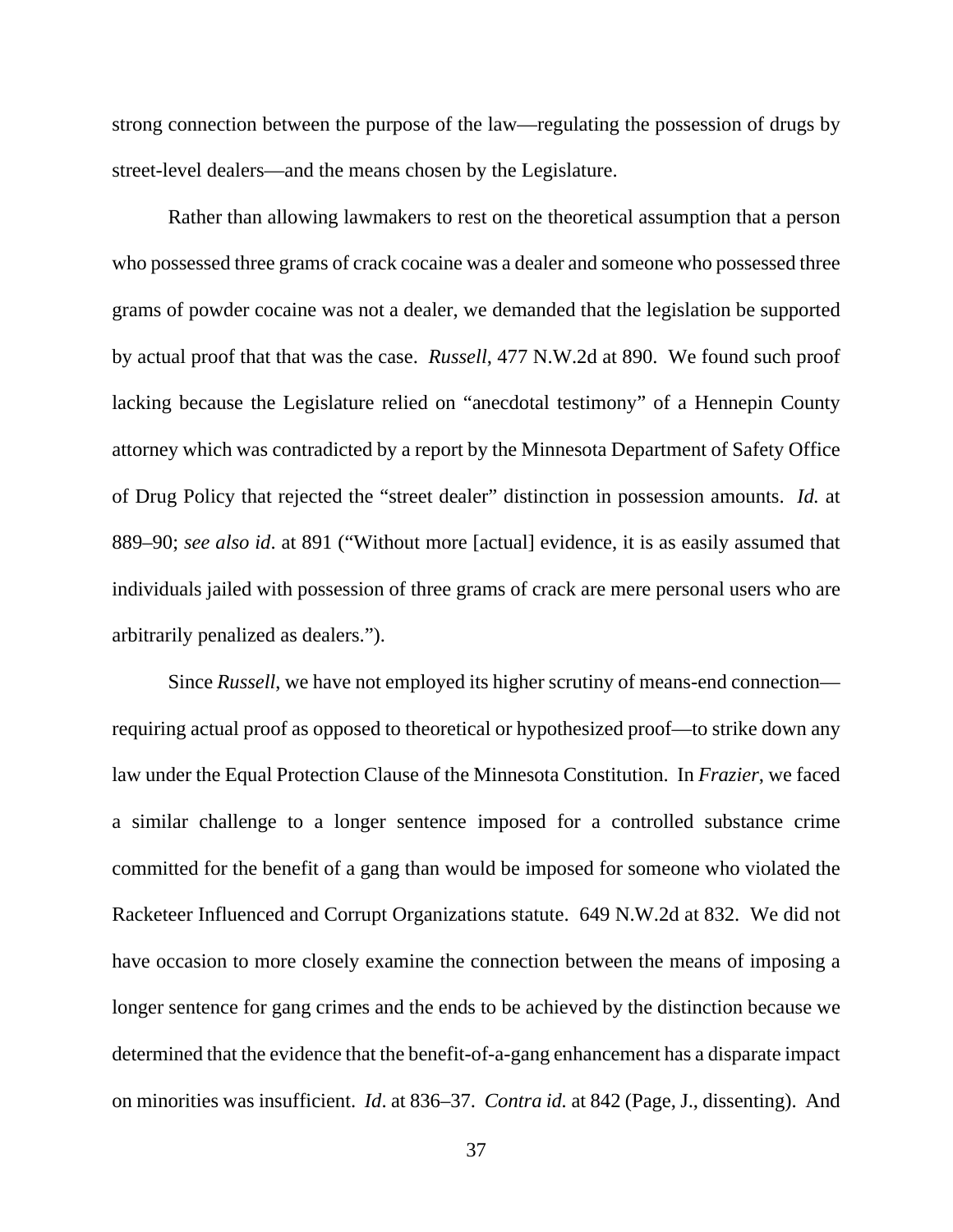we have continued to apply a deferential rational basis standard to "statutory classifications affecting the regulation of economic activity and the distribution of economic benefits." *Gluba*, 735 N.W.2d at 723 (citation omitted) (internal quotation marks omitted).

In *Russell*, we cited a law review article that analyzed *Wegan v. Village of Lexington*, 309 N.W.2d 273 (Minn. 1981), *Thompson v. Estate of Petroff*, 319 N.W.2d 400 (Minn. 1982), and *Nelson v. Peterson*, 313 N.W.2d 580, 580–81 (Minn. 1981), to support the conclusion that the Minnesota equal protection guarantee requires more searching judicial scrutiny of the evidence on which the Legislature relied to support a law. *Russell*, 477 N.W.2d at 889 (citing Deborah K. McKnight, *Minnesota Rational Relation Test: The Lochner Monster in the 10,000 Lakes*, 10 Wm. Mitchell L. Rev. 709 (1984)). We disagree with the article's interpretation of the cases. Those cases were not about imposing more robust judicial scrutiny of—and second-guessing—the evidence before the Legislature. Rather, those decisions turned on a conclusion that it is not rational for the Legislature to treat two similarly situated individuals differently when there is absolutely no difference between them regarding the purpose the Legislature was attempting to achieve.

In *Wegan*, we considered an equal protection challenge to a provision of the dram shop statute that established a 1-year statute of limitations on claims brought by an injured individual against a bar that served an impaired driver "intoxicating liquors." 309 N.W.2d at 278. In contrast, an individual injured by a driver impaired by drinking 3.2 beer had 6 years to bring a common law negligence action against the bar.16 *Id*. Applying basic equal

<sup>&</sup>lt;sup>16</sup> The dram shop statute did not apply to the sale of 3.2 beer for anachronistic historical reasons related to prohibition. *Wegan*, 309 N.W.2d at 278–79.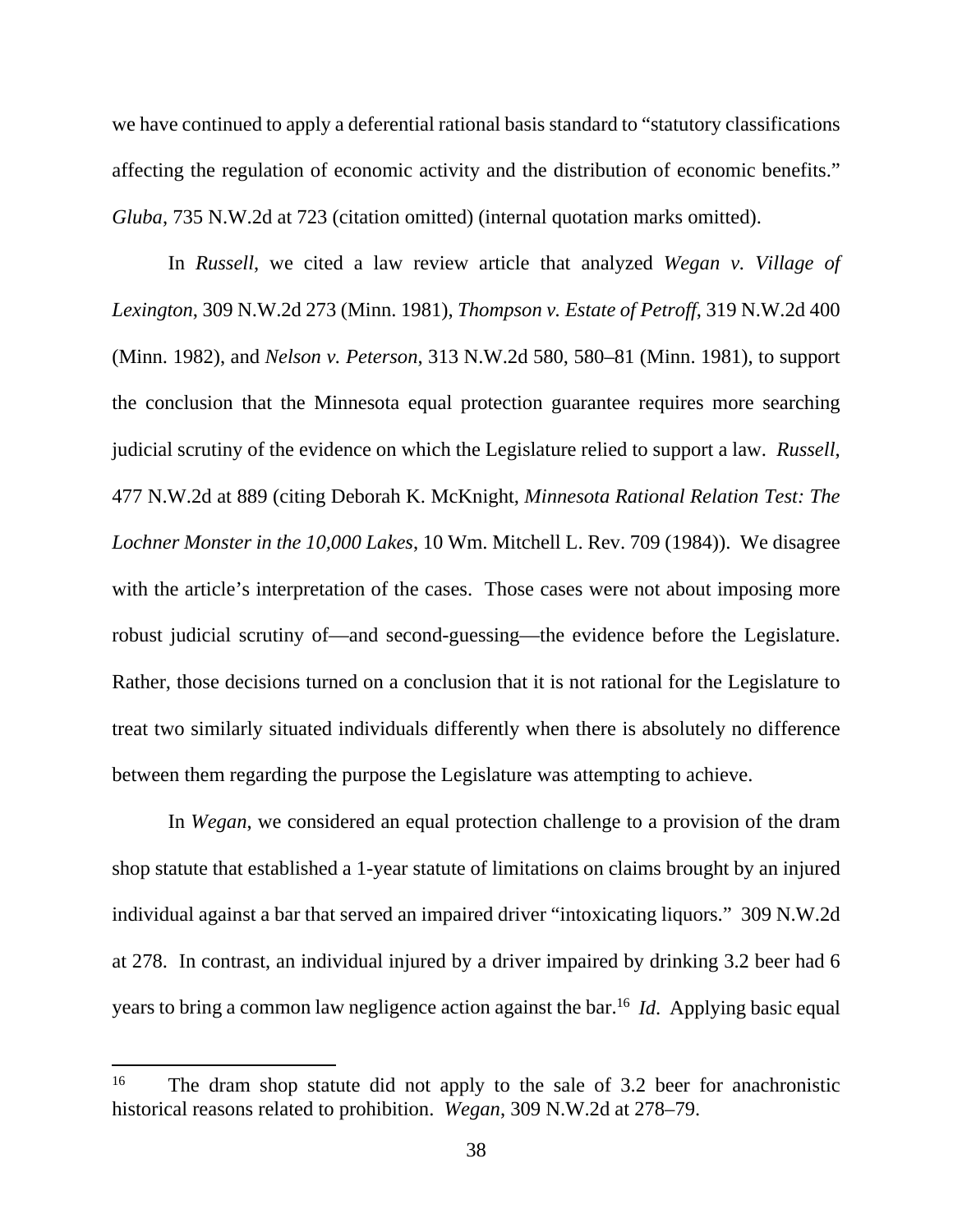protection principles, we reasoned that the appropriate class was individuals injured by an intoxicated driver. *Id*. at 280 ("An injured person cares little whether the driver who causes his injuries became intoxicated as a result of consuming 3.2 beer or stronger liquor."). Some injured individuals had only 1 year to sue the bar that served the driver and some injured individuals had 6 years to bring the same claim. Yet, there was no reason that some claims would grow stale more quickly than others. Stated another way, the purpose of the statute of limitations—to avoid stale claims and encourage early resolution of disputes applied equally to both sets of claimants and their claims. *Id*. at 280. The Legislature simply had no conceivable rational basis for treating the two classes of injured claimants differently. *Id.*; *see also id.* at 281 (citing *Kossak v. Stalling*, 277 N.W.2d 30 (Minn. 1979), and *Pacific Indem. Co. v. Thompson-Yaeger*, *Inc.*, 260 N.W.2d 548 (Minn. 1977), in which we struck down as equal protection violations statutes of limitations that applied only to select groups of defendants).

In *Nelson*, we struck down, as an equal protection violation, a statute that prevented state-employed lawyers who represented petitioners in workers' compensation proceedings from serving as workers' compensation judges until 2 years had elapsed since leaving state employment. 313 N.W.2d at 583. No other lawyers who represented parties in workers' compensation cases faced a similar prohibition, including state-employed lawyers who represented the State in workers' compensation cases. *Id.* at 581. Although we acknowledged that the Legislature could have believed that former petitioners' counsel would be perceived as biased in favor of employees, we concluded that the same argument would apply equally to most other lawyers working in the workers' compensation arena,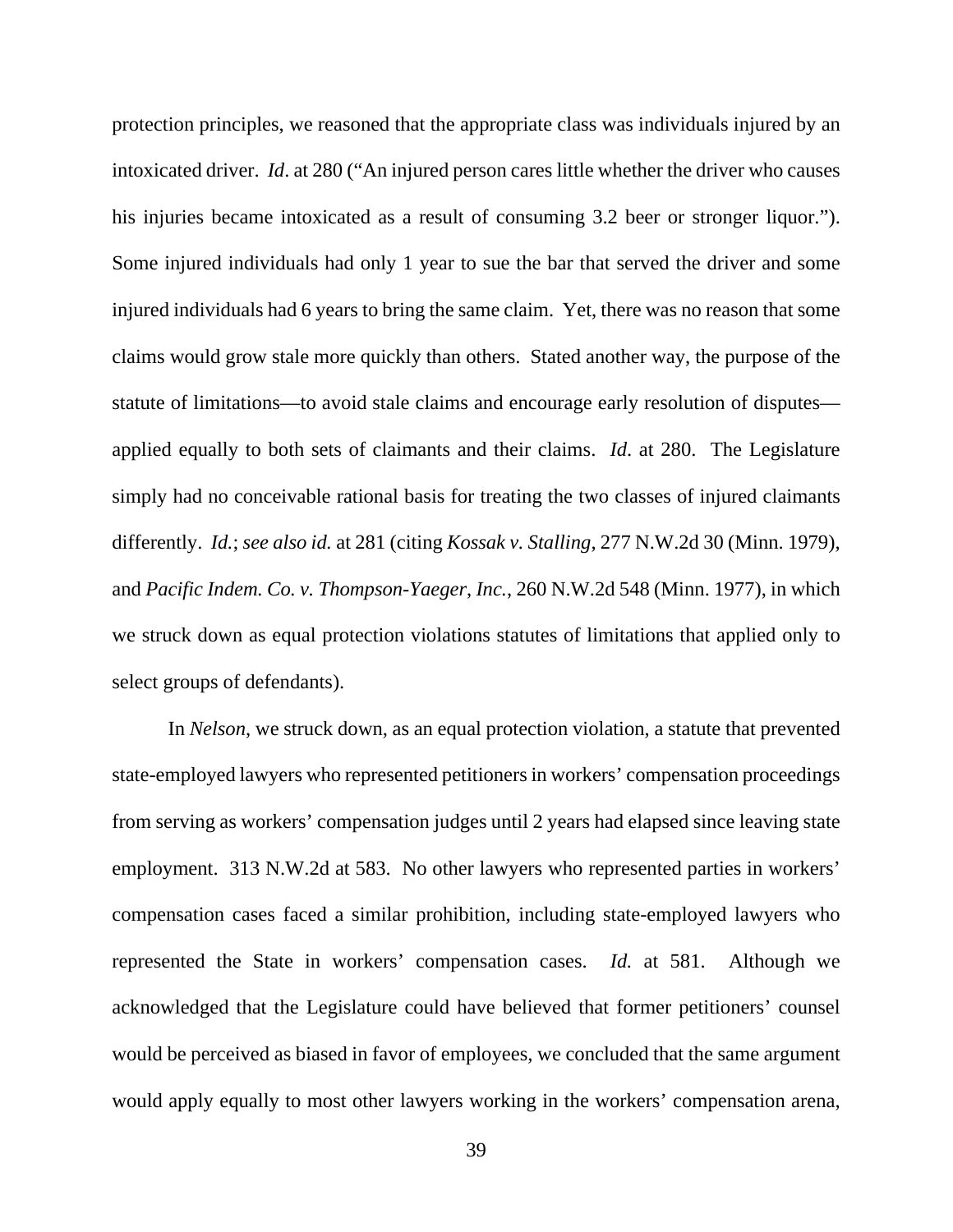especially state-employed defense lawyers. *Id.* at 582. As in *Wegan*, viewed in light of the stated legislative purpose, the Legislature had no conceivable rational basis for the distinction. *Id.* at 583.

Our rationale in *Thompson* was the same. There, we held unconstitutional a statute that prohibited the victim of an intentional tort from recovering in an action against the estate of a deceased tortfeasor, but allowed recovery by victims injured as a result of negligence or intentional conduct that interferes with property rights. *Thompson*, 319 N.W.2d at 406. We reasoned that the Legislature's rationale—that intentional claims are harder to prove after the alleged wrongdoer dies—was belied by the fact that other claims requiring proof of intent survived. *Id.* at 404–05. We stated that even if the Legislature was correct that intentional torts are more difficult to prove if the defendant is dead, "its failure to place intentional torts on an equal footing with other causes of action for which proof is no less difficult was unreasonable." *Id.* at 407 n.10.17

<sup>&</sup>lt;sup>17</sup> Recently, we applied a similar analysis and concluded that a statute regarding jail credit for juveniles violated the Equal Protection Clause. The statute denied jail credit to an extended-jurisdiction juvenile offender for time spent postadjudication in a custodial setting, but granted jail credit to a juvenile offender certified as an adult for time spent in postconviction probation in a custodial setting. *State v. Garcia*, 683 N.W.2d 294, 300–01 (Minn. 2004). We noted that the rationale for denial of jail credit to extended-jurisdiction juvenile offenders—that it provides an incentive to successfully complete the probationary program—applies identically to juveniles certified as adults who are sentenced to probation. *See also Back*, 902 N.W.2d at 30 (holding that a provision was not rational because it allowed a claim under the Imprisonment and Exonerated Remedies Act only upon proof that a court vacated a conviction *and* the prosecutor dismissed the charges because the statute premised relief under the statute on an legally impossible act). As with *Wegan* and the other cases discussed above, our analysis in these later cases did not turn on judicial second-guessing of the evidence before the Legislature. Rather, we found an equal protection violation because there was absolutely no difference between the two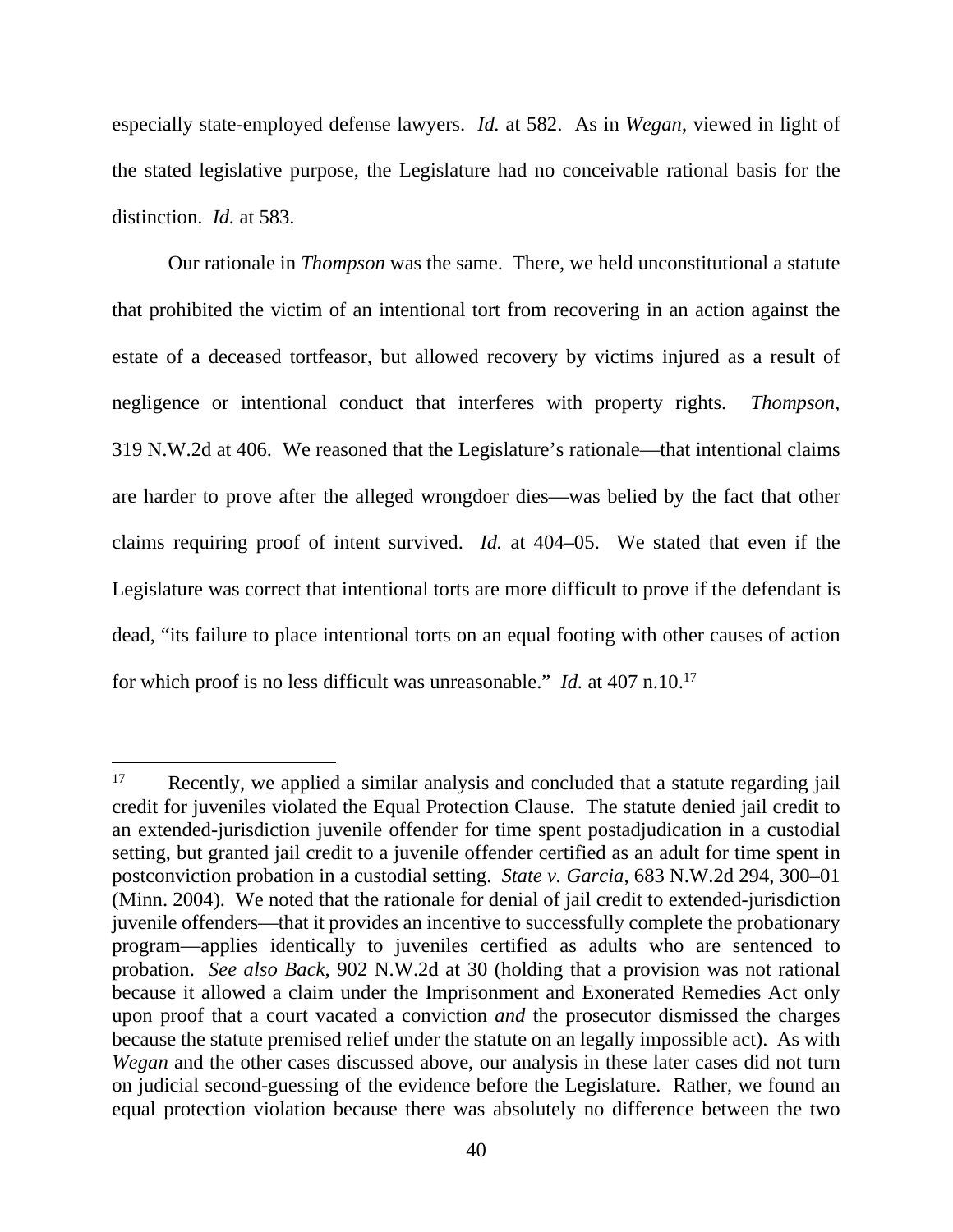This principle articulated in *Wegan* and similar cases<sup>18</sup> is consistent with the rule that equal protection rational basis review is not concerned that a distinction may have uneven effects upon some members within an excluded or included group. *See Holloway*, 916 N.W.2d at 349 (a classification that has some reasonable basis " 'does not offend the constitution simply because it is not made with mathematical nicety or because in practice it results in some inequality' " (quoting *Guilliams v. Comm'r of Revenue*, 299 N.W.2d 138, 143 (Minn. 1980))); *Westling v. Cty. of Mille Lacs*, 581 N.W.2d 815, 822 (Minn. 1998) (stating that "imperfection is not a constitutional defect"). In *Wegan* and similar cases, we focused on whether, in view of the purpose the Legislature is trying to achieve, there is *any* rational distinction between the similarly situated persons covered by the classification and those who are excluded. When there is no rational distinction at all, the classification violates equal protection principles. In cases like *Westling* and *Guilliams*, the focus is on the uneven effects the classification has upon individuals *within* each of the distinct groups created by the classification. Those inequalities are not of constitutional import under rational basis review.19

classes of similarly situated persons in light of the purpose the Legislature was attempting to achieve.

<sup>18</sup> During the same period that *Wegan, Nelson*, and *Thompson* were decided, we struck down a number of other classifications under equal protection rational basis review by applying the same principles. *See, e.g.*, *Johnson v. Moberg*, 334 N.W.2d 411 (Minn. 1983); *Grassman v. Minn. Bd. of Barber Exam'rs*, 304 N.W.2d 909 (Minn. 1981); *Dependents of Ondler v. Peace Officers Benefit Fund*, 289 N.W.2d 486 (Minn. 1980); *Price v. Amdal*, 256 N.W.2d 461 (Minn. 1977).

<sup>&</sup>lt;sup>19</sup> We acknowledge that, in some cases decided in the late 1970s and early 1980s, tension exists between our willingness to strike down laws on rational basis equal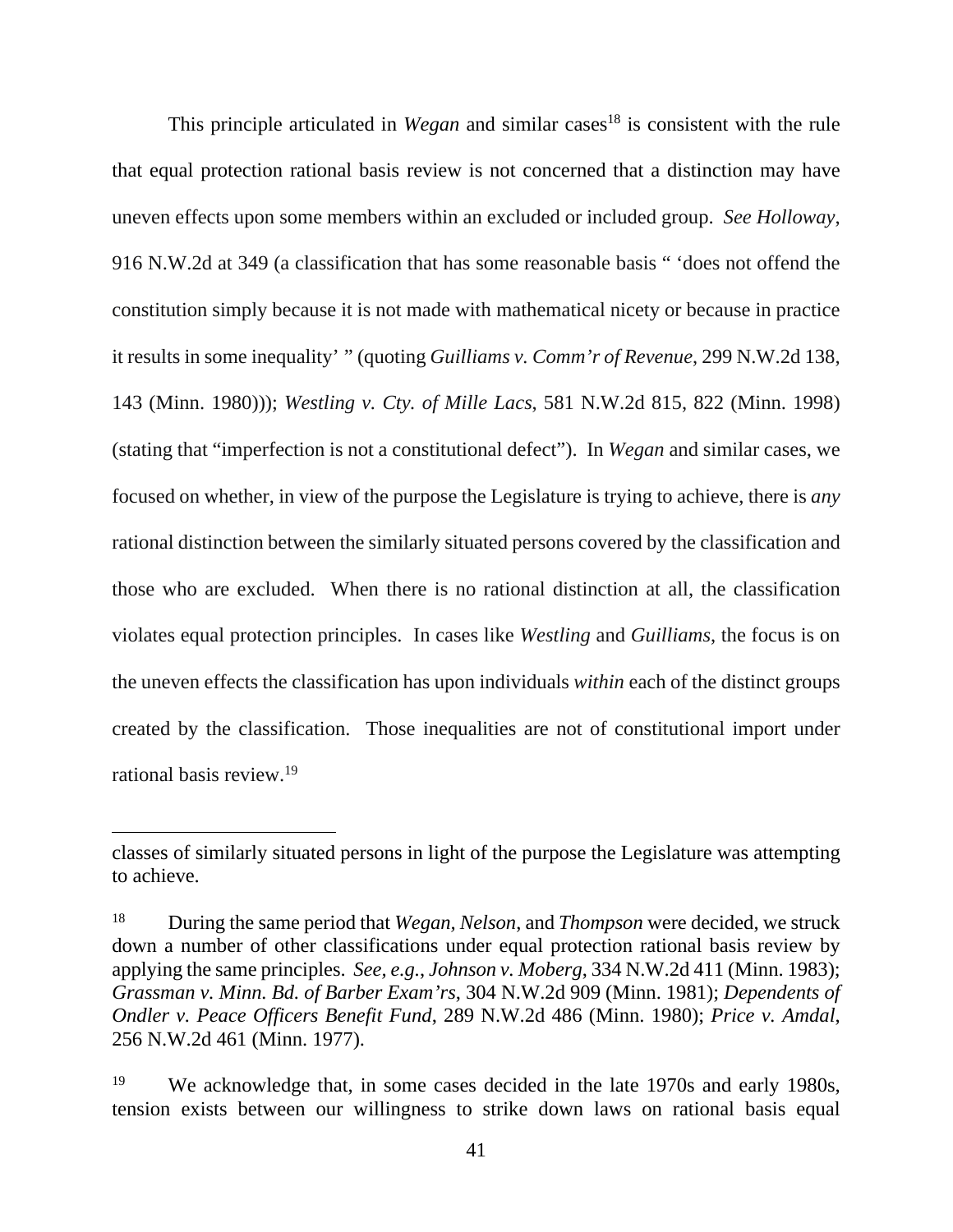In summary, we conclude that, as a general matter, the Minnesota equal protection standard is not less deferential to legislative decisions than the federal standard. But where a law demonstrably and adversely affects one race differently than other races, even if the lawmakers' purpose in enacting the law was not to affect any race differently, our precedent under the Minnesota Constitution requires more of lawmakers (actual as opposed to theoretical factual justification for a statutory classification)—and demands of this court more searching scrutiny—than does the Fourteenth Amendment.

B.

With this background in mind, we turn to the specific equal protection challenge before us. Once again, the ordinance provides that owner-occupied duplexes and previously homesteaded single-family homes rented for 36 or fewer months are not subject to the no-refusal-because-of-Section-8-requirements provision of the ordinance.

protection review and our general deference to legislative decisions to adopt regulations that "only partially ameliorate a perceived evil and refer[] complete elimination of the evil to future regulations." *ILHC of Eagan LLC v. Cty. of Dakota*, 693 N.W.2d 412, 423 (Minn. 2005) (citation omitted) (internal quotation marks omitted) (articulating a step-by-step standard); *see also Haskell's, Inc. v. Sopsic*, 306 N.W.2d 555, 559 (Minn. 1981) (citing *Clover Leaf Creamery*, 449 U.S. at 470) (same). It is notable that, during this same period, our decision in *Clover Leaf Creamery Co. v. State*, 289 N.W.2d 79 (Minn. 1979) (holding step-by-step principle did not apply even though the first step had no rational relationship to achievement of a legitimate state interest), was reversed by the United States Supreme Court. *Clover Leaf Creamery*, 449 U.S. at 470. We acknowledged the tension at the time. We affirm today that under Minnesota equal protection principles, we will not interfere with a law solely on the ground that it does not completely ameliorate a perceived evil.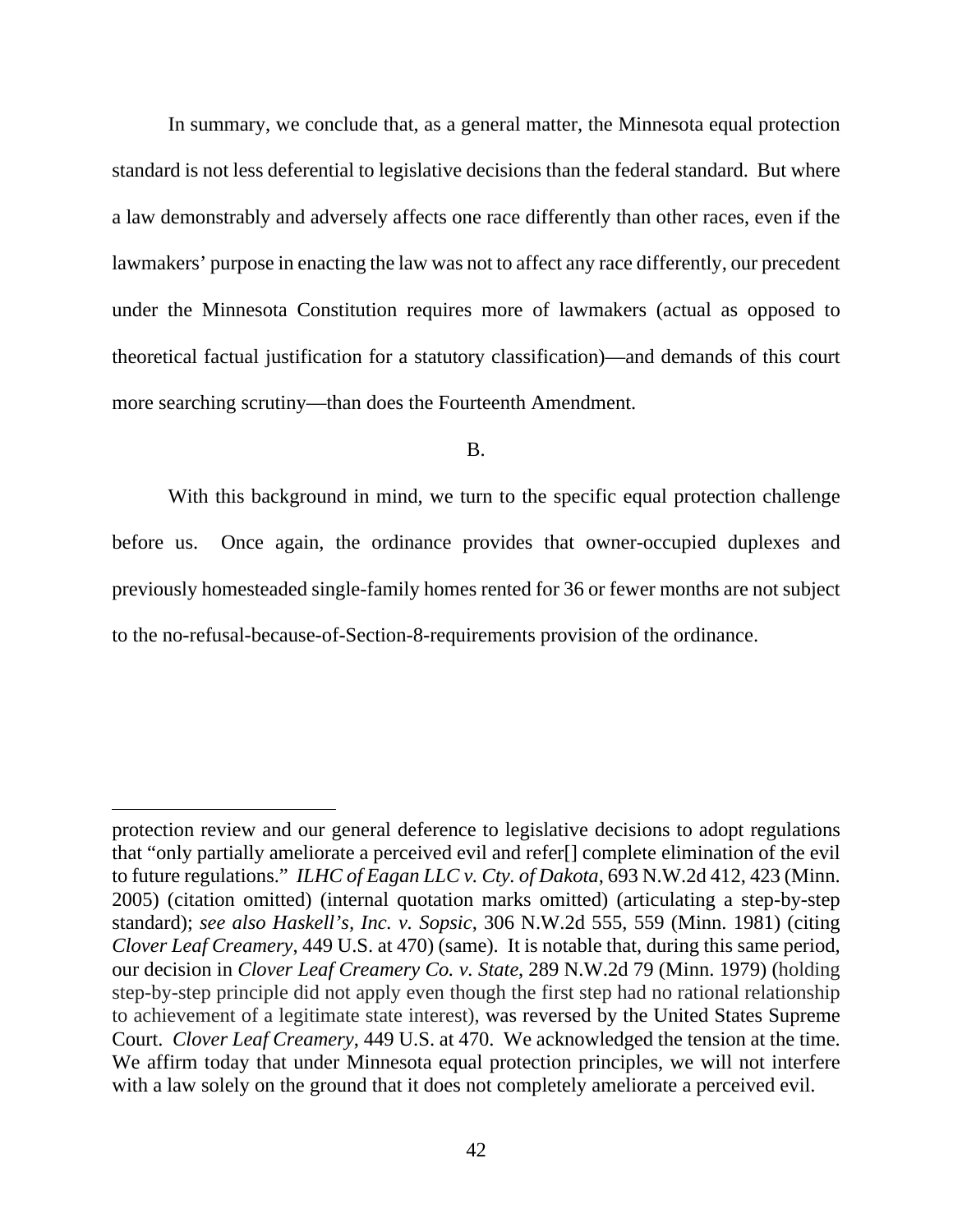We start by identifying the relevant group of similarly situated persons. Because the ordinance regulates the conduct of persons who rent residential units in the city, we conclude that the relevant class is residential landlords.

Next, we precisely identify the distinction at issue. The Owners argue that the distinction is between those residential landlords who are subject to the prohibition on refusing to rent because of voucher program requirements and those residential landlords who are not. We disagree.

 The distinction that the Owners draw does not consider the entire ordinance. In fact, no residential landlord is absolutely subject to the prohibition on refusing to rent because of voucher program requirements. Every residential landlord has the opportunity to seek an exemption from the ordinance provision if compliance with housing choice voucher requirements will impose an undue hardship on the landlord. *See* MCO, tit. 7,  $§$  139.40(e)(1).

 Accordingly, the real distinction at issue in this case is between residential landlords who may refuse to rent without proving an undue hardship (the exempt residential landlords) and residential landlords who may refuse to rent only if they establish that compliance with the requirements will impose an undue hardship (the nonexempt residential landlords). In other words, the different burden imposed on the Owners is not that they must comply with the provision, but rather that they must bear the burden of proving undue hardship while other residential landlords do not. And so the question we must answer is whether exempting certain residential landlords from the burden of proving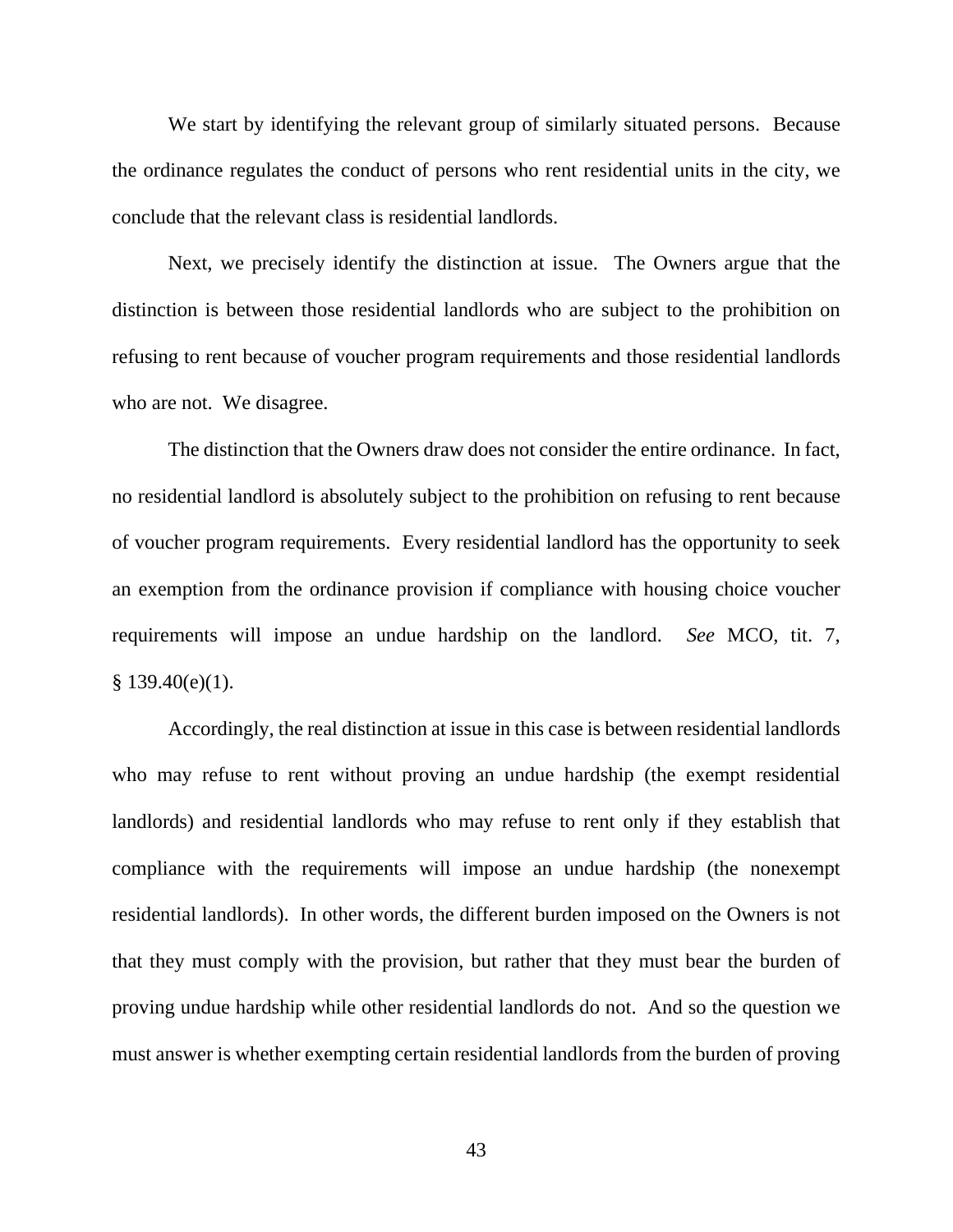an undue hardship is a rational means of achieving the City's purpose for adopting the exemption.

One of the reasons that the City exempted previously homesteaded single-family homes rented for 36 or fewer months and owner-occupied duplexes from the requirement of proving an undue hardship was administrative efficiency. Owners of those types of properties are likely to be able to demonstrate undue hardship and, accordingly, the limited government resources needed to conduct a case-by-case analysis of such properties would be better used for other purposes.

We have recognized administrative efficiency as a valid reason for a legislative body to distinguish between classes. *See In re Harhut*, 385 N.W.2d 305, 311 (Minn. 1986) (holding that an indeterminate commitment to state hospitals for mentally disabled individuals was not unreasonable because it was "the more effective and efficient way to deal with the state's responsibility to treat mentally [disabled] persons"); *Bituminous Cas. Corp. v. Swanson*, 341 N.W.2d 285, 289 (Minn. 1983) ("Under the rational basis standard, administrative ease is an adequate justification."). It is not irrational for the City to conclude that owners of formerly homesteaded single-family homes and owner-occupied duplexes are likely to be able to demonstrate undue hardship as defined in the ordinance.

It is certainly conceivable that those owners are less likely to have property management processes, that the nature and net cost of complying with Section 8 requirements will be relatively significant for those owners, that the overall financial resources of those owners will be relatively low, that those owners are unlikely to have employees or own a large number of properties, and that there will be a relatively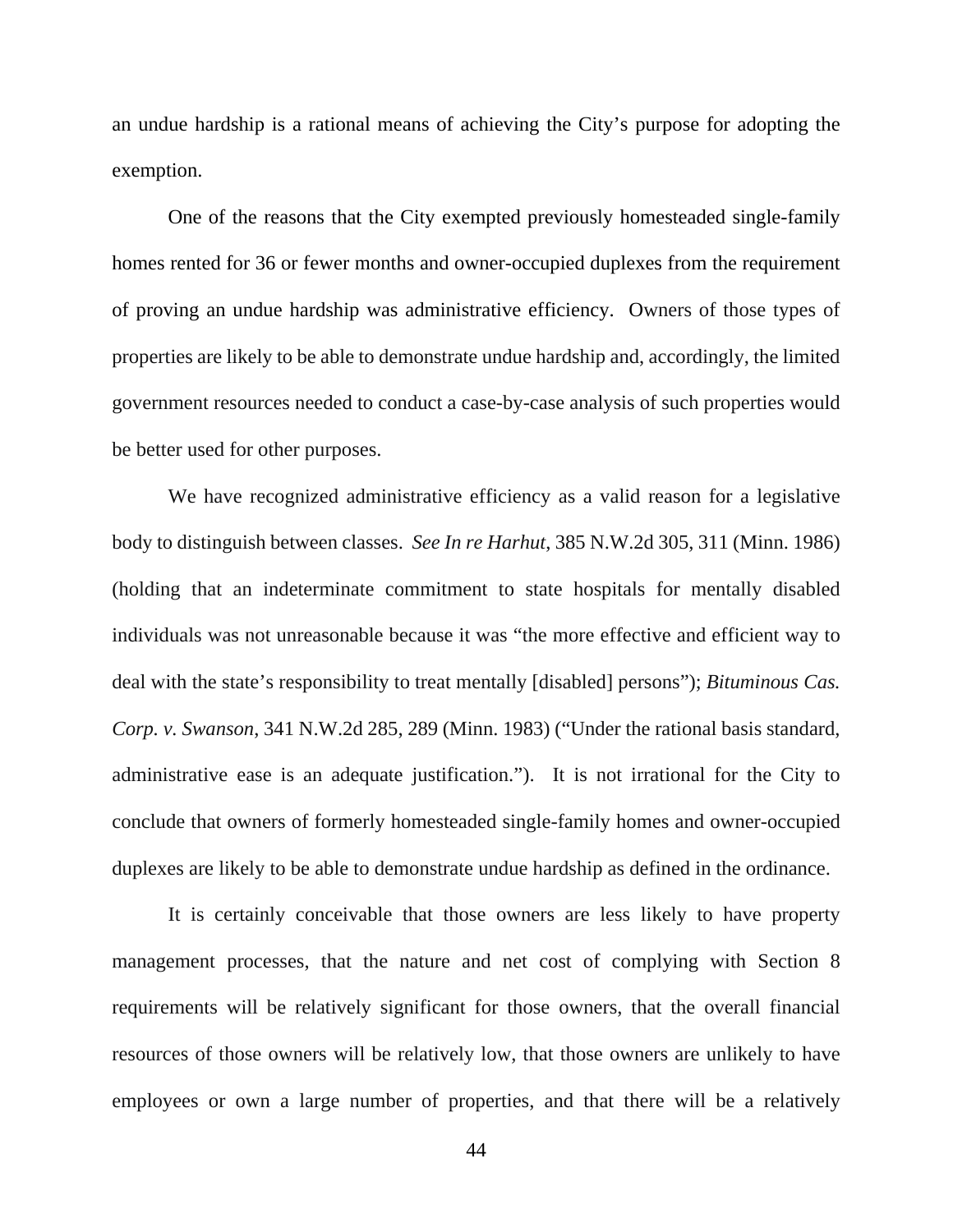substantial impact on the rental business of those owners, and on their dwelling, if they must comply with Section 8 housing choice voucher program requirements. These burdens are particularly heightened for owners of formerly homesteaded single-family homes who are limited to 36 months to recoup their investment.

The Owners offer several reasons why the City's administrative efficiency argument should be rejected. First, the Owners argue that the premises underlying the City's position are based on anecdotal evidence and unproven assumptions and, consequently, the administrative efficiency rationale for allowing those owners to be automatically exempted from the ordinance does not satisfy the heightened scrutiny required under the Minnesota Constitution's equal protection guarantee. But the Owners do not contend that the exemptions demonstrably and adversely affect residential landlords of one race differently than residential landlords of another race or make any argument that landlords as a category have unique characteristics or rights that justify a similar departure from traditional rational basis scrutiny. Accordingly, a heightened standard of means-end scrutiny does not apply.

Second, the Owners argue that exempting owners of formerly homesteaded single-family homes and owner-occupied duplexes is inconsistent with the broader purposes of the ordinance; namely, to increase the stock of affordable housing available to voucher holders and to prevent discrimination against voucher holders. The argument, however, focuses on the wrong purposes. While those may be the purposes of the ordinance provisions, the purpose of distinguishing between landlords who are automatically exempt from the provision and those who must prove undue hardship to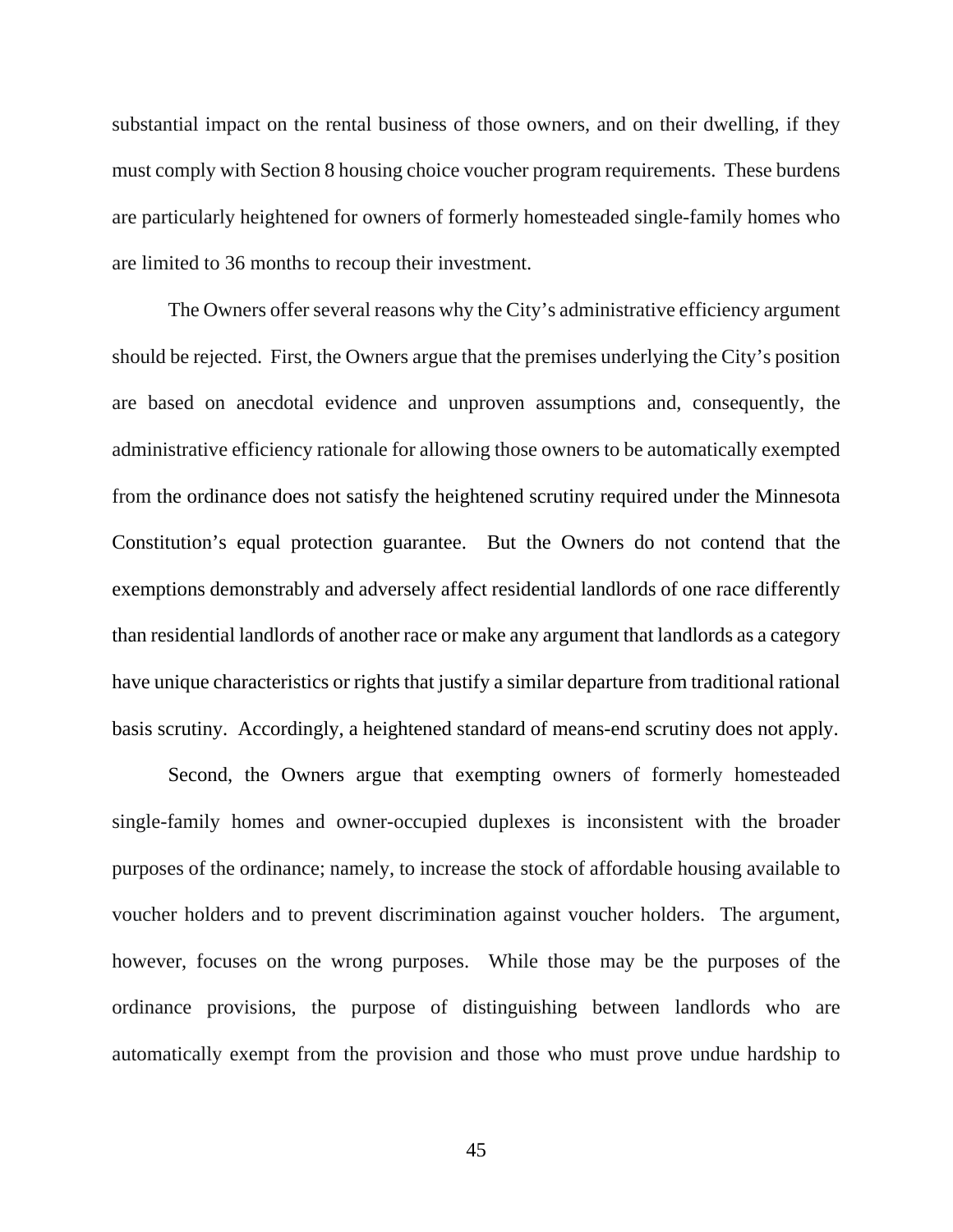become exempt is administrative efficiency. *See Holloway*, 916 N.W.2d at 348–49 (focusing on the purpose of the exemption from the general rule).

Third, the Owners argue that the exemption is both overinclusive and underinclusive. They state that there are likely owners of formerly homesteaded single-family homes and owner-occupied duplexes who could not satisfy the undue hardship exemption and that there are likely nonexempt residential landlords who could qualify for the undue hardship exemption. Even if that were true, we do not require that legislation be perfect. *See Westling*, 581 N.W.2d at 822 (noting that a statute that treated certain property differently from other property for taxation purposes did not violate the equal protection guarantee, even though the classification scheme was imperfectly related to the legislative objectives, because "imperfection is not a constitutional defect"); *see also Rey*, 905 N.W.2d at 495 (stating in a rational basis due process case that "[t]he United States and Minnesota Constitutions do not require the Legislature to devise precise solutions to every problem"). "When the basic classification is rationally based, uneven effects upon particular groups within a class are ordinarily of no constitutional concern. The calculus of effects, the manner in which a particular law reverberates in society, is a legislative and not a judicial responsibility." *Guilliams*, 299 N.W.2d at 143 (Minn. 1980) (quoting *Personal Adm'r of Mass. v. Feeney*, 442 U.S. 256, 272 (1979)).

In *Guilliams*, we analyzed the farm loss modification law. The Legislature enacted the law to create a disincentive to a growing tax shelter scheme. *Id.* at 140. Because farm income received unique treatment under the tax code, increasing numbers of taxpayers were buying farms for the sole purpose of using the farm losses to offset their nonfarm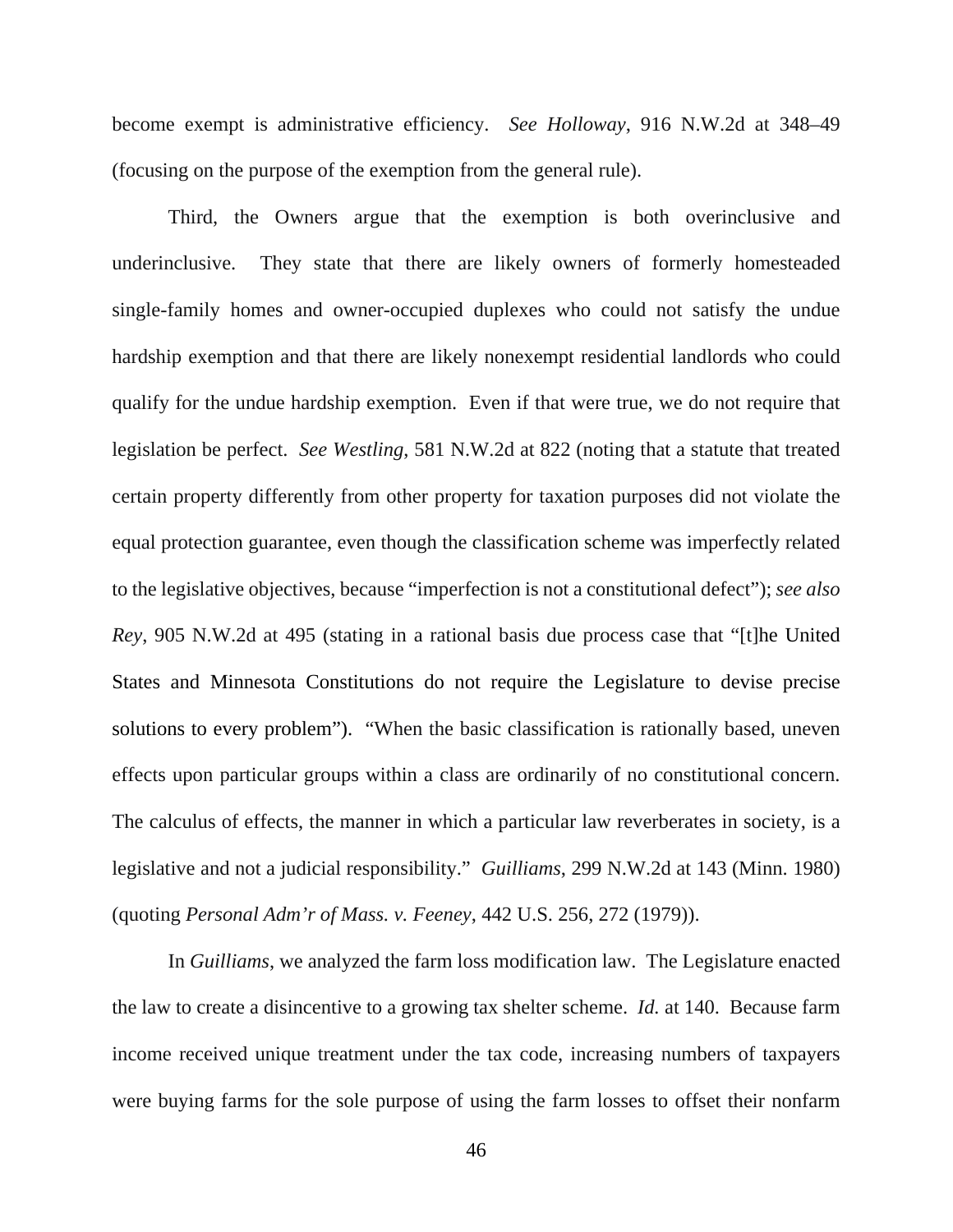income. *Id.* at 140–41. To address the problem, the Legislature passed a law that limited the amount of farm losses that could offset nonfarm income to \$15,000. *Id.* at 140. In other words, owners of farms with \$15,000 or less in nonfarm income were treated differently than owners of farms with more than \$15,000 in nonfarm income. *Id.* at 142.

Even though we acknowledged that some full-time farmers who did not own their farm for tax shelter purposes might still have nonfarm income greater than \$15,000 to offset, we upheld the statute. "If the classification has some reasonable basis, it does not offend the constitution simply because it is not made with mathematical nicety or because in practice it results in some inequality." *Id.* at 143 (citation omitted) (internal quotation marks omitted); *see also State v. Barnes*, 713 N.W.2d 325, 333 (Minn. 2006) (stating that "substantial deference is given to the legislature where an underinclusiveness challenge is made on rational basis review").

Finally, it is not irrational line-drawing to treat owners of duplexes any differently than owners of triplexes or fourplexes, notwithstanding that the latter owners may face the same likelihood of qualifying for an undue hardship exemption as owners of duplexes or formerly homesteaded single family homes. Under rational basis review, we have consistently rejected such arguments, including in the context of nearly the precise line-drawing at issue here. *See Hegenes v. State*, 328 N.W.2d 719, 722 (Minn. 1983). In *Hegenes*, we rejected an equal protection challenge to a property tax classification that treated residential properties of three units or less differently from those with four or more units. *Id.* at 720. We stated: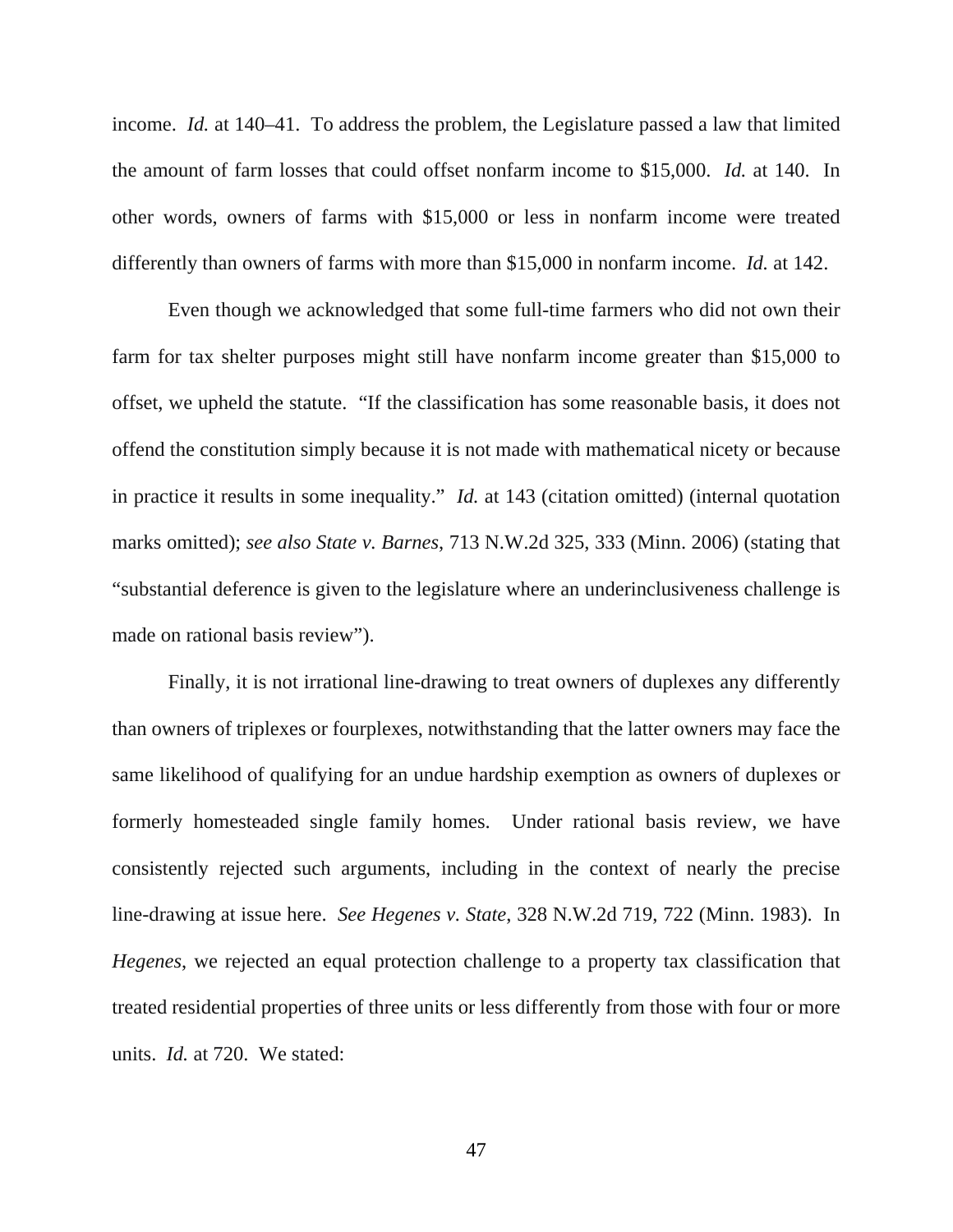When a legal distinction is determined, as no one doubts that it may be, between night and day, childhood and maturity, or any other extremes, a point has to be fixed or a line has to be drawn, or gradually picked out by successive decisions, to mark where such change takes place. Looked at by itself without regard to the necessity behind it the line or point seems arbitrary. It might as well or nearly as well be a little more to one side or the other. But when it is seen that a line or point there must be, and that there is no mathematical or logical way of fixing it precisely, the decision of the Legislature must be accepted unless we can say that it is very wide of any reasonable mark.

*Id*. at 722 (quoting *Louisville Gas & Elec. Co. v. Coleman*, 277 U.S. 32, 41 (1928) (Holmes, J., dissenting)); *see also Gluba*, 735 N.W.2d at 724–25 (rejecting an equal protection challenge to a Workers' Compensation Act provision that treated a 49-year-old worker differently than a 50-year-old worker).

 We conclude that the distinction between owners who must show undue hardship and those who are automatically exempt from the ordinance is a rational method to achieve the exemptions' legislative purpose. Therefore, we conclude that the Minneapolis ordinance does not violate the Minnesota Constitution's equal protection guarantee.

### **CONCLUSION**

For the foregoing reasons, we affirm the decision of the court of appeals.

Affirmed.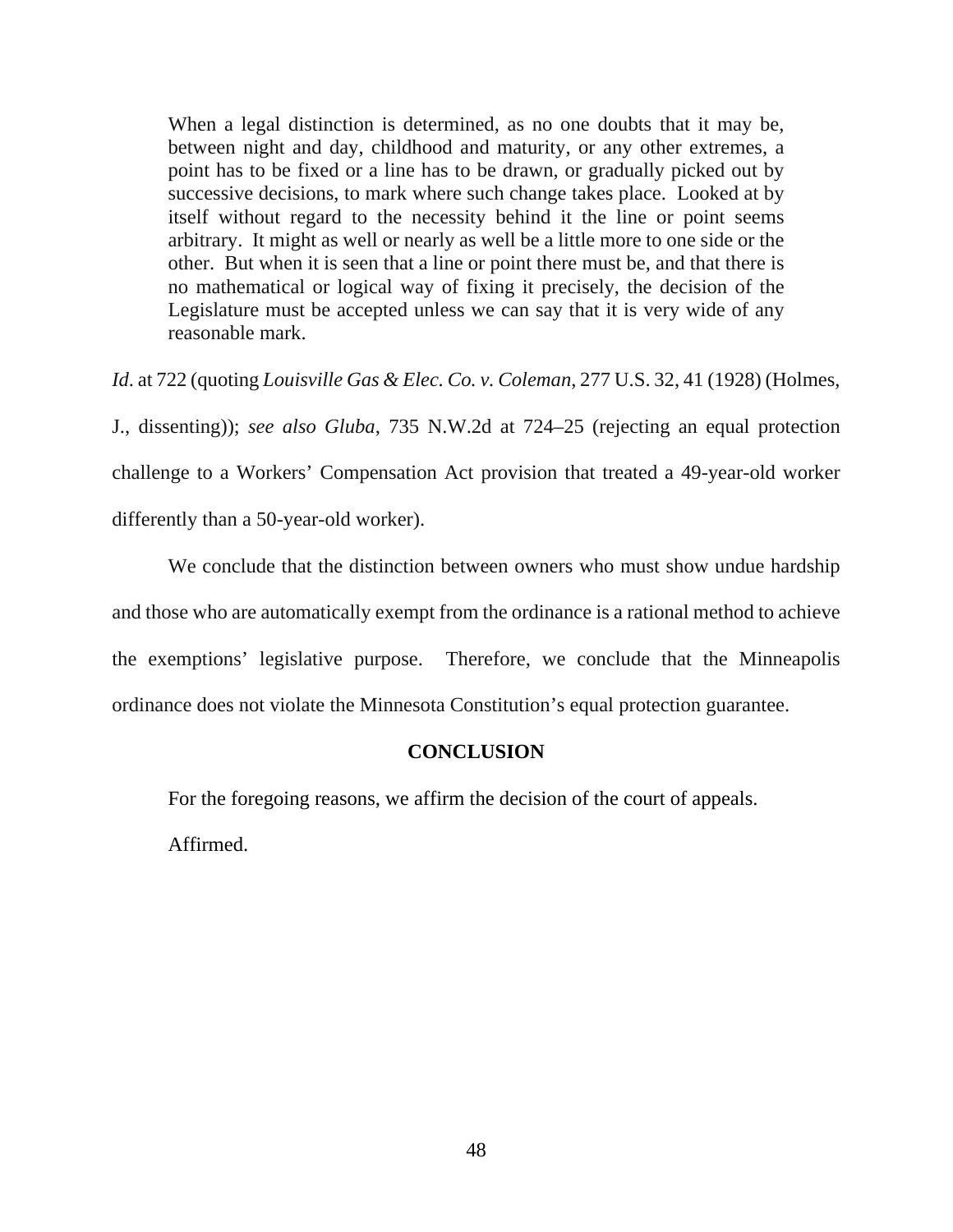### C O N C U R R E N C E

ANDERSON, Justice (concurring).

I concur in the result reached by the court on the due process issue. I also concur with the court's holding that the deference afforded by the federal rational basis test applies to equal protection claims brought under the Minnesota Constitution. We have inconsistently applied the rational basis test, vacillating between various iterations of a Minnesota specific standard and the federal standard. *See State v. Cox*, 798 N.W.2d 517, 525 (Minn. 2011) (Stras, J., concurring) ("[O]ur equal protection jurisprudence is inconsistent and confusing."). Adopting the federal rational basis test, as we do today, brings predictability and greater certainty to our law.

I write separately to briefly address the court's discussion of *State v. Russell*, 477 N.W.2d 886 (Minn.1991). In dicta unnecessary to reach today's result, the court mentions a possible disparate impact exception to the federal equal protection standard that we adopt. This is not a case that implicates the considerations of *Russell*, and the court need not carve out any exceptions to the federal rational basis test to reach its decision. In addition, given the high bar we set in *State v. Frazier* for the type of evidence required to establish a disparate impact claim, it is unlikely the disparate impact evidence in *Russell* would survive this scrutiny even under a Minnesota specific rational basis test. *See State v. Frazier*, 649 N.W.2d 828, 834–37 (Minn. 2002). Further, the particular issue in *Russell* is now moot as the offending statute has been amended.

We should neither weigh the credibility of legislative testimony nor second-guess the accuracy of legislative determinations of fact absent overwhelming contrary evidence.